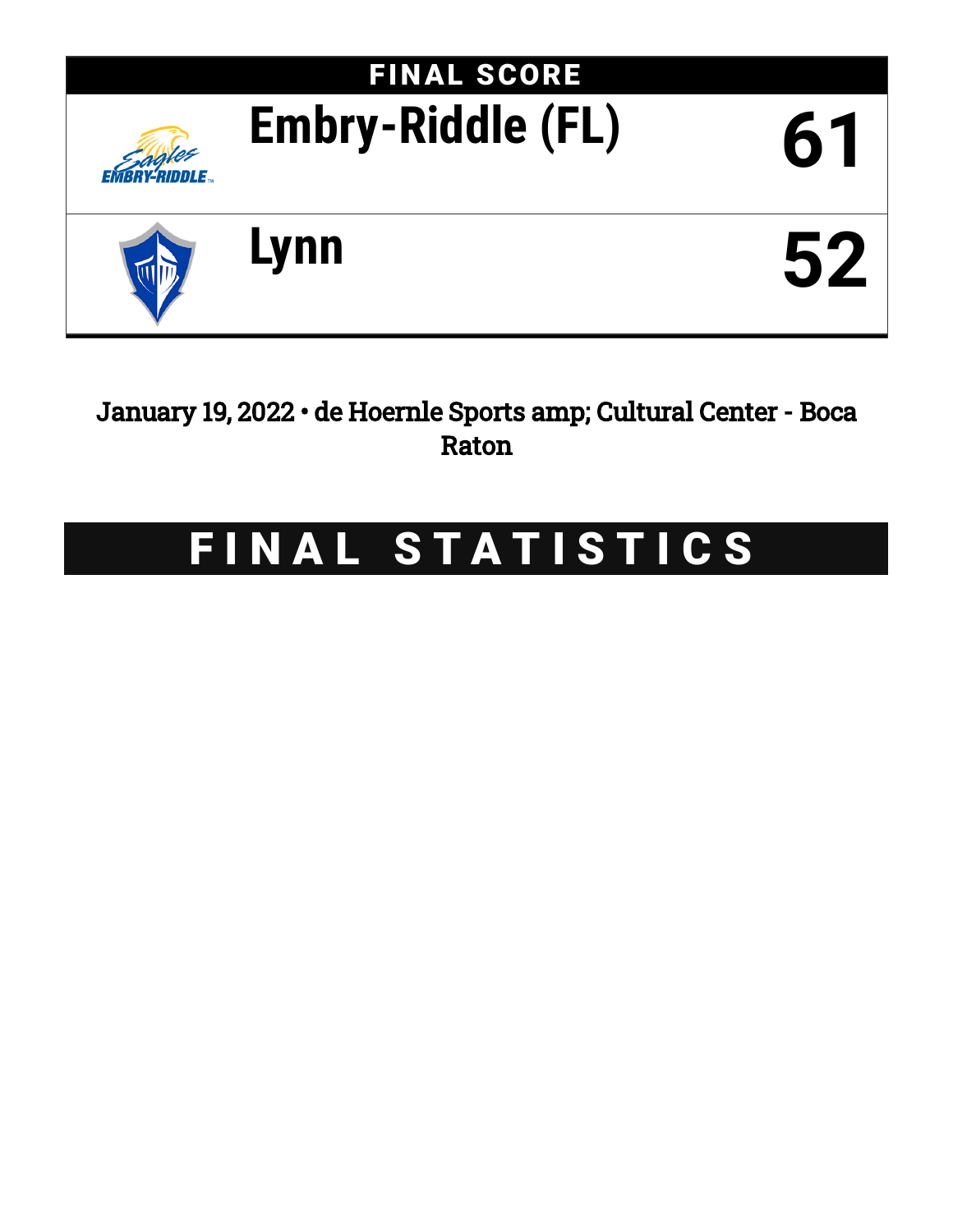## **Official Box Score Embry-Riddle (FL) vs Lynn Game Totals -- Final Statistics January 19, 2022 at de Hoernle Sports amp; Cultural Center - Boca Raton**



## **Embry-Riddle (FL) 61**

| No. | Plaver                  | S  | <b>Pts</b>    | FG       | 3FG     | FТ       | 0R            | DR       | TR | PF             | A  | TO | Blk          | Stl          | Min        | $+/-$ |
|-----|-------------------------|----|---------------|----------|---------|----------|---------------|----------|----|----------------|----|----|--------------|--------------|------------|-------|
| 02  | <b>SUGRUE, MACEE</b>    | G  | 6             | $2 - 3$  | 0-1     | $2 - 2$  | 0             | 0        | 0  | 0              | 2  | 0  |              | 2            | 21         | $-3$  |
| 21  | BALABYEKKUBO, KETURAH   | G  | 13            | $5 - 11$ | $1 - 3$ | $2 - 4$  |               | 2        | 3  | $\overline{2}$ | 2  | 4  |              | 2            | 34         | 1     |
| 23  | JEAN-LOUIS, MADYSON     | G  |               | 3-9      | $1 - 1$ | $0 - 0$  | 3             |          | 10 | 2              | 2  | 3  |              | 0            | 28         | 3     |
| 32  | <b>TUCKER, NIKKI</b>    | F. | 12            | $5 - 12$ | $0 - 4$ | $2 - 2$  | 4             | 5        | 9  | $\overline{2}$ | 3  | 2  | $\mathbf{0}$ | 2            | 37         | 7     |
| 33  | BEHAN, LIZ              | C  | 10            | $4 - 10$ | $0 - 0$ | $2 - 2$  | 3             | 3        | 6  | 1              | 0  |    | 0            | 0            | 21         | 14    |
| 03  | <b>BISCHOFF, SHELBY</b> | G  | 9             | $3 - 13$ | $2 - 5$ | $1 - 2$  | $\mathcal{P}$ | 2        | 4  | 0              | 4  | 0  | $\Omega$     |              | 25         | 13    |
| 05  | <b>MURRAY, RACHEL</b>   | G  | O             | $0 - 1$  | 0-1     | $0-0$    | 0             |          |    | 0              | 2  | 0  | 0            | 0            | 8          | 11    |
| 10  | TETERCYZ, JENNA         | G  | $\mathcal{P}$ | $1 - 2$  | $0 - 0$ | $0 - 0$  |               | $\Omega$ |    | 3              |    | 2  | $\Omega$     | $\mathbf{0}$ | 16         | 6     |
| 42  | ZARAGOZA, EVA           | F  | 2             | $1 - 3$  | 0-1     | $0 - 0$  | 0             |          |    | $\Omega$       | 0  | 2  | $\Omega$     | 0            | 9          | -7    |
|     | TEAM                    |    |               |          |         |          | 0             | 0        | 0  | 0              |    |    |              |              |            |       |
|     | <b>TOTALS</b>           |    | 61            | 24-64    | 4-16    | $9 - 12$ | 14            | 21       | 35 | 10             | 16 | 15 |              |              | <b>200</b> |       |

| Game                      | 24-64     | 37.5% | 4-16    | 25.0%      | $9 - 12$ | $75.0\%$ |                                              |
|---------------------------|-----------|-------|---------|------------|----------|----------|----------------------------------------------|
| 2nd Half                  | $12 - 31$ | 39%   | $2 - 7$ | 29%        | $8-9$    | 89%      |                                              |
| 1st Half                  | $12 - 33$ | 36%   | $2-9$   | 22%        | $1 - 3$  | 33%      |                                              |
| 4th Qtr                   | $6 - 20$  | 30%   | $1-5$   | 20%        | $6 - 7$  | 86%      |                                              |
| 3rd Qtr                   | $6 - 11$  | 55%   | $1-2$   | 50%        | $2 - 2$  | 100%     | Technical Fouls: None.                       |
| 2nd Qtr                   | $8 - 17$  | 47%   | $1 - 4$ | 25%        | $0 - 1$  | 00%      | Largest lead: By 11 at 4th-04:45             |
| 1st Qtr                   | $4 - 16$  | 25%   | 1-5     | <b>20%</b> | $1 - 2$  | 50%      | Biggest Run: 7-0                             |
| Period                    | FG        | FG%   | 3FG     | 3FG%       | FT       | FT%      | Deadball Rebounds: 7,3<br>Last FG: 4th-02:40 |
| <b>Shooting By Period</b> |           |       |         |            |          |          |                                              |

## **Lynn 52**

|     | <b>TOTALS</b>         |    |               | 52 23-55 | $4 - 12$ | $2 - 4$ |    | 21            | 28             | 14          | 8            | 16             | 6              |              | 7 200 |                |
|-----|-----------------------|----|---------------|----------|----------|---------|----|---------------|----------------|-------------|--------------|----------------|----------------|--------------|-------|----------------|
|     | <b>TEAM</b>           |    |               |          |          |         | 0  | $\mathbf 0$   | $\mathbf{0}$   | $\mathbf 0$ |              | 2              |                |              |       |                |
| 32  | PHILSON, KENNEDI      | F. | 6             | $3 - 5$  | $0 - 0$  | $0-0$   |    | 1             | $\overline{2}$ | 1           | $\Omega$     | $\Omega$       | $\Omega$       | 1            | 13    | $\overline{2}$ |
| 05  | SLIWINSKI, BRIANNA    | F  | 5             | $2 - 6$  | $0 - 1$  | $1 - 2$ |    | 3             | 4              | $\Omega$    | $\mathbf{0}$ | 3              | $\overline{2}$ | $\Omega$     | 20    | $-12$          |
| 02  | <b>WEBB, LOIE</b>     | G  | $\Omega$      | $0 - 1$  | $0 - 1$  | $0 - 0$ | 0  | 2             | 2              | 3           | $\Omega$     | $\overline{4}$ | 1              | $\mathbf{1}$ | 25    | $-16$          |
| 24  | <b>ROMICH, RACHEL</b> | G  | 8             | $3 - 7$  | $1 - 5$  | $1 - 1$ | 0  | $\Omega$      | $\mathbf{0}$   | 1           | 2            |                | 1              | $\Omega$     | 34    | -6             |
|     | 23 EDWARDS, TRINITY   | G  | $\mathcal{P}$ | $1 - 5$  | $0 - 0$  | $0-0$   | 0  | 3             | 3              | 1           |              | $\Omega$       | $\mathbf{0}$   | $\mathbf{0}$ | 25    | $-4$           |
|     | 21 FIZER, KELSI       | F  | 6             | $3 - 8$  | $0 - 0$  | $0-0$   |    | $\mathcal{P}$ | 3              | 1           | $\mathbf{0}$ | $\mathbf{0}$   | 1              |              | 23    | $-14$          |
| 10  | LOZZI, DANI           | G  | 8             | $3 - 3$  | $2 - 2$  | $0-0$   | 2  | 5             | 7              | 3           | 5            | 4              | 1              | 4            | -36   | -3             |
| 01  | ENYOGASI, ULOMA       | F. | 17            | $8 - 20$ | $1 - 3$  | $0 - 1$ | 2  | 5             | 7              | 4           | 0            | 2              | 0              | 0            | 24    | 8              |
| No. | Player                | S  | Pts           | FG       | 3FG      | FТ      | OR | DR            | TR             | PF          | A            | TO             | <b>BIK</b>     | Stl          | Min   | $+/-$          |

| <b>Shooting By Period</b> |           |       |         |       |         |       |
|---------------------------|-----------|-------|---------|-------|---------|-------|
| Period                    | FG        | FG%   | 3FG     | 3FG%  | FT      | FT%   |
| 1st Qtr                   | $4 - 13$  | 31%   | $0 - 2$ | 00%   | $1 - 2$ | 50%   |
| 2nd Qtr                   | $6 - 15$  | 40%   | $1 - 3$ | 33%   | $1 - 2$ | 50%   |
| 3rd Qtr                   | 7-13      | 54%   | $2 - 3$ | 67%   | $0 - 0$ | 0%    |
| 4th Qtr                   | $6 - 14$  | 43%   | $1 - 4$ | 25%   | $0 - 0$ | $0\%$ |
| 1st Half                  | $10 - 28$ | 36%   | $1 - 5$ | 20%   | $2 - 4$ | 50%   |
| 2nd Half                  | $13 - 27$ | 48%   | $3 - 7$ | 43%   | $0-0$   | 0%    |
| Game                      | 23-55     | 41.8% | 4-12    | 33.3% | $2 - 4$ | 50.0% |

*Deadball Rebounds:* 3,1 *Last FG:* 4th-00:47 *Biggest Run:* 8-0 *Largest lead:* By 5 at 1st-05:09 *Technical Fouls:* None.

| Game Notes:                                                      | <b>Score</b>                                    | 1st l | $\blacksquare$ 2nd | 3rd | 4th | <b>TOT</b> | <b>Points</b>     | <b>EMB</b>     | <b>LYN</b>     |
|------------------------------------------------------------------|-------------------------------------------------|-------|--------------------|-----|-----|------------|-------------------|----------------|----------------|
| Officials: Navodda Wilson, Dimitri Jokim, Mark<br><b>Jenkins</b> | <b>EMB</b>                                      | 10    |                    | 15  | 19  | 61         | In the Paint      | 38             | 36             |
| Attendance: 327                                                  | LYN                                             | 9     | 14                 | 16  | 13  | 52         | Off Turns         |                | 16             |
|                                                                  |                                                 |       |                    |     |     |            | 2nd Chance        | 21             |                |
| Start Time: 05:29 PM ET<br>End Time: 07:04 PM ET                 | EMB led for 35:08. LYN led for 4:37.            |       |                    |     |     |            | <b>Fast Break</b> |                |                |
| Game Duration: 1:34                                              | Game was tied for 0:15.<br>Times tied: <b>0</b> |       | Lead Changes: 2    |     |     |            | Bench             |                |                |
| Conference Game:                                                 |                                                 |       |                    |     |     |            | Per Poss          | 0.910<br>29/67 | 0.825<br>24/63 |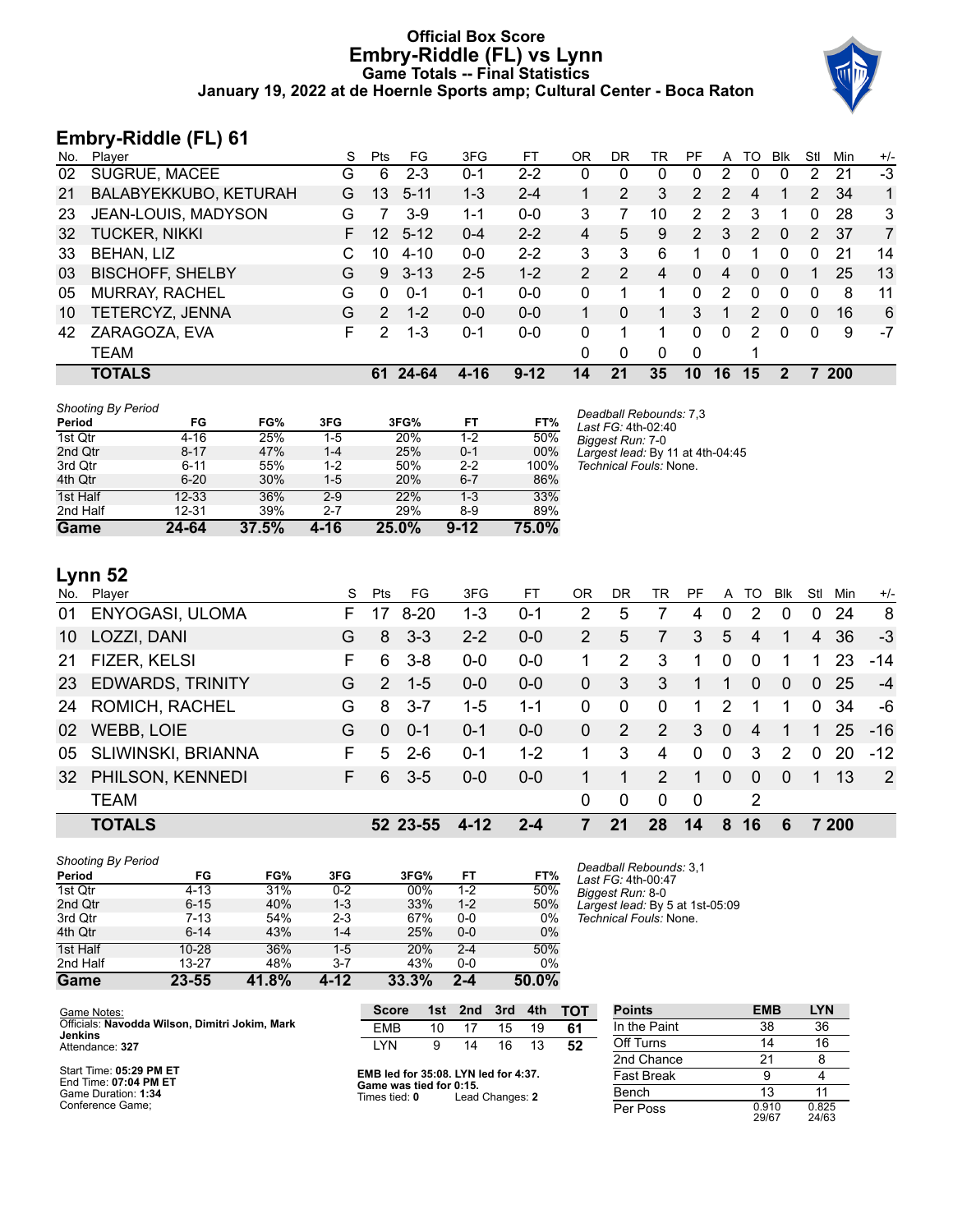## **Official Box Score Embry-Riddle (FL) vs Lynn First Half Statistics Only January 19, 2022 at de Hoernle Sports amp; Cultural Center - Boca Raton**



## **Embry-Riddle (FL) 27**

| No. | Player                  | S  | <b>Pts</b>    | <b>FG</b> | 3FG     | <b>FT</b> | <b>OR</b>     | DR | TR | PF | A | TO | <b>Blk</b>   | Stl | <b>Min</b> | $+/-$          |
|-----|-------------------------|----|---------------|-----------|---------|-----------|---------------|----|----|----|---|----|--------------|-----|------------|----------------|
| 02  | SUGRUE, MACEE           | G  | 2             | $1 - 2$   | 0-1     | $0-0$     | 0             |    | 0  |    |   | 0  |              |     | 11         | -9             |
| 03  | <b>BISCHOFF, SHELBY</b> | G  | 6             | $2 - 5$   | $2 - 3$ | $0-0$     | 0             | 0  | 0  | 0  | 0 | 0  | 0            | 0   | 12         | 10             |
| 05  | <b>MURRAY, RACHEL</b>   | G  | 0             | $0 - 1$   | $0 - 1$ | $0 - 0$   | 0             |    |    | 0  | 2 | 0  | 0            | 0   | 8          | 11             |
| 10  | TETERCYZ, JENNA         | G  | 2             | $1 - 1$   | $0 - 0$ | $0 - 0$   |               | 0  |    | 2  |   |    | 0            | 0   | 8          | $\overline{4}$ |
| 21  | BALABYEKKUBO, KETURAH   | G  | 5             | $2-6$     | $0 - 1$ | $1 - 3$   | 0             | 2  | 2  | 0  | 2 |    | 0            |     | 17         | 0              |
| 23  | JEAN-LOUIS, MADYSON     | G  | $\mathcal{P}$ | $1 - 4$   | $0 - 0$ | $0 - 0$   | 2             | 3  | 5. | 2  |   | 2  | $\Omega$     | 0   | 13         | $\Omega$       |
| 32  | <b>TUCKER, NIKKI</b>    | F  | 6             | $3 - 8$   | $0 - 3$ | $0 - 0$   | $\mathcal{P}$ | 3  | 5  | 2  | 2 |    | <sup>0</sup> | 1   | 17         | 2              |
| 33  | <b>BEHAN, LIZ</b>       | C  | 4             | $2-6$     | $0 - 0$ | $0 - 0$   |               | 3  | 4  | 1  | 0 |    | 0            | 0   | 11         | 8              |
| 42  | ZARAGOZA, EVA           | F. | 0             | $0 - 0$   | $0 - 0$ | $0 - 0$   | 0             | 1  | 1  | 0  | 0 | 1  | 0            | 0   | 3          | -6             |
|     | TEAM                    |    | 0             | $0 - 0$   | $0 - 0$ | $0 - 0$   | 0             | 0  | 0  | 0  | 0 | 0  | 0            | 0   | 0          |                |
|     | <b>TOTALS</b>           |    | 27            | $12 - 33$ | $2 - 9$ | $1 - 3$   | 6             | 13 | 19 |    | 9 |    | 0            | 3   | 100        |                |

| <b>Shooting By Period</b><br>Period | FG        | FG%   | 3FG      | 3FG%       | FТ       | FT%    | Deadball Rebounds: 7,3<br>Last FG Half: EMB 2nd-01:23 |
|-------------------------------------|-----------|-------|----------|------------|----------|--------|-------------------------------------------------------|
| 1st Qtr                             | $4 - 16$  | 25%   | $1-5$    | <b>20%</b> | $1 - 2$  | 50%    |                                                       |
| 2nd Qtr                             | $8 - 17$  | 47%   | $1 - 4$  | 25%        | 0-1      | $00\%$ |                                                       |
| 1st Half                            | $12 - 33$ | 36%   | $2-9$    | 22%        | 1-3      | 33%    |                                                       |
| Game                                | 24-64     | 37.5% | $4 - 16$ | 25.0%      | $9 - 12$ | 75.0%  |                                                       |

## **Lynn 23**

|           | -, --                   |    |               |          |         |           |           |                |          |           |              |          |            |          |            |                |
|-----------|-------------------------|----|---------------|----------|---------|-----------|-----------|----------------|----------|-----------|--------------|----------|------------|----------|------------|----------------|
| No.       | Player                  | S. | <b>Pts</b>    | FG       | 3FG     | <b>FT</b> | <b>OR</b> | D <sub>R</sub> | TR       | <b>PF</b> |              | A TO     | <b>BIK</b> | Stl      | <b>Min</b> | $+/-$          |
| 01        | ENYOGASI, ULOMA         | F. | 6             | $3-9$    | $0 - 1$ | $0 - 1$   |           | 3              | 4        | 2         | 0            | 0        | $\Omega$   | 0        | 8          | 11             |
| 02        | WEBB, LOIE              | G  | $\Omega$      | $0 - 0$  | $0 - 0$ | $0 - 0$   | 0         |                |          | $\Omega$  | $\Omega$     |          |            |          | 9          | $-13$          |
| 05        | SLIWINSKI, BRIANNA      | F. | 3             | $1 - 4$  | $0 - 1$ | $1 - 2$   |           | 2              | 3        | 0         | $\mathbf{0}$ | 2        |            | 0        | 12         | $-15$          |
| 10        | LOZZI, DANI             | G  | 5             | $2 - 2$  | $1 - 1$ | $0 - 0$   | 1         | 2              | 3        | 1         | $\mathbf 1$  | 3        | $\Omega$   |          | 17         | 2              |
| 21        | FIZER, KELSI            | F. | $\mathcal{P}$ | $1 - 3$  | $0-0$   | $0-0$     | 1         | 2              | 3        | $\Omega$  | $\Omega$     | $\Omega$ |            |          | 13         | -5             |
| <b>23</b> | <b>EDWARDS, TRINITY</b> | G  | $\mathcal{P}$ | $1 - 4$  | $0 - 0$ | $0 - 0$   | $\Omega$  | 3              | 3        | 1         | $\Omega$     | $\Omega$ | $\Omega$   | 0        | 16         | $\mathbf{1}$   |
| 24        | ROMICH, RACHEL          | G  | 3             | $1 - 3$  | $0 - 2$ | 1-1       | $\Omega$  | $\Omega$       | $\Omega$ | 0         |              |          |            | 0        | 19         | $-2$           |
| 32        | PHILSON, KENNEDI        | F. | $\mathcal{P}$ | $1 - 3$  | $0 - 0$ | $0 - 0$   |           |                | 2        | $\Omega$  | $\Omega$     | $\Omega$ | $\Omega$   | $\Omega$ |            | $\overline{1}$ |
|           | <b>TEAM</b>             |    | $\Omega$      | $0 - 0$  | $0-0$   | $0 - 0$   | $\Omega$  | 0              | $\Omega$ | $\Omega$  | $\Omega$     | 1        | $\Omega$   | $\Omega$ | - 0        |                |
|           | <b>TOTALS</b>           |    |               | 23 10-28 | 1-5     | $2 - 4$   | 5         | 14             | 19       | 4         | 2            | 8        | 4          |          | 3 100      |                |

| <b>Shooting By Period</b><br>Period | FG        | FG%   | 3FG     | 3FG%   | FТ      | FT%   |
|-------------------------------------|-----------|-------|---------|--------|---------|-------|
| 1st Otr                             | $4 - 13$  | 31%   | በ-2     | $00\%$ | 1-2     | 50%   |
| 2nd Otr                             | $6 - 15$  | 40%   | $1 - 3$ | 33%    | $1-2$   | 50%   |
| 1st Half                            | $10 - 28$ | 36%   | $1-5$   | 20%    | $2 - 4$ | 50%   |
| Game                                | 23-55     | 41.8% | 4-12    | 33.3%  | $2 - 4$ | 50.0% |

*Deadball Rebounds:* 3,1 *Last FG Half:* LYN 2nd-02:38

| Game Notes:                                                      | <b>Score</b> | 1st l | 2nd | 3rd | 4th | <b>TOT</b> | <b>Points from (This Period)</b> | <b>EMB LYN</b> |    |
|------------------------------------------------------------------|--------------|-------|-----|-----|-----|------------|----------------------------------|----------------|----|
| Officials: Navodda Wilson, Dimitri Jokim, Mark<br><b>Jenkins</b> | EMB          | 10    |     | 15  | 19  | 61         | In the Paint                     | 18             | 16 |
| Attendance: 327                                                  | LYN          | 9     | 14  | 16  |     | 52         | Off Turns                        | 6              |    |
|                                                                  |              |       |     |     |     |            | 2nd Chance                       | 6              |    |
| Start Time: 05:29 PM ET<br>End Time: 07:04 PM ET                 |              |       |     |     |     |            | <b>Fast Break</b>                |                |    |
| Game Duration: 1:34<br>Conference Game:                          |              |       |     |     |     |            | Bench                            | 8              |    |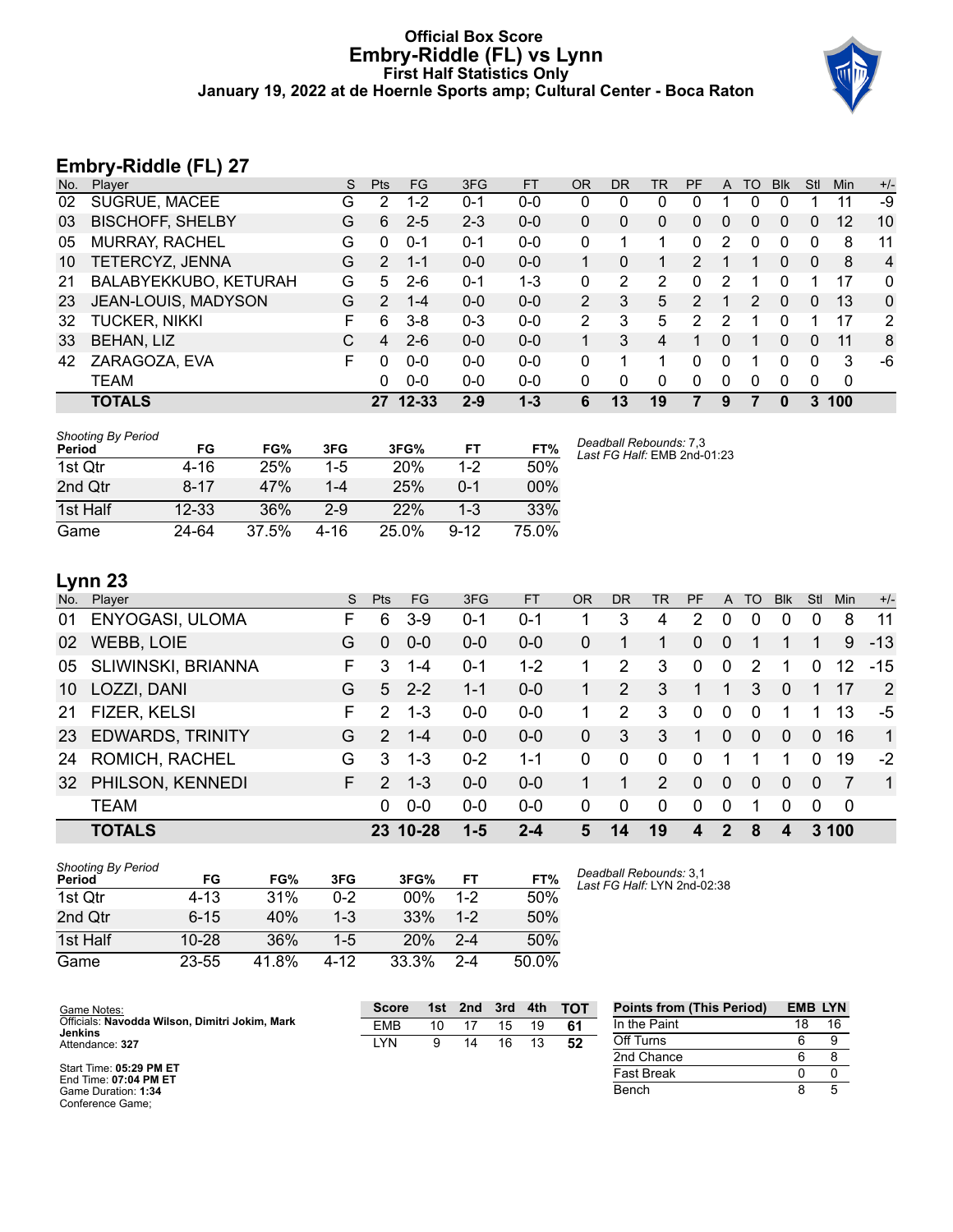## **Official Box Score Embry-Riddle (FL) vs Lynn First Quarter Statistics Only January 19, 2022 at de Hoernle Sports amp; Cultural Center - Boca Raton**



## **Embry-Riddle (FL) 10**

| No. | Player                  | S | <b>Pts</b>  | FG       | 3FG     | <b>FT</b> | <b>OR</b>    | DR            | TR | PF          | A            | TO | <b>Blk</b> | <b>Stl</b>   | Min         | $+/-$          |
|-----|-------------------------|---|-------------|----------|---------|-----------|--------------|---------------|----|-------------|--------------|----|------------|--------------|-------------|----------------|
| 02  | <b>SUGRUE, MACEE</b>    | G | 0           | $0 - 1$  | $0 - 1$ | $0 - 0$   | 0            | 0             | 0  | 0           |              | 0  | 0          | 0            | 5           | $-5$           |
| 21  | BALABYEKKUBO, KETURAH   | G |             | $0 - 3$  | $0 - 1$ | $1 - 2$   | 0            |               |    | 0           | $\mathbf{0}$ |    | 0          | $\mathbf{0}$ |             | $-3$           |
| 23  | JEAN-LOUIS, MADYSON     | G | 2           | 1-3      | $0 - 0$ | $0 - 0$   | 0            | 3             | 3  |             |              |    | 0          | 0            | 10          | 1              |
| 32  | <b>TUCKER, NIKKI</b>    | F | 2           | $1 - 4$  | $0 - 2$ | $0 - 0$   | $\mathbf{1}$ | $\mathcal{P}$ | 3  | 0           | $\Omega$     | 0  | 0          |              | 10          | 1              |
| 33  | <b>BEHAN, LIZ</b>       | C | 0           | $0 - 1$  | $0-0$   | $0-0$     | 0            | 2             | 2  | 0           | $\Omega$     | 0  | 0          | 0            | 4           | -1             |
| 03  | <b>BISCHOFF, SHELBY</b> | G | 3           | $1 - 3$  | $1 - 1$ | $0 - 0$   | 0            | 0             | 0  | 0           | $\mathbf{0}$ | 0  | 0          | $\mathbf{0}$ | 5           | 6              |
| 05  | <b>MURRAY, RACHEL</b>   | G | 0           | $0 - 0$  | $0 - 0$ | $0 - 0$   | 0            | 0             | 0  | 0           |              | 0  | 0          | 0            | 3           | $\overline{4}$ |
| 10  | TETERCYZ, JENNA         | G | $2^{\circ}$ | $1 - 1$  | $0 - 0$ | $0 - 0$   |              | 0             | 1  | 2           |              |    | 0          | $\mathbf{0}$ | 6           | 2              |
| 42  | ZARAGOZA, EVA           | F | 0           | $0 - 0$  | $0-0$   | $0 - 0$   | 0            | $\Omega$      | 0  | $\Omega$    | $\Omega$     | 0  | 0          | $\Omega$     | $\mathbf 0$ | $\mathbf{0}$   |
|     | TEAM                    |   |             |          |         |           | 0            | $\mathbf{0}$  | 0  | $\mathbf 0$ |              | 0  |            |              |             |                |
|     | <b>TOTALS</b>           |   | 10          | $4 - 16$ | $1 - 5$ | $1 - 2$   | 2            | 8             | 10 | 3           | 4            | 3  | $\bf{0}$   |              | 50          |                |

| <b>Shooting By Period</b><br>Period | FG        | FG%   | 3FG     | 3FG%       | FT       | FT%   | Deadball Rebounds: 7,3 |
|-------------------------------------|-----------|-------|---------|------------|----------|-------|------------------------|
| 1st Qtr                             | $4 - 16$  | 25%   | $1-5$   | <b>20%</b> | $1 - 2$  | 50%   |                        |
| 2nd Qtr                             | $8 - 17$  | 47%   | $1 - 4$ | 25%        | 0-1      | 00%   |                        |
| 1st Half                            | $4 - 16$  | 25%   | $1 - 5$ | 20%        | $1 - 2$  | 50%   |                        |
| 1st Half                            | $12 - 33$ | 36%   | $2-9$   | 22%        | $1 - 3$  | 33%   |                        |
| Game                                | 24-64     | 37.5% | 4-16    | 25.0%      | $9 - 12$ | 75.0% |                        |

# **Lynn 9**

|           | <b>TOTALS</b>           |    | 9             | 4-13      | $0 - 2$ | $1 - 2$ | 1            | 9            | 10       | $\mathbf{2}$   | $\bf{0}$     | 4             | $\mathcal{P}$  |                | 2 50 |                |
|-----------|-------------------------|----|---------------|-----------|---------|---------|--------------|--------------|----------|----------------|--------------|---------------|----------------|----------------|------|----------------|
|           | <b>TEAM</b>             |    |               |           |         |         | $\Omega$     | 0            | $\Omega$ | $\mathbf 0$    |              | 0             |                |                |      |                |
| 32        | PHILSON, KENNEDI        | F. | 0             | $0 - 0$   | $0 - 0$ | $0 - 0$ | $\Omega$     | $\mathbf{0}$ | $\Omega$ | $\Omega$       | $\Omega$     | $\Omega$      | $\Omega$       | $\Omega$       | 3    | $-4$           |
| 05        | SLIWINSKI, BRIANNA      | F  |               | $0 - 2$   | $0 - 1$ | $1 - 2$ | 0            |              |          | $\Omega$       | $\Omega$     |               | $\Omega$       | $\Omega$       | 5    | -6             |
| 02        | <b>WEBB, LOIE</b>       | G  | $\Omega$      | $0 - 0$   | $0 - 0$ | $0 - 0$ | $\Omega$     |              |          | $\Omega$       | $\Omega$     | 1             |                | 0              | 5    | -6             |
| 24        | ROMICH, RACHEL          | G  | 0             | $0 - 0$   | $0-0$   | $0-0$   | $\Omega$     | $\Omega$     | $\Omega$ | $\Omega$       | $\Omega$     | $\Omega$      |                | 0              | 10   | -1             |
| <b>23</b> | <b>EDWARDS, TRINITY</b> | G  | $\mathcal{P}$ | $1 - 2$   | $0 - 0$ | $0-0$   | $\mathbf{0}$ | 2            | 2        | $\overline{0}$ | $\mathbf{0}$ | $\Omega$      | $\overline{0}$ | $\overline{0}$ |      | -3             |
| 21        | FIZER, KELSI            | F  | $\mathcal{P}$ | $1 - 2$   | $0 - 0$ | $0 - 0$ |              | 2            | 3        | $\Omega$       | 0            | 0             | $\Omega$       |                |      | -3             |
| 10        | LOZZI, DANI             | G  | $\mathcal{P}$ | $1 - 1$   | $0 - 0$ | $0-0$   | $\Omega$     |              |          |                | $\Omega$     | $\mathcal{P}$ | $\Omega$       |                | 9    | $\overline{1}$ |
| 01        | ENYOGASI, ULOMA         | F  | $\mathcal{P}$ | $1 - 6$   | 0-1     | $0-0$   | 0            | 2            | 2        |                | 0            | 0             | 0              | 0              | 5    | 5              |
| No.       | Plaver                  | S  | <b>Pts</b>    | <b>FG</b> | 3FG     | FT      | <b>OR</b>    | DR.          | TR       | <b>PF</b>      | A            | TO            | <b>BIK</b>     | Stl            | Min  | $+/-$          |

| <b>Shooting By Period</b><br>Period | FG        | FG%   | 3FG      | 3FG%       | FT      | FT%   | Deadball Rebounds: 3,1 |
|-------------------------------------|-----------|-------|----------|------------|---------|-------|------------------------|
| 1st Qtr                             | $4 - 13$  | 31%   | $0 - 2$  | 00%        | $1 - 2$ | 50%   |                        |
| 2nd Qtr                             | $6 - 15$  | 40%   | 1-3      | 33%        | $1-2$   | 50%   |                        |
| 1st Half                            | $4 - 13$  | 31%   | $0 - 2$  | $00\%$     | $1-2$   | 50%   |                        |
| 1st Half                            | $10 - 28$ | 36%   | $1-5$    | <b>20%</b> | $2 - 4$ | 50%   |                        |
| Game                                | $23 - 55$ | 41.8% | $4 - 12$ | 33.3%      | $2 - 4$ | 50.0% |                        |

| Game Notes:                                                      | <b>Score</b> | 1st | 2nd | 3rd | 4th | <b>TOT</b> | <b>Points (This Period)</b> | <b>EMB</b>    | <b>LYN</b>    |
|------------------------------------------------------------------|--------------|-----|-----|-----|-----|------------|-----------------------------|---------------|---------------|
| Officials: Navodda Wilson, Dimitri Jokim, Mark<br><b>Jenkins</b> | <b>EMB</b>   | 10  |     | 15  | 19  | 61         | In the Paint                |               |               |
| Attendance: 327                                                  | LYN          | 9   |     | 16  |     | 52         | Off Turns                   |               |               |
|                                                                  |              |     |     |     |     |            | 2nd Chance                  |               |               |
| Start Time: 05:29 PM ET<br>End Time: 07:04 PM ET                 |              |     |     |     |     |            | <b>Fast Break</b>           |               |               |
| Game Duration: 1:34                                              |              |     |     |     |     |            | Bench                       |               |               |
| Conference Game:                                                 |              |     |     |     |     |            | Per Poss                    | 0.556<br>5/18 | 0.529<br>5/17 |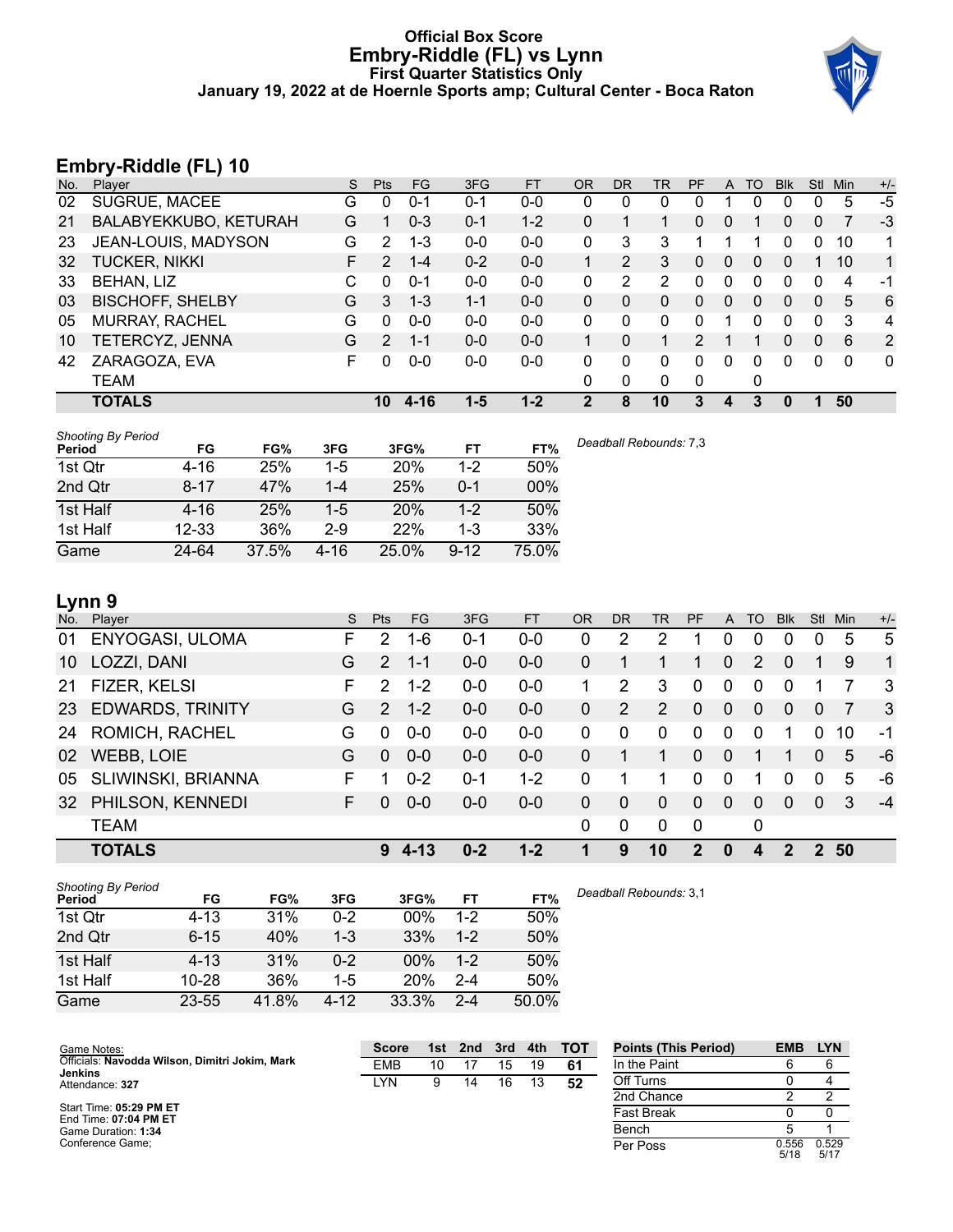## **Official Play-By-Play Embry-Riddle (FL) vs Lynn First Quarter January 19, 2022 at de Hoernle Sports amp; Cultural Center - Boca Raton**



## **Period 1**

#### **Starters:**

**Embry-Riddle (FL)**: 2 SUGRUE,MACEE (G); 21 BALABYEKKUBO,KETURAH (G); 23 JEAN-LOUIS,MADYSON (G); 32 TUCKER,NIKKI (F); 33 BEHAN,LIZ (C);<br>**Lynn**: 1 ENYOGASI,ULOMA (F); 10 LOZZI,DANI (G); 21 FIZER,KELSI (F); 23 EDWARDS,TRINIT

| Time           | VISITORS: Embry-Riddle (FL)                                             | <b>Score</b> | <b>Margin</b>  | <b>HOME: Lynn</b>                                                 |
|----------------|-------------------------------------------------------------------------|--------------|----------------|-------------------------------------------------------------------|
| 09:45          | GOOD! LAYUP by TUCKER, NIKKI [PNT]                                      | $0 - 2$      | V <sub>2</sub> |                                                                   |
| 09:45          | ASSIST by SUGRUE, MACEE                                                 |              |                |                                                                   |
| 09:22          |                                                                         |              |                | MISSED LAYUP by FIZER, KELSI                                      |
| 09:19          | REBOUND (DEF) by BEHAN, LIZ                                             |              |                |                                                                   |
| 09:12          | MISSED 3PTR by BALABYEKKUBO, KETURAH                                    |              |                |                                                                   |
| 09:08          |                                                                         |              |                | REBOUND (DEF) by EDWARDS, TRINITY                                 |
| 08:32          |                                                                         |              |                | MISSED JUMPER by ENYOGASI, ULOMA                                  |
| 08:28          | REBOUND (DEF) by BEHAN, LIZ                                             |              |                |                                                                   |
| 08:05          |                                                                         |              |                | FOUL (PERSONAL) by ENYOGASI, ULOMA                                |
| 08:05          | GOOD! FT by BALABYEKKUBO, KETURAH                                       | $0 - 3$      | V <sub>3</sub> |                                                                   |
| 08:05          | MISSED FT by BALABYEKKUBO, KETURAH                                      |              |                |                                                                   |
| 08:05<br>07:57 |                                                                         |              |                | REBOUND (DEF) by FIZER, KELSI<br>MISSED JUMPER by ENYOGASI, ULOMA |
| 07:54          | REBOUND (DEF) by TUCKER, NIKKI                                          |              |                |                                                                   |
| 07:44          | MISSED JUMPER by BEHAN, LIZ                                             |              |                |                                                                   |
| 07:41          |                                                                         |              |                | REBOUND (DEF) by EDWARDS, TRINITY                                 |
| 07:31          |                                                                         |              |                | MISSED 3PTR by ENYOGASI, ULOMA                                    |
| 07:27          |                                                                         |              |                | REBOUND (OFF) by FIZER, KELSI                                     |
| 07:26          |                                                                         | $2 - 3$      | V <sub>1</sub> | GOOD! LAYUP by FIZER, KELSI                                       |
| 07:11          | MISSED JUMPER by BALABYEKKUBO, KETURAH                                  |              |                |                                                                   |
| 07:09          | REBOUND (OFF) by TEAM                                                   |              |                |                                                                   |
| 07:02          | TURNOVER (LOSTBALL) by JEAN-LOUIS, MADYSON                              |              |                |                                                                   |
| 07:02          |                                                                         |              |                | STEAL by LOZZI, DANI                                              |
| 06:56          |                                                                         |              |                | MISSED JUMPER by ENYOGASI, ULOMA                                  |
| 06:53          | REBOUND (DEF) by JEAN-LOUIS, MADYSON                                    |              |                |                                                                   |
| 06:49          | MISSED 3PTR by TUCKER, NIKKI                                            |              |                |                                                                   |
| 06:46          |                                                                         |              |                | REBOUND (DEF) by ENYOGASI, ULOMA                                  |
| 06:32          |                                                                         | $4 - 3$      | H <sub>1</sub> | GOOD! LAYUP by LOZZI, DANI                                        |
| 06:23          | TURNOVER (LOSTBALL) by BALABYEKKUBO, KETURAH                            |              |                |                                                                   |
| 06:23          | SUB OUT: BEHAN, LIZ                                                     |              |                |                                                                   |
| 06:23          | SUB IN: TETERCYZ, JENNA                                                 |              |                |                                                                   |
| 05:55          |                                                                         | $6 - 3$      | $H_3$          | GOOD! JUMPER by EDWARDS, TRINITY                                  |
| 05:27          | TURNOVER (BADPASS) by TETERCYZ, JENNA                                   |              |                |                                                                   |
| 05:27          |                                                                         |              |                | STEAL by FIZER, KELSI                                             |
| 05:09          |                                                                         | $8-3$        | H <sub>5</sub> | GOOD! JUMPER by ENYOGASI, ULOMA [PNT]                             |
| 04:58          | MISSED 3PTR by SUGRUE, MACEE                                            |              |                |                                                                   |
| 04:54          |                                                                         |              |                | REBOUND (DEF) by ENYOGASI, ULOMA                                  |
| 04:48          |                                                                         |              |                | MISSED LAYUP by ENYOGASI, ULOMA                                   |
| 04:43          | REBOUND (DEF) by JEAN-LOUIS, MADYSON                                    |              |                |                                                                   |
| 04:39          | MISSED JUMPER by BALABYEKKUBO, KETURAH                                  |              |                |                                                                   |
| 04:37          | REBOUND (OFF) by TUCKER, NIKKI                                          |              |                |                                                                   |
| 04:37          | MISSED LAYUP by TUCKER, NIKKI                                           |              |                |                                                                   |
| 04:37          | REBOUND (OFF) by TEAM                                                   |              |                |                                                                   |
| 04:37          |                                                                         |              |                | SUB OUT: ENYOGASI, ULOMA                                          |
| 04:37          |                                                                         |              |                | SUB OUT: LOZZI, DANI                                              |
| 04:37          |                                                                         |              |                | SUB IN: WEBB, LOIE                                                |
| 04:37          |                                                                         |              |                | SUB IN: SLIWINSKI, BRIANNA                                        |
| 04:37          | SUB OUT: SUGRUE, MACEE                                                  |              |                |                                                                   |
| 04:37          | SUB IN: BISCHOFF, SHELBY                                                |              |                |                                                                   |
| 04:26          | MISSED LAYUP by JEAN-LOUIS, MADYSON<br>REBOUND (OFF) by TETERCYZ, JENNA |              |                |                                                                   |
| 04:14<br>04:10 |                                                                         |              | $H_3$          |                                                                   |
| 04:10          | GOOD! LAYUP by JEAN-LOUIS, MADYSON<br>ASSIST by TETERCYZ, JENNA         | $8-5$        |                |                                                                   |
| 04:03          |                                                                         |              |                | MISSED JUMPER by SLIWINSKI, BRIANNA                               |
| 03:58          | REBOUND (DEF) by TUCKER, NIKKI                                          |              |                |                                                                   |
| 03:54          | MISSED 3PTR by TUCKER, NIKKI                                            |              |                |                                                                   |
| 03:50          |                                                                         |              |                | REBOUND (DEF) by FIZER, KELSI                                     |
| 03:24          |                                                                         |              |                | MISSED LAYUP by EDWARDS, TRINITY                                  |
| 03:21          | REBOUND (DEF) by BALABYEKKUBO, KETURAH                                  |              |                |                                                                   |
| 03:12          |                                                                         |              |                | SUB OUT: FIZER, KELSI                                             |
| 03:12          |                                                                         |              |                | SUB OUT: EDWARDS, TRINITY                                         |
| 03:12          |                                                                         |              |                | SUB IN: LOZZI, DANI                                               |
| 03:12          |                                                                         |              |                | SUB IN: PHILSON, KENNEDI                                          |
| 03:12          | SUB OUT: BALABYEKKUBO, KETURAH                                          |              |                |                                                                   |
| 03:12          | SUB IN: MURRAY, RACHEL                                                  |              |                |                                                                   |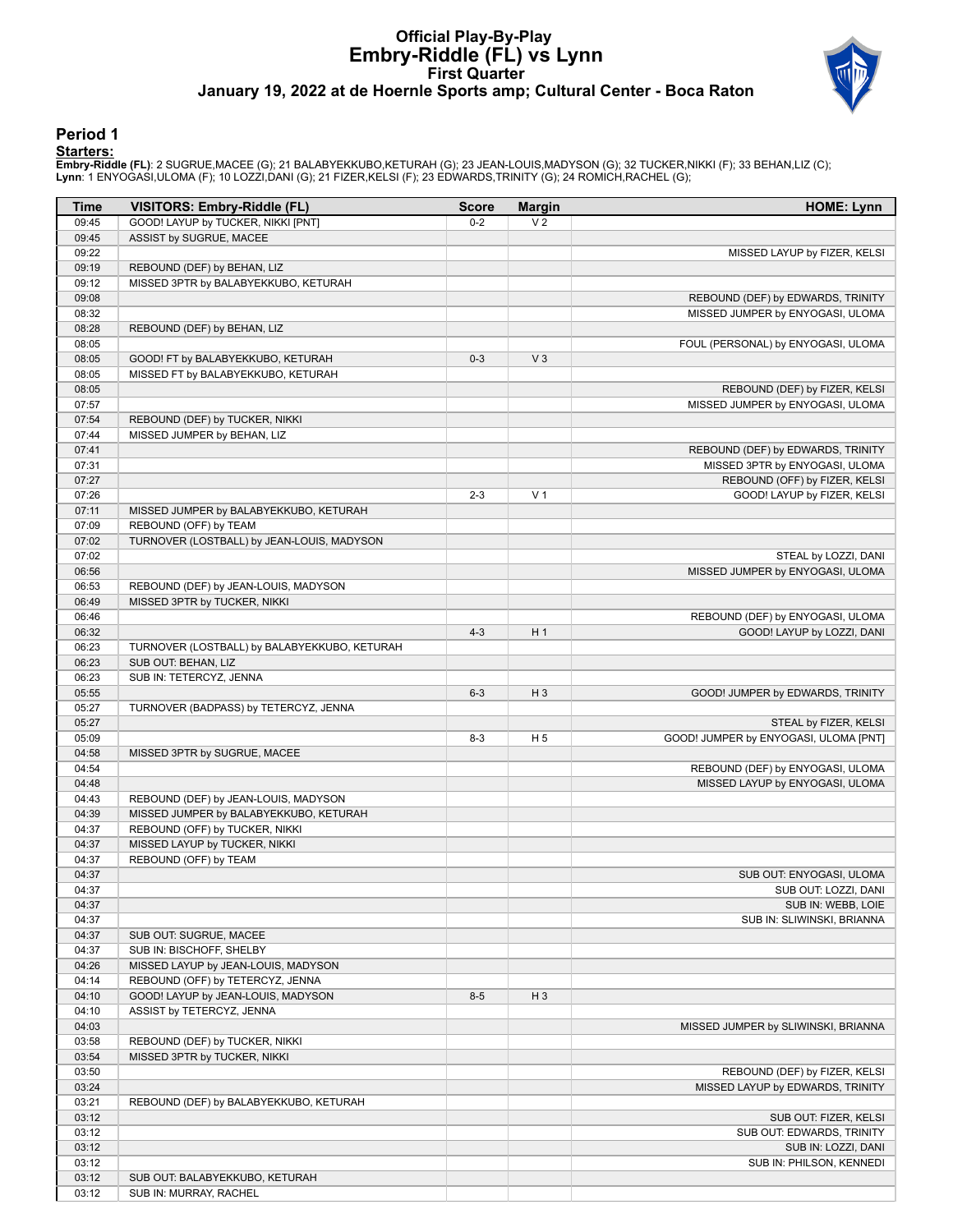| <b>Time</b> | VISITORS: Embry-Riddle (FL)            | <b>Score</b> | <b>Margin</b>  | <b>HOME: Lynn</b>                       |
|-------------|----------------------------------------|--------------|----------------|-----------------------------------------|
| 02:22       | GOOD! JUMPER by TETERCYZ, JENNA [PNT]  | $8 - 7$      | H <sub>1</sub> |                                         |
| 02:22       | ASSIST by MURRAY, RACHEL               |              |                |                                         |
| 02:03       | FOUL (PERSONAL) by TETERCYZ, JENNA     |              |                |                                         |
| 02:03       |                                        | $9 - 7$      | H <sub>2</sub> | GOOD! FT by SLIWINSKI, BRIANNA          |
| 02:03       |                                        |              |                | MISSED FT by SLIWINSKI, BRIANNA         |
| 02:03       | REBOUND (DEF) by JEAN-LOUIS, MADYSON   |              |                |                                         |
| 01:55       | GOOD! 3PTR by BISCHOFF, SHELBY         | $9 - 10$     | V <sub>1</sub> |                                         |
| 01:55       | ASSIST by JEAN-LOUIS, MADYSON          |              |                |                                         |
| 01:28       |                                        |              |                | TURNOVER (TRAVEL) by WEBB, LOIE         |
| 01:06       | MISSED LAYUP by JEAN-LOUIS, MADYSON    |              |                |                                         |
| 01:06       |                                        |              |                | BLOCK by ROMICH, RACHEL                 |
| 01:03       |                                        |              |                | REBOUND (DEF) by SLIWINSKI, BRIANNA     |
| 01:03       | FOUL (PERSONAL) by JEAN-LOUIS, MADYSON |              |                |                                         |
| 00:44       |                                        |              |                | MISSED 3PTR by SLIWINSKI, BRIANNA       |
| 00:43       |                                        |              |                | REBOUND (OFF) by TEAM                   |
| 00:43       | FOUL (PERSONAL) by TETERCYZ, JENNA     |              |                |                                         |
| 00:43       | SUB OUT: TETERCYZ, JENNA               |              |                |                                         |
| 00:43       | SUB IN: BEHAN, LIZ                     |              |                |                                         |
| 00:36       |                                        |              |                | TURNOVER (TRAVEL) by SLIWINSKI, BRIANNA |
| 00:21       | MISSED LAYUP by BISCHOFF, SHELBY       |              |                |                                         |
| 00:16       |                                        |              |                | REBOUND (DEF) by WEBB, LOIE             |
| 00:16       |                                        |              |                | FOUL (OFF) by LOZZI, DANI               |
| 00:16       |                                        |              |                | TURNOVER (OFFENSIVE) by LOZZI, DANI     |
| 00:09       | MISSED JUMPER by BISCHOFF, SHELBY      |              |                |                                         |
| 00:09       |                                        |              |                | BLOCK by WEBB, LOIE                     |
| 00:04       |                                        |              |                | REBOUND (DEF) by LOZZI, DANI            |
| 00:00       |                                        |              |                | TURNOVER (BADPASS) by LOZZI, DANI       |
| 00:00       | STEAL by TUCKER, NIKKI                 |              |                |                                         |

# **Embry-Riddle (FL) 10, Lynn 9**

| Points (This Period) | <b>EMB</b>    | <b>LYN</b>    |
|----------------------|---------------|---------------|
| In the Paint         |               |               |
| Off Turns            |               |               |
| 2nd Chance           |               |               |
| Fast Break           |               |               |
| Bench                |               |               |
| Per Poss             | 0.556<br>5/18 | 0.529<br>5/17 |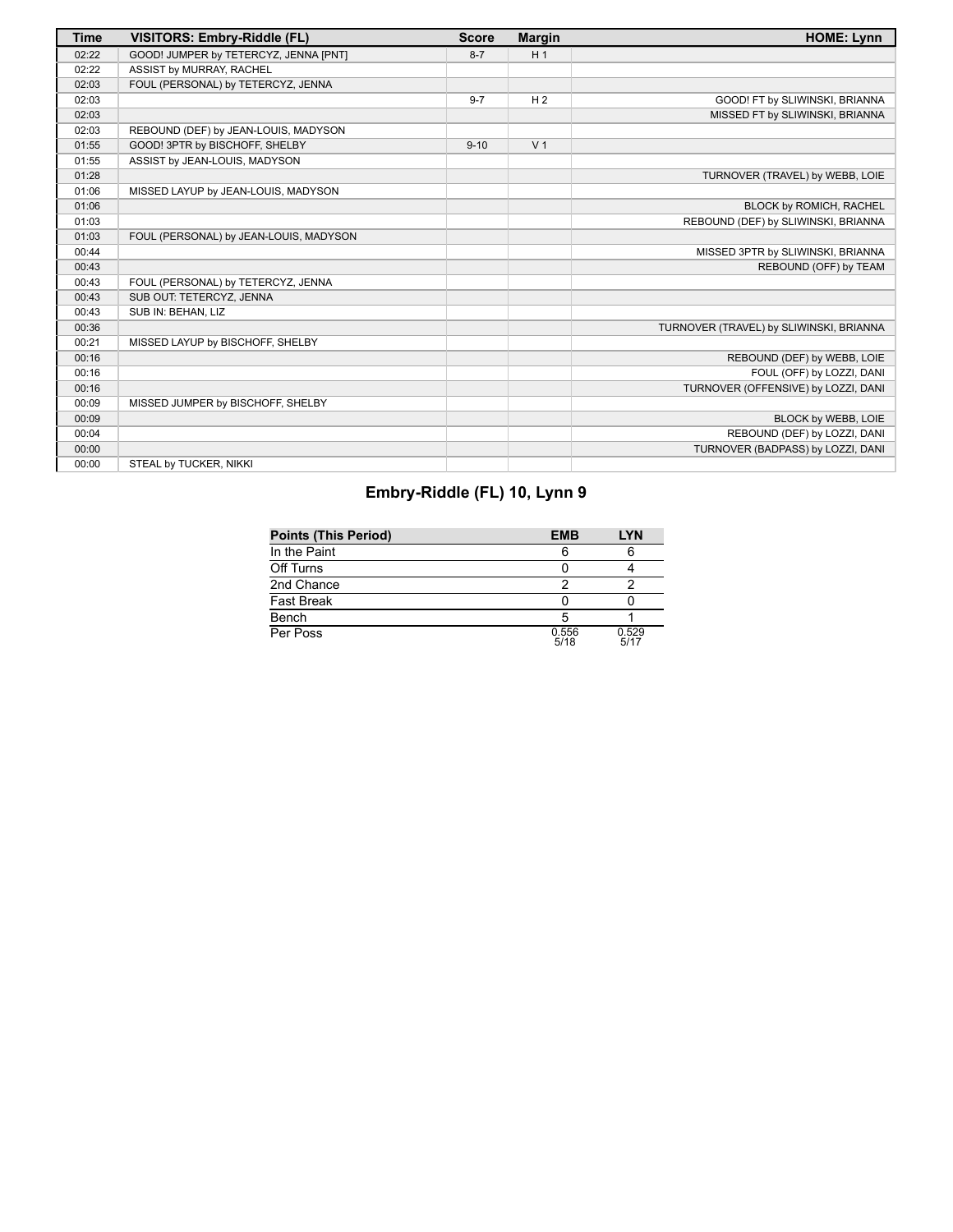## **Official Box Score Embry-Riddle (FL) vs Lynn Second Quarter Statistics Only January 19, 2022 at de Hoernle Sports amp; Cultural Center - Boca Raton**



# **Embry-Riddle (FL) 17**

| No. | $\overline{\phantom{a}}$<br>Plaver | S | <b>Pts</b> | FG       | 3FG     | <b>FT</b> | <b>OR</b> | DR           | TR | PF | $\mathsf{A}$ | TO       | <b>B</b> lk | Stl          | Min | $+/-$          |
|-----|------------------------------------|---|------------|----------|---------|-----------|-----------|--------------|----|----|--------------|----------|-------------|--------------|-----|----------------|
| 02  | SUGRUE, MACEE                      | G | 2          | 1-1      | $0 - 0$ | $0 - 0$   | 0         | 0            | 0  | 0  | 0            | 0        | 0           |              | 6   | $-4$           |
| 21  | BALABYEKKUBO, KETURAH              | G | 4          | $2 - 3$  | $0 - 0$ | $0 - 1$   | $\Omega$  |              |    | 0  | 2            | $\Omega$ | 0           |              | 10  | 3              |
| 23  | JEAN-LOUIS, MADYSON                | G | 0          | $0 - 1$  | $0-0$   | $0-0$     | 2         | 0            | 2  |    | 0            |          | 0           | 0            | 3   | -1             |
| 32  | <b>TUCKER, NIKKI</b>               | F | 4          | $2 - 4$  | $0 - 1$ | $0 - 0$   |           |              | 2  | 2  |              |          | 0           | $\mathbf{0}$ |     | 1              |
| 33  | <b>BEHAN, LIZ</b>                  | C | 4          | $2 - 5$  | $0-0$   | $0 - 0$   |           |              | 2  |    |              |          | 0           | 0            | 7   | 9              |
| 03  | <b>BISCHOFF, SHELBY</b>            | G | 3          | $1 - 2$  | $1 - 2$ | $0 - 0$   | 0         | 0            | 0  | 0  | 0            | 0        | 0           | $\mathbf{0}$ |     | $\overline{4}$ |
| 05  | <b>MURRAY, RACHEL</b>              | G | 0          | $0 - 1$  | $0 - 1$ | $0 - 0$   | 0         |              |    | 0  |              | 0        | 0           | 0            | 5   | 7              |
| 10  | TETERCYZ, JENNA                    | G | 0          | $0 - 0$  | $0 - 0$ | $0 - 0$   | 0         | 0            | 0  | 0  | $\Omega$     | 0        | 0           | $\Omega$     | 2   | 2              |
| 42  | ZARAGOZA, EVA                      | F | 0          | $0 - 0$  | $0-0$   | $0 - 0$   | 0         |              |    | 0  | $\Omega$     |          | 0           | $\Omega$     | 3   | -6             |
|     | TEAM                               |   |            |          |         |           | 0         | $\mathbf{0}$ | 0  | 0  |              | 0        |             |              |     |                |
|     | <b>TOTALS</b>                      |   | 17         | $8 - 17$ | 1-4     | $0 - 1$   | 4         | 5            | 9  | 4  | 5            | 4        | 0           | 2            | 50  |                |

| <b>Shooting By Period</b><br>Period | FG       | FG%   | 3FG   | 3FG%       | <b>FT</b> | FT%   | Deadball Rebounds: 7,3 |
|-------------------------------------|----------|-------|-------|------------|-----------|-------|------------------------|
| 3rd Qtr                             | $6 - 11$ | 55%   | $1-2$ | 50%        | $2 - 2$   | 100%  |                        |
| 4th Qtr                             | $6 - 20$ | 30%   | $1-5$ | <b>20%</b> | $6 - 7$   | 86%   |                        |
| 2nd Half                            | $8 - 17$ | 47%   | 1-4   | 25%        | $0 - 1$   | 00%   |                        |
| 2nd Half                            | 12-31    | 39%   | 2-7   | 29%        | $8-9$     | 89%   |                        |
| Game                                | 24-64    | 37.5% | 4-16  | 25.0%      | $9 - 12$  | 75.0% |                        |

## **Lynn 14**

| No.       | Plaver                  | S  | <b>Pts</b>     | <b>FG</b> | 3FG     | <b>FT</b> | <b>OR</b> | <b>DR</b> | TR            | <b>PF</b>    | $\mathsf{A}$   | TO             | <b>BIK</b>     | Stl            | Min | $+/-$          |
|-----------|-------------------------|----|----------------|-----------|---------|-----------|-----------|-----------|---------------|--------------|----------------|----------------|----------------|----------------|-----|----------------|
| 01        | ENYOGASI, ULOMA         | F  | 4              | $2 - 3$   | $0 - 0$ | $0 - 1$   |           |           | 2             |              | 0              | 0              | 0              | 0              | 3   | 6              |
| 10        | LOZZI, DANI             | G  | 3              | $1 - 1$   | $1 - 1$ | $0-0$     |           |           | 2             | $\Omega$     |                |                | 0              | $\Omega$       | -8  | $\overline{1}$ |
| 21        | FIZER, KELSI            | F  | $\Omega$       | $0 - 1$   | $0 - 0$ | $0-0$     | 0         | $\Omega$  | $\Omega$      | 0            | 0              | $\Omega$       | 1              | 0              | 6   | -8             |
| <b>23</b> | <b>EDWARDS, TRINITY</b> | G  | $\overline{0}$ | $0 - 2$   | $0 - 0$ | $0 - 0$   | $\Omega$  |           |               |              | $\overline{0}$ | $\overline{0}$ | $\overline{0}$ | $\overline{0}$ | 9   | $-2$           |
| 24        | ROMICH, RACHEL          | G  | 3              | $1 - 3$   | $0 - 2$ | $1 - 1$   | $\Omega$  | $\Omega$  | $\Omega$      | $\Omega$     |                |                | 0              | 0              | 9   | -1             |
| 02        | <b>WEBB, LOIE</b>       | G  | $\Omega$       | $0 - 0$   | $0 - 0$ | $0-0$     | $\Omega$  | $\Omega$  | $\Omega$      | $\Omega$     | $\Omega$       | $\Omega$       | $\Omega$       |                | 4   | $-7$           |
| 05        | SLIWINSKI, BRIANNA      | F. | $\mathcal{P}$  | $1 - 2$   | $0 - 0$ | $0 - 0$   |           |           | $\mathcal{P}$ | $\Omega$     | $\Omega$       |                |                | 0              |     | -9             |
| 32        | PHILSON, KENNEDI        | F. | $\mathcal{P}$  | $1 - 3$   | $0 - 0$ | $0-0$     |           |           | $\mathcal{P}$ | $\Omega$     | $\Omega$       | $\Omega$       | $\Omega$       | $\Omega$       | 4   | 5              |
|           | <b>TEAM</b>             |    |                |           |         |           | $\Omega$  | 0         | $\Omega$      | $\mathbf 0$  |                | 1              |                |                |     |                |
|           | <b>TOTALS</b>           |    | 14             | $6 - 15$  | $1 - 3$ | $1 - 2$   | 4         | 5         | 9             | $\mathbf{P}$ | 2              | 4              | $\overline{2}$ |                | 50  |                |

| <b>Shooting By Period</b><br>Period | FG        | FG%   | 3FG      | 3FG%  | FT      | FT%   |
|-------------------------------------|-----------|-------|----------|-------|---------|-------|
| 3rd Qtr                             | $7 - 13$  | 54%   | $2 - 3$  | 67%   | $0 - 0$ | 0%    |
| 4th Qtr                             | $6 - 14$  | 43%   | $1 - 4$  | 25%   | $0 - 0$ | 0%    |
| 2nd Half                            | $6 - 15$  | 40%   | 1-3      | 33%   | $1 - 2$ | 50%   |
| 2nd Half                            | $13 - 27$ | 48%   | $3 - 7$  | 43%   | $0 - 0$ | 0%    |
| Game                                | $23 - 55$ | 41.8% | $4 - 12$ | 33.3% | $2 - 4$ | 50.0% |

| Game Notes:                                                      | <b>Score</b> | 1st | 2nd | 3rd | 4th | тот | <b>Points (This Period)</b> | <b>EMB</b>   | <b>LYN</b>    |
|------------------------------------------------------------------|--------------|-----|-----|-----|-----|-----|-----------------------------|--------------|---------------|
| Officials: Navodda Wilson, Dimitri Jokim, Mark<br><b>Jenkins</b> | <b>EMB</b>   | 10  |     | 15  | 19  | 61  | In the Paint                |              | 10            |
| Attendance: 327                                                  | LYN          | 9   | 14  | 16  |     | 52  | Off Turns                   |              |               |
|                                                                  |              |     |     |     |     |     | 2nd Chance                  |              |               |
| Start Time: 05:29 PM ET<br>End Time: 07:04 PM ET                 |              |     |     |     |     |     | <b>Fast Break</b>           |              |               |
| Game Duration: 1:34                                              |              |     |     |     |     |     | Bench                       |              |               |
| Conference Game:                                                 |              |     |     |     |     |     | Per Poss                    | .000<br>8/17 | 0.875<br>7/16 |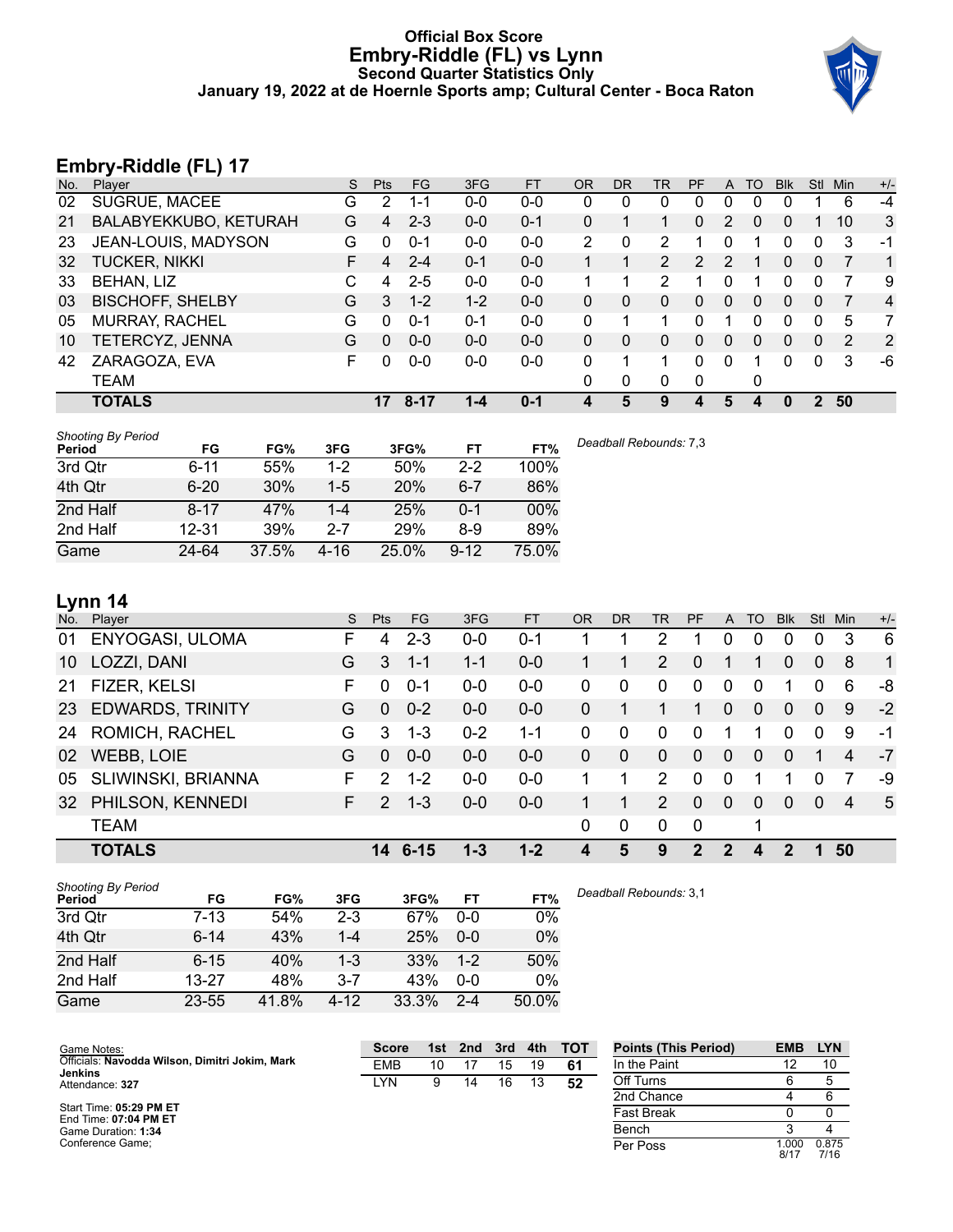## **Official Play-By-Play Embry-Riddle (FL) vs Lynn Second Quarter January 19, 2022 at de Hoernle Sports amp; Cultural Center - Boca Raton**



## **Period 2**

**Starters:**

**Embry-Riddle (FL)**: 2 SUGRUE,MACEE (G); 21 BALABYEKKUBO,KETURAH (G); 23 JEAN-LOUIS,MADYSON (G); 32 TUCKER,NIKKI (F); 33 BEHAN,LIZ (C);<br>**Lynn**: 1 ENYOGASI,ULOMA (F); 10 LOZZI,DANI (G); 21 FIZER,KELSI (F); 23 EDWARDS,TRINIT

| Time           | VISITORS: Embry-Riddle (FL)                     | <b>Score</b> | <b>Margin</b>  | <b>HOME: Lynn</b>                               |
|----------------|-------------------------------------------------|--------------|----------------|-------------------------------------------------|
| 10:00          | SUB OUT: JEAN-LOUIS, MADYSON                    |              |                |                                                 |
| 10:00          | SUB IN: BALABYEKKUBO, KETURAH                   |              |                |                                                 |
| 09:55          | GOOD! 3PTR by BISCHOFF, SHELBY                  | $9 - 13$     | V <sub>4</sub> |                                                 |
| 09:55          | ASSIST by BALABYEKKUBO, KETURAH                 |              |                |                                                 |
| 09:40          |                                                 |              |                | MISSED LAYUP by PHILSON, KENNEDI                |
| 09:38          | REBOUND (DEF) by MURRAY, RACHEL                 |              |                |                                                 |
| 09:28          | MISSED JUMPER by BEHAN, LIZ                     |              |                |                                                 |
| 09:25          |                                                 |              |                | REBOUND (DEF) by PHILSON, KENNEDI               |
| 09:11          |                                                 |              |                | MISSED LAYUP by SLIWINSKI, BRIANNA              |
| 09:09          |                                                 |              |                | REBOUND (OFF) by PHILSON, KENNEDI               |
| 09:08          |                                                 | $11 - 13$    | V <sub>2</sub> | GOOD! LAYUP by PHILSON, KENNEDI                 |
| 08:58          | MISSED LAYUP by TUCKER, NIKKI                   |              |                |                                                 |
| 08:58          |                                                 |              |                | BLOCK by SLIWINSKI, BRIANNA                     |
| 08:58          | REBOUND (OFF) by TEAM                           |              |                |                                                 |
| 08:58          |                                                 |              |                | SUB OUT: SLIWINSKI, BRIANNA                     |
| 08:58          |                                                 |              |                | SUB OUT: ROMICH, RACHEL                         |
| 08:58<br>08:58 |                                                 |              |                | SUB OUT: PHILSON, KENNEDI                       |
| 08:58          |                                                 |              |                | SUB IN: ENYOGASI, ULOMA<br>SUB IN: FIZER, KELSI |
| 08:58          |                                                 |              |                | SUB IN: EDWARDS, TRINITY                        |
| 08:54          |                                                 |              |                | FOUL (PERSONAL) by EDWARDS, TRINITY             |
| 08:36          | GOOD! LAYUP by BALABYEKKUBO, KETURAH            | $11 - 15$    | V <sub>4</sub> |                                                 |
| 08:36          |                                                 |              |                | FOUL (PERSONAL) by ENYOGASI, ULOMA              |
| 08:36          | MISSED FT by BALABYEKKUBO, KETURAH              |              |                |                                                 |
| 08:36          |                                                 |              |                | REBOUND (DEF) by ENYOGASI, ULOMA                |
| 08:14          |                                                 |              |                | MISSED LAYUP by FIZER, KELSI                    |
| 08:12          | REBOUND (DEF) by TUCKER, NIKKI                  |              |                |                                                 |
| 08:12          | TURNOVER (LOSTBALL) by TUCKER, NIKKI            |              |                |                                                 |
| 08:12          |                                                 |              |                | STEAL by WEBB, LOIE                             |
| 08:12          |                                                 |              |                | SUB OUT: ENYOGASI, ULOMA                        |
| 08:12          |                                                 |              |                | SUB OUT: LOZZI, DANI                            |
| 08:12          |                                                 |              |                | SUB IN: SLIWINSKI, BRIANNA                      |
| 08:12          |                                                 |              |                | SUB IN: ROMICH, RACHEL                          |
| 08:07          |                                                 |              |                | TURNOVER (SHOTCLOCK) by TEAM                    |
| 07:48          | GOOD! LAYUP by BEHAN, LIZ                       | $11 - 17$    | $V_6$          |                                                 |
| 07:48          | ASSIST by BALABYEKKUBO, KETURAH                 |              |                |                                                 |
| 07:14          |                                                 |              |                | TURNOVER (LOSTBALL) by ROMICH, RACHEL           |
| 07:14          | STEAL by BALABYEKKUBO, KETURAH                  |              |                |                                                 |
| 07:14          | SUB OUT: BISCHOFF, SHELBY                       |              |                |                                                 |
| 07:14          | SUB IN: JEAN-LOUIS, MADYSON                     |              |                |                                                 |
| 07:01          | MISSED LAYUP by BEHAN, LIZ                      |              |                |                                                 |
| 07:01          |                                                 |              |                | BLOCK by FIZER, KELSI                           |
| 06:57          | REBOUND (OFF) by TUCKER, NIKKI                  |              |                |                                                 |
| 06:56          | GOOD! LAYUP by TUCKER, NIKKI                    | $11 - 19$    | V8             |                                                 |
| 06:39          |                                                 |              |                | MISSED 3PTR by ROMICH, RACHEL                   |
| 06:36          |                                                 |              |                | REBOUND (OFF) by SLIWINSKI, BRIANNA             |
| 06:35          |                                                 | 13-19        | $V_6$          | GOOD! LAYUP by SLIWINSKI, BRIANNA               |
| 06:22          | GOOD! LAYUP by TUCKER, NIKKI                    | $13 - 21$    | V8             |                                                 |
| 06:22          | ASSIST by MURRAY, RACHEL                        |              |                |                                                 |
| 06:04          | FOUL (PERSONAL) by TUCKER, NIKKI                |              |                |                                                 |
| 06:04          |                                                 |              |                | SUB OUT: WEBB, LOIE                             |
| 06:04          |                                                 |              |                | SUB OUT: FIZER, KELSI                           |
| 06:04          |                                                 |              |                | SUB IN: LOZZI, DANI                             |
| 06:04          |                                                 |              |                | SUB IN: PHILSON, KENNEDI                        |
| 06:04<br>06:04 | SUB OUT: MURRAY, RACHEL                         |              |                |                                                 |
| 06:04          | SUB OUT: TUCKER, NIKKI<br>SUB IN: SUGRUE, MACEE |              |                |                                                 |
| 06:04          | SUB IN: TETERCYZ, JENNA                         |              |                |                                                 |
| 05:56          |                                                 |              |                | MISSED LAYUP by PHILSON, KENNEDI                |
| 05:52          | REBOUND (DEF) by BALABYEKKUBO, KETURAH          |              |                |                                                 |
| 05:32          | GOOD! LAYUP by BALABYEKKUBO, KETURAH            | 13-23        | $V$ 10         |                                                 |
| 05:30          |                                                 |              |                | TIMEOUT 30SEC                                   |
| 05:30          | SUB OUT: BEHAN, LIZ                             |              |                |                                                 |
| 05:30          | SUB IN: ZARAGOZA, EVA                           |              |                |                                                 |
| 05:08          |                                                 |              |                | MISSED LAYUP by EDWARDS, TRINITY                |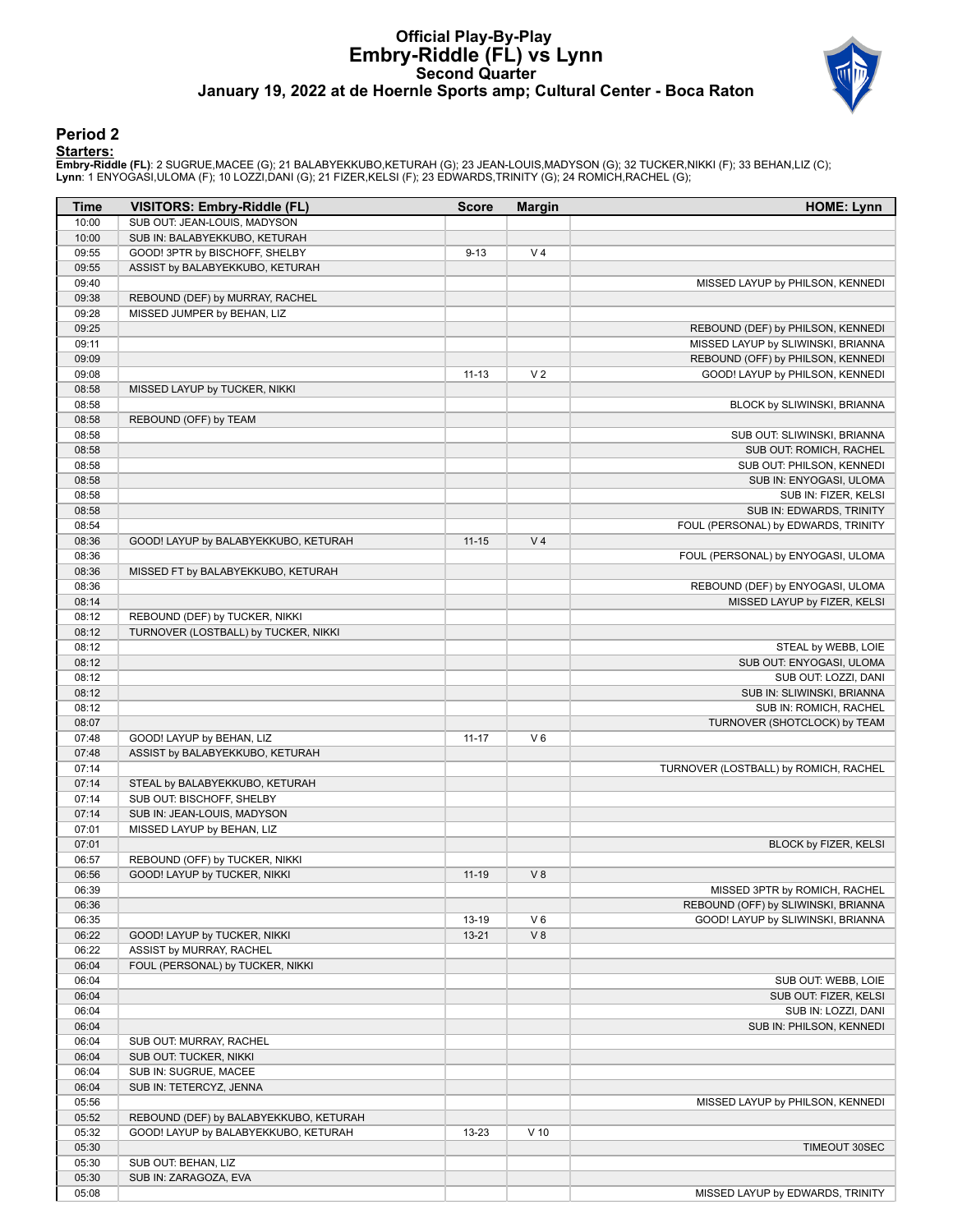| Time  | <b>VISITORS: Embry-Riddle (FL)</b>       | <b>Score</b> | <b>Margin</b>  | <b>HOME: Lynn</b>                        |
|-------|------------------------------------------|--------------|----------------|------------------------------------------|
| 05:05 | REBOUND (DEF) by ZARAGOZA, EVA           |              |                |                                          |
| 04:49 | MISSED JUMPER by JEAN-LOUIS, MADYSON     |              |                |                                          |
| 04:46 | REBOUND (OFF) by JEAN-LOUIS, MADYSON     |              |                |                                          |
| 04:36 | MISSED JUMPER by BALABYEKKUBO, KETURAH   |              |                |                                          |
| 04:33 | REBOUND (OFF) by JEAN-LOUIS, MADYSON     |              |                |                                          |
| 04:32 | TURNOVER (TRAVEL) by JEAN-LOUIS, MADYSON |              |                |                                          |
| 04:22 |                                          |              |                | SUB OUT: SLIWINSKI, BRIANNA              |
| 04:22 |                                          |              |                | SUB IN: ENYOGASI, ULOMA                  |
| 04:22 | SUB OUT: TETERCYZ, JENNA                 |              |                |                                          |
| 04:22 | SUB IN: TUCKER, NIKKI                    |              |                |                                          |
| 04:21 |                                          | 16-23        | V <sub>7</sub> | GOOD! 3PTR by LOZZI, DANI                |
| 04:21 |                                          |              |                | ASSIST by ROMICH, RACHEL                 |
| 04:21 | MISSED 3PTR by TUCKER, NIKKI             |              |                |                                          |
| 04:21 |                                          |              |                | REBOUND (DEF) by LOZZI, DANI             |
| 03:45 |                                          | 18-23        | V <sub>5</sub> | GOOD! LAYUP by ROMICH, RACHEL            |
| 03:45 |                                          |              |                | ASSIST by LOZZI, DANI                    |
| 03:45 | FOUL (PERSONAL) by JEAN-LOUIS, MADYSON   |              |                |                                          |
| 03:45 | SUB OUT: JEAN-LOUIS, MADYSON             |              |                |                                          |
| 03:45 | SUB IN: BISCHOFF, SHELBY                 |              |                |                                          |
| 03:45 |                                          | 19-23        | V <sub>4</sub> | GOOD! FT by ROMICH, RACHEL               |
| 03:36 | GOOD! LAYUP by SUGRUE, MACEE [PNT]       | 19-25        | $V_6$          |                                          |
| 03:36 | ASSIST by TUCKER, NIKKI                  |              |                |                                          |
| 03:08 |                                          |              |                | MISSED LAYUP by ENYOGASI, ULOMA          |
| 03:05 |                                          |              |                | REBOUND (OFF) by ENYOGASI, ULOMA         |
| 03:05 |                                          | $21 - 25$    | V <sub>4</sub> | GOOD! LAYUP by ENYOGASI, ULOMA           |
| 02:52 | TURNOVER (OUTOFBOUNDS) by ZARAGOZA, EVA  |              |                |                                          |
| 02:51 | SUB OUT: ZARAGOZA, EVA                   |              |                |                                          |
| 02:51 | SUB IN: BEHAN, LIZ                       |              |                |                                          |
| 02:38 |                                          | 23-25        | V <sub>2</sub> | GOOD! LAYUP by ENYOGASI, ULOMA           |
| 02:38 | FOUL (PERSONAL) by TUCKER, NIKKI         |              |                |                                          |
| 02:38 |                                          |              |                | SUB OUT: PHILSON, KENNEDI                |
| 02:38 |                                          |              |                | SUB IN: FIZER, KELSI                     |
| 02:38 |                                          |              |                | MISSED FT by ENYOGASI, ULOMA             |
| 02:36 | REBOUND (DEF) by TEAM                    |              |                |                                          |
| 02:30 |                                          |              |                | SUB OUT: ENYOGASI, ULOMA                 |
| 02:30 |                                          |              |                | SUB IN: SLIWINSKI, BRIANNA               |
| 02:22 | MISSED 3PTR by BISCHOFF, SHELBY          |              |                |                                          |
| 02:17 |                                          |              |                | REBOUND (DEF) by SLIWINSKI, BRIANNA      |
| 02:04 | FOUL (PERSONAL) by BEHAN, LIZ            |              |                |                                          |
| 02:02 |                                          |              |                | MISSED 3PTR by ROMICH, RACHEL            |
| 01:58 |                                          |              |                | REBOUND (OFF) by LOZZI, DANI             |
| 01:53 |                                          |              |                | TURNOVER (TRAVEL) by LOZZI, DANI         |
| 01:23 | GOOD! JUMPER by BEHAN, LIZ               | 23-27        | V <sub>4</sub> |                                          |
| 01:23 | ASSIST by TUCKER, NIKKI                  |              |                |                                          |
| 01:03 |                                          |              |                | MISSED LAYUP by EDWARDS, TRINITY         |
| 01:01 | REBOUND (DEF) by BEHAN, LIZ              |              |                |                                          |
| 00:52 | TURNOVER (TRAVEL) by BEHAN, LIZ          |              |                |                                          |
| 00:52 | SUB OUT: TUCKER, NIKKI                   |              |                |                                          |
| 00:52 | SUB IN: MURRAY, RACHEL                   |              |                |                                          |
| 00:22 |                                          |              |                | TURNOVER (BADPASS) by SLIWINSKI, BRIANNA |
| 00:22 | STEAL by SUGRUE, MACEE                   |              |                |                                          |
| 00:07 | MISSED 3PTR by MURRAY, RACHEL            |              |                |                                          |
| 00:03 | REBOUND (OFF) by BEHAN, LIZ              |              |                |                                          |
| 00:02 | MISSED JUMPER by BEHAN, LIZ              |              |                |                                          |
| 00:00 |                                          |              |                | REBOUND (DEF) by EDWARDS, TRINITY        |
|       |                                          |              |                |                                          |

# **Embry-Riddle (FL) 27, Lynn 23**

| <b>Points (This Period)</b> | <b>EMB</b>    | <b>LYN</b>    |
|-----------------------------|---------------|---------------|
| In the Paint                | 12            | 10            |
| Off Turns                   |               |               |
| 2nd Chance                  |               |               |
| <b>Fast Break</b>           |               |               |
| Bench                       |               |               |
| Per Poss                    | 1.000<br>R/17 | 0.875<br>7/16 |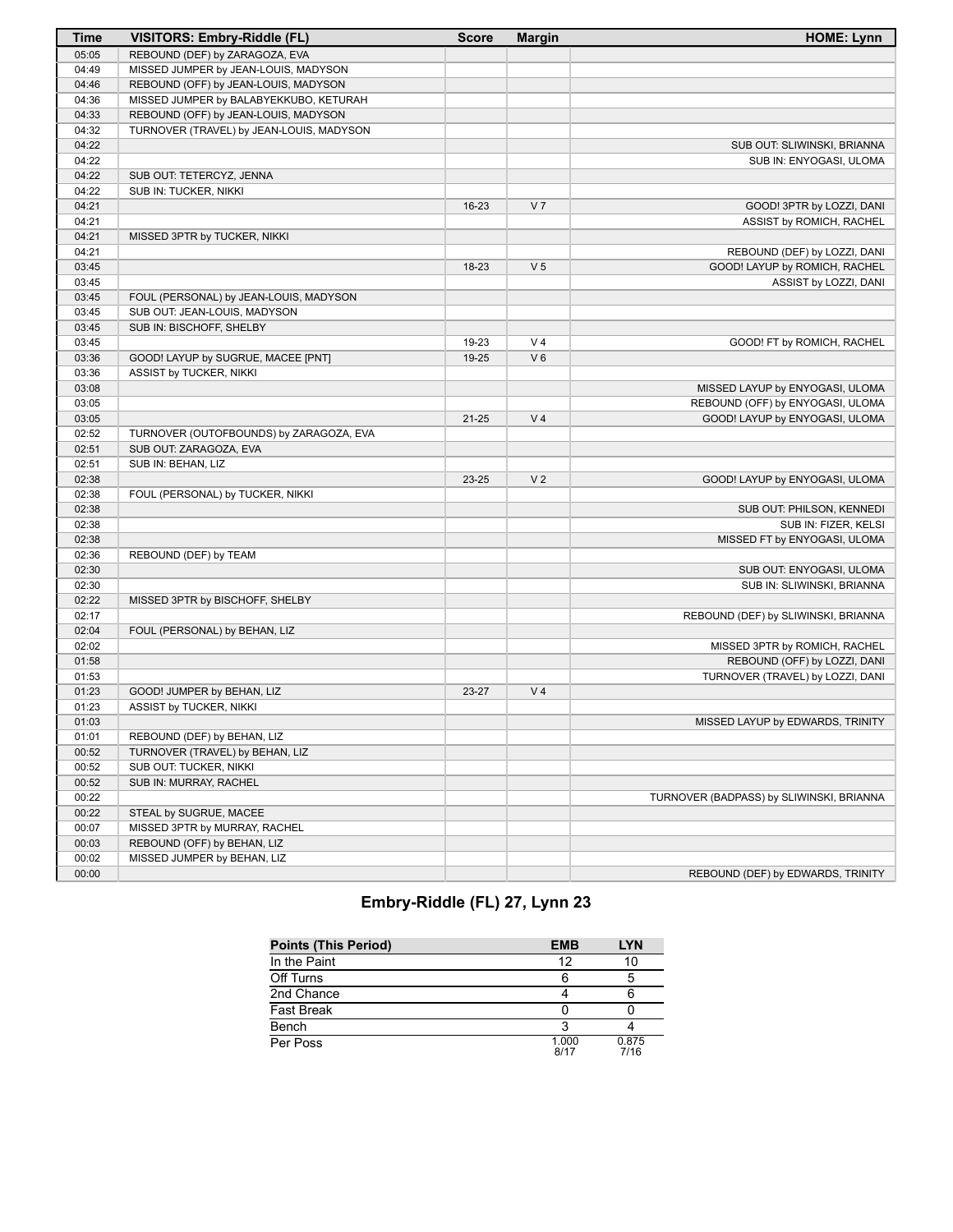## **Official Box Score Embry-Riddle (FL) vs Lynn Second Half Statistics Only January 19, 2022 at de Hoernle Sports amp; Cultural Center - Boca Raton**



# **Embry-Riddle (FL) 34**

| No. | Plaver                  | S | <b>Pts</b> | <b>FG</b> | 3FG     | <b>FT</b> | OR | <b>DR</b> | TR       | PF       | A | TO       | <b>B</b> lk | Stl | <b>Min</b> | $+/-$ |
|-----|-------------------------|---|------------|-----------|---------|-----------|----|-----------|----------|----------|---|----------|-------------|-----|------------|-------|
| 02  | SUGRUE, MACEE           | G | 4          | $1 - 1$   | $0 - 0$ | $2 - 2$   | 0  | 0         | 0        | 0        |   | 0        |             |     | 9          | 6     |
| 03  | <b>BISCHOFF, SHELBY</b> | G | 3          | $1 - 8$   | $0 - 2$ | $1 - 2$   | 2  | 2         | 4        | $\Omega$ | 4 | $\Omega$ | 0           |     | 14         | 3     |
| 05  | <b>MURRAY, RACHEL</b>   | G | $\Omega$   | $0 - 0$   | $0 - 0$ | $0 - 0$   | 0  | 0         | 0        | $\Omega$ | 0 | $\Omega$ | 0           | 0   | $\Omega$   | 0     |
| 10  | TETERCYZ, JENNA         | G | $\Omega$   | $0 - 1$   | $0 - 0$ | $0 - 0$   | 0  | 0         | 0        | 1        | 0 |          | 0           | 0   | 9          | 2     |
| 21  | BALABYEKKUBO, KETURAH   | G | 8          | $3 - 5$   | 1-2     | 1-1       |    | 0         | 1        | 2        | 0 | 3        |             | 1   | 18         |       |
| 23  | JEAN-LOUIS, MADYSON     | G | 5          | $2 - 5$   | $1 - 1$ | $0 - 0$   |    | 4         | 5        | 0        |   |          |             | 0   | 14         | 3     |
| 32  | <b>TUCKER, NIKKI</b>    | F | 6          | $2 - 4$   | $0 - 1$ | $2 - 2$   | 2  | 2         | 4        | 0        |   |          | 0           | 1   | 20         | 5     |
| 33  | BEHAN, LIZ              | C | 6          | $2 - 4$   | $0 - 0$ | $2 - 2$   | 2  | $\Omega$  | 2        | 0        | 0 | $\Omega$ | $\Omega$    | 0   | 9          | 6     |
| 42  | ZARAGOZA, EVA           | F | 2          | $1 - 3$   | $0 - 1$ | $0 - 0$   | 0  | $\Omega$  | 0        | $\Omega$ | 0 | 1        | 0           | 0   | 6          | $-1$  |
|     | <b>TEAM</b>             |   | 0          | $0 - 0$   | $0 - 0$ | $0 - 0$   | 0  | 0         | $\Omega$ | $\Omega$ | 0 |          | 0           | 0   | 0          |       |
|     | <b>TOTALS</b>           |   |            | 34 12-31  | $2 - 7$ | $8-9$     | 8  | 8         | 16       | 3        |   | 8        | 2           | 4   | 100        |       |

| <b>Shooting By Period</b><br>Period | FG       | FG%   | 3FG      | 3FG%  | FT       | FT%   | Deadball Rebounds: 7,3<br>Last FG Half: EMB 4th-02:40 |
|-------------------------------------|----------|-------|----------|-------|----------|-------|-------------------------------------------------------|
| 3rd Qtr                             | $6 - 11$ | 55%   | $1 - 2$  | 50%   | $2-2$    | 100%  |                                                       |
| 4th Qtr                             | $6 - 20$ | 30%   | $1 - 5$  | 20%   | $6 - 7$  | 86%   |                                                       |
| 2nd Half                            | 12-31    | 39%   | $2 - 7$  | 29%   | 8-9      | 89%   |                                                       |
| Game                                | 24-64    | 37.5% | $4 - 16$ | 25.0% | $9 - 12$ | 75.0% |                                                       |

# **Lynn 29**

| No.       | Player                  | S. | Pts           | FG.      | 3FG     | <b>FT</b> | 0R       | <b>DR</b>   | <b>TR</b>    | <b>PF</b>      | A              | TO       | <b>Blk</b>     | Stl            | Min       | $+/-$    |
|-----------|-------------------------|----|---------------|----------|---------|-----------|----------|-------------|--------------|----------------|----------------|----------|----------------|----------------|-----------|----------|
| 01        | ENYOGASI, ULOMA         | F. | 11            | $5 - 11$ | $1 - 2$ | $0 - 0$   |          | 2           | 3            | 2              | 0              | 2        | 0              | 0              | 16        | $-3$     |
| 02        | <b>WEBB, LOIE</b>       | G  | $\Omega$      | $0 - 1$  | $0 - 1$ | $0 - 0$   | 0        |             | 1            | 3              | $\mathbf{0}$   | 3        | $\overline{0}$ | $\overline{0}$ | 16        | -3       |
| 05        | SLIWINSKI, BRIANNA      | F. | $\mathcal{P}$ | $1 - 2$  | $0 - 0$ | $0 - 0$   | 0        | 1           | 1            | 0              | $\mathbf{0}$   |          |                | $\Omega$       | 8         | -3       |
| 10        | LOZZI, DANI             | G  | 3             | $1 - 1$  | $1 - 1$ | $0 - 0$   |          | 3           | 4            | $\mathcal{P}$  | $\overline{4}$ |          | 1              | 3              | <b>20</b> | -5       |
| 21        | FIZER, KELSI            | F  | 4             | $2 - 5$  | $0 - 0$ | $0 - 0$   | 0        | $\Omega$    | $\Omega$     | 1              | $\Omega$       | $\Omega$ | $\Omega$       | 0              | 11        | -9       |
| <b>23</b> | <b>EDWARDS, TRINITY</b> | G  | $\Omega$      | $0 - 1$  | $0 - 0$ | $0 - 0$   | 0        | $\Omega$    | $\Omega$     | $\overline{0}$ |                | 0        | $\overline{0}$ | $\Omega$       | 10        | -5       |
| 24        | <b>ROMICH, RACHEL</b>   | G  | 5             | $2 - 4$  | $1 - 3$ | $0 - 0$   | 0        | $\Omega$    | $\mathbf{0}$ | 1              |                | $\Omega$ | $\Omega$       | 0              | 14        | $-4$     |
| 32        | PHILSON, KENNEDI        | F. | 4             | $2 - 2$  | $0 - 0$ | $0 - 0$   | 0        | $\Omega$    | $\Omega$     |                | 0              | $\Omega$ | $\Omega$       |                | 5         | $\sim$ 1 |
|           | <b>TEAM</b>             |    | $\Omega$      | $0 - 0$  | $0 - 0$ | $0 - 0$   | $\Omega$ | $\mathbf 0$ | $\mathbf{0}$ | $\Omega$       | $\mathbf{0}$   | 1        | $\Omega$       | $\Omega$       | $\Omega$  |          |
|           | <b>TOTALS</b>           |    | 29            | 13-27    | $3 - 7$ | $0 - 0$   | 2        |             | 9            | 10             | 6              | 8        | 2              |                | 4 100     |          |

| <b>Shooting By Period</b><br>Period | FG        | FG%   | 3FG     | 3FG%  | FT      | FT%   |
|-------------------------------------|-----------|-------|---------|-------|---------|-------|
| 3rd Qtr                             | $7 - 13$  | 54%   | $2-3$   | 67%   | $0 - 0$ | 0%    |
| 4th Qtr                             | $6 - 14$  | 43%   | $1 - 4$ | 25%   | $0 - 0$ | 0%    |
| 2nd Half                            | $13 - 27$ | 48%   | $3 - 7$ | 43%   | $0 - 0$ | $0\%$ |
| Game                                | 23-55     | 41.8% | 4-12    | 33.3% | $2 - 4$ | 50.0% |

*Deadball Rebounds:* 3,1 *Last FG Half:* LYN 4th-00:47

| Game Notes:                                                      | <b>Score</b> | 1st | 2nd | 3rd | 4th | <b>TOT</b> | <b>Points from (This Period)</b> | <b>EMB LYN</b> |    |
|------------------------------------------------------------------|--------------|-----|-----|-----|-----|------------|----------------------------------|----------------|----|
| Officials: Navodda Wilson, Dimitri Jokim, Mark<br><b>Jenkins</b> | <b>EMB</b>   | 10  |     | 15  | 19  | 61         | In the Paint                     | 20             | 20 |
| Attendance: 327                                                  | LYN          |     | 14  | 16  | 13  | -52        | Off Turns                        |                |    |
|                                                                  |              |     |     |     |     |            | 2nd Chance                       |                |    |
| Start Time: 05:29 PM ET<br>End Time: 07:04 PM ET                 |              |     |     |     |     |            | <b>Fast Break</b>                |                |    |
| Game Duration: 1:34                                              |              |     |     |     |     |            | Bench                            |                |    |
| Conference Game;                                                 |              |     |     |     |     |            |                                  |                |    |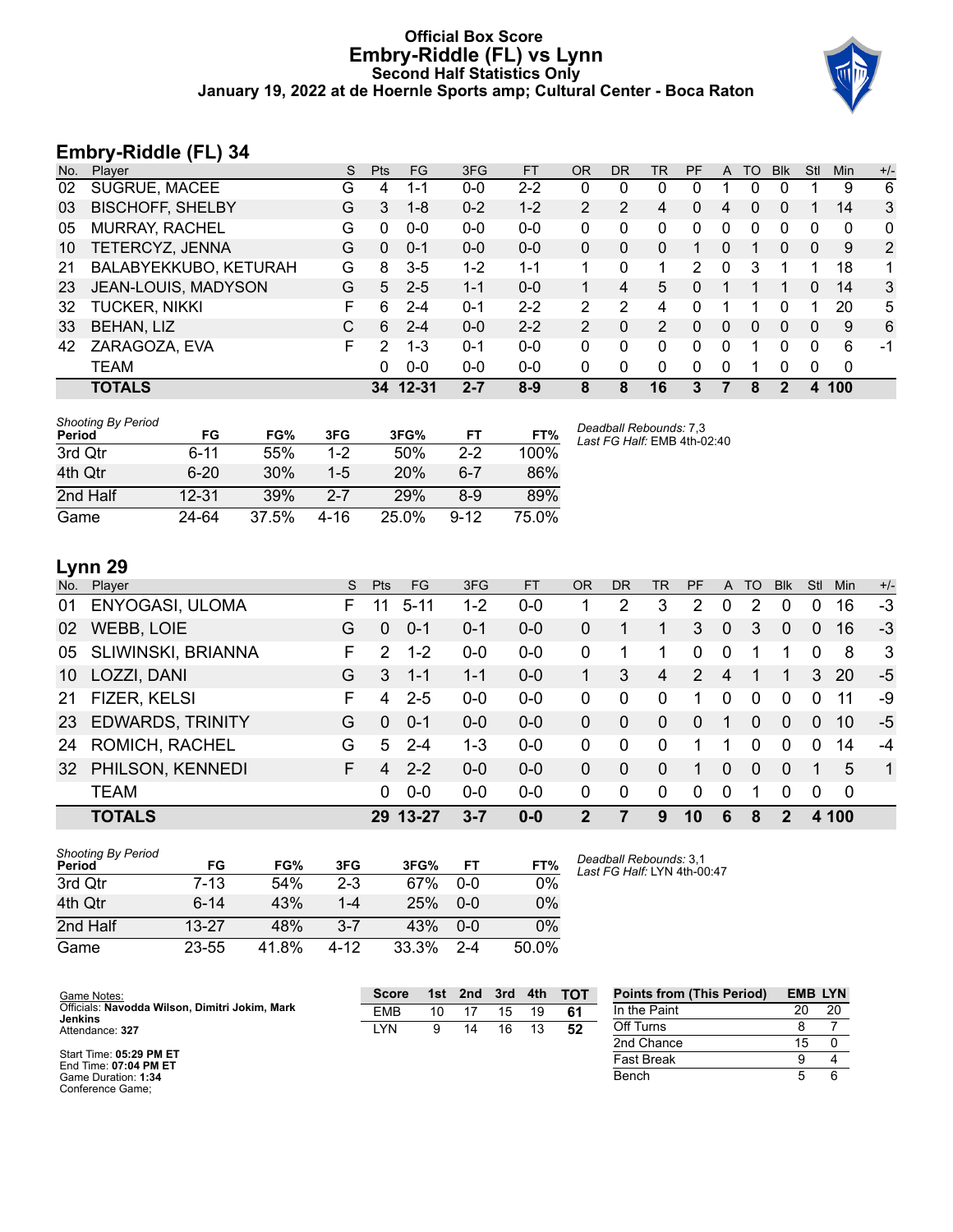## **Official Box Score Embry-Riddle (FL) vs Lynn Third Quarter Statistics Only January 19, 2022 at de Hoernle Sports amp; Cultural Center - Boca Raton**



# **Embry-Riddle (FL) 34**

| No. | $\overline{\phantom{a}}$<br>Player | S | <b>Pts</b> | <b>FG</b> | 3FG     | <b>FT</b> | <b>OR</b> | DR           | TR | PF          | $\mathsf{A}$ | TO | <b>B</b> lk | Stl          | Min | $+/-$        |
|-----|------------------------------------|---|------------|-----------|---------|-----------|-----------|--------------|----|-------------|--------------|----|-------------|--------------|-----|--------------|
| 02  | SUGRUE, MACEE                      | G | 2          | 1-1       | $0 - 0$ | $0 - 0$   | 0         | 0            | 0  | 0           | 0            | 0  | 0           |              | 5   | $\mathbf{0}$ |
| 21  | BALABYEKKUBO, KETURAH              | G | 0          | $0 - 0$   | $0 - 0$ | $0 - 0$   | $\Omega$  | 0            | 0  |             | $\Omega$     | 3  | 0           |              | 8   | $-5$         |
| 23  | JEAN-LOUIS, MADYSON                | G | 3          | $1 - 2$   | 1-1     | $0 - 0$   | 0         | 2            | 2  | 0           |              | 0  | 0           | 0            | 8   | 1            |
| 32  | <b>TUCKER, NIKKI</b>               | F | 4          | $1 - 1$   | $0 - 0$ | $2 - 2$   |           |              | 2  | 0           |              |    | 0           | $\Omega$     | 10  | $-1$         |
| 33  | <b>BEHAN, LIZ</b>                  | С | 2          | 1-1       | $0 - 0$ | $0 - 0$   | 0         | 0            | 0  | 0           | 0            | 0  | 0           | 0            | 4   | 0            |
| 03  | <b>BISCHOFF, SHELBY</b>            | G | 2          | $1 - 3$   | $0 - 0$ | $0 - 0$   |           | 0            | 1  | 0           | $\mathbf{0}$ | 0  | 0           | $\mathbf{0}$ | 5   | -1           |
| 05  | <b>MURRAY, RACHEL</b>              | G | 0          | $0 - 0$   | $0 - 0$ | $0 - 0$   | 0         | 0            | 0  | 0           | $\Omega$     | 0  | 0           | $\Omega$     | 0   | $\mathbf{0}$ |
| 10  | TETERCYZ, JENNA                    | G | 0          | $0 - 0$   | $0 - 0$ | $0 - 0$   | 0         | 0            | 0  |             | 0            |    | 0           | $\mathbf{0}$ | 4   | 2            |
| 42  | ZARAGOZA, EVA                      | F | 2          | $1 - 3$   | $0 - 1$ | $0 - 0$   | 0         | $\Omega$     | 0  | 0           | $\Omega$     |    | 0           | $\Omega$     | 6   | -1           |
|     | TEAM                               |   |            |           |         |           | $\Omega$  | $\mathbf{0}$ | 0  | $\mathbf 0$ |              |    |             |              |     |              |
|     | <b>TOTALS</b>                      |   | 15         | $6 - 11$  | $1 - 2$ | $2 - 2$   | 2         | 3            | 5  | 2           | 2            |    | 0           |              | 50  |              |

| <b>Shooting By Period</b><br>Period | FG    | FG%   | 3FG  | 3FG%  | FТ       | FT%   | Deadball Rebounds: 7,3 |
|-------------------------------------|-------|-------|------|-------|----------|-------|------------------------|
| 2nd Half                            | 0-0   | 0%    | 0-0  | 0%    | 0-0      | $0\%$ |                        |
| Game                                | 24-64 | 37.5% | 4-16 | 25.0% | $9 - 12$ | 75.0% |                        |

# **Lynn 29**

| No. | Plaver                  | S  | <b>Pts</b>    | FG.     | 3FG     | FT      | <b>OR</b> | DR       | TR           | <b>PF</b>   | $\mathsf{A}$ | TO       | <b>Blk</b>   | Stl            | Min | $+/-$          |
|-----|-------------------------|----|---------------|---------|---------|---------|-----------|----------|--------------|-------------|--------------|----------|--------------|----------------|-----|----------------|
| 01  | ENYOGASI, ULOMA         | F. | 2             | $1-5$   | $0 - 0$ | $0 - 0$ |           | 0        |              | 0           | 0            |          | 0            | 0              | 6   | 3              |
| 10  | LOZZI, DANI             | G  | 3             | $1 - 1$ | $1 - 1$ | $0-0$   | $\Omega$  |          |              | 2           | 3            | $\Omega$ | $\mathbf{0}$ | 2              | 10  | 1              |
| 21  | FIZER, KELSI            | F. | 2             | $1 - 1$ | $0 - 0$ | $0-0$   | $\Omega$  | 0        | $\Omega$     | $\Omega$    | $\Omega$     | $\Omega$ | $\Omega$     | 0              | 5   | $\Omega$       |
| 23  | <b>EDWARDS, TRINITY</b> | G  | $\Omega$      | $0 - 0$ | $0 - 0$ | $0 - 0$ | $\Omega$  | 0        | $\Omega$     | $\Omega$    | 1            | $\Omega$ | $\Omega$     | $\overline{0}$ | 5   | $\Omega$       |
| 24  | ROMICH, RACHEL          | G  | 3             | $1 - 2$ | $1 - 2$ | $0 - 0$ | 0         | 0        | $\Omega$     | $\Omega$    | $\Omega$     | $\Omega$ | $\Omega$     | $\Omega$       | 8   | -1             |
| 02  | WEBB, LOIE              | G  | $\Omega$      | $0 - 0$ | $0 - 0$ | $0 - 0$ | $\Omega$  | 0        | $\Omega$     | 1           | $\Omega$     | $\Omega$ | $\Omega$     | $\Omega$       | 6   | $\mathbf{3}$   |
| 05  | SLIWINSKI, BRIANNA      | F. | $\mathcal{P}$ | $1 - 2$ | $0-0$   | $0 - 0$ | 0         | 0        | $\Omega$     | $\Omega$    | $\Omega$     |          | $\Omega$     | $\Omega$       | 4   | $-2$           |
| 32  | PHILSON, KENNEDI        | F. | 4             | $2 - 2$ | $0 - 0$ | $0 - 0$ | $\Omega$  | $\Omega$ | $\mathbf{0}$ | 1           | $\mathbf{0}$ | $\Omega$ | $\Omega$     | 1              | 5   | $\overline{1}$ |
|     | <b>TEAM</b>             |    |               |         |         |         | $\Omega$  | 0        | $\Omega$     | $\mathbf 0$ |              | 1        |              |                |     |                |
|     | <b>TOTALS</b>           |    |               | 16 7-13 | $2 - 3$ | $0 - 0$ | 4         | 1        | 2            | 4           | 4            | 3        | $\bf{0}$     | 3              | 50  |                |

| <b>Shooting By Period</b><br>Period | FG        | FG%   | 3FG  | 3FG%  |         | FT%   |
|-------------------------------------|-----------|-------|------|-------|---------|-------|
| 2nd Half                            | 0-0       | 0%    | ი-ი  | 0%    | 0-0     | 0%    |
| Game                                | $23 - 55$ | 41.8% | 4-12 | 33.3% | $2 - 4$ | 50.0% |

*Deadball Rebounds:* 3,1

| Game Notes:                                                      | <b>Score</b> |    | 1st 2nd 3rd |    | 4th | <b>- тот</b> | <b>Points (This Period)</b> | <b>EMB</b> | <b>LYN</b>    |
|------------------------------------------------------------------|--------------|----|-------------|----|-----|--------------|-----------------------------|------------|---------------|
| Officials: Navodda Wilson, Dimitri Jokim, Mark<br><b>Jenkins</b> | <b>EMB</b>   | 10 |             | 15 | 19  | 61           | In the Paint                |            | 10            |
| Attendance: 327                                                  | LYN          | 9  | 14          | 16 | 13  | 52           | Off Turns                   |            |               |
|                                                                  |              |    |             |    |     |              | 2nd Chance                  |            |               |
| Start Time: 05:29 PM ET<br>End Time: 07:04 PM ET                 |              |    |             |    |     |              | Fast Break                  |            |               |
| Game Duration: 1:34                                              |              |    |             |    |     |              | Bench                       |            |               |
| Conference Game:                                                 |              |    |             |    |     |              | Per Poss                    | 0.882      | 1.067<br>7/15 |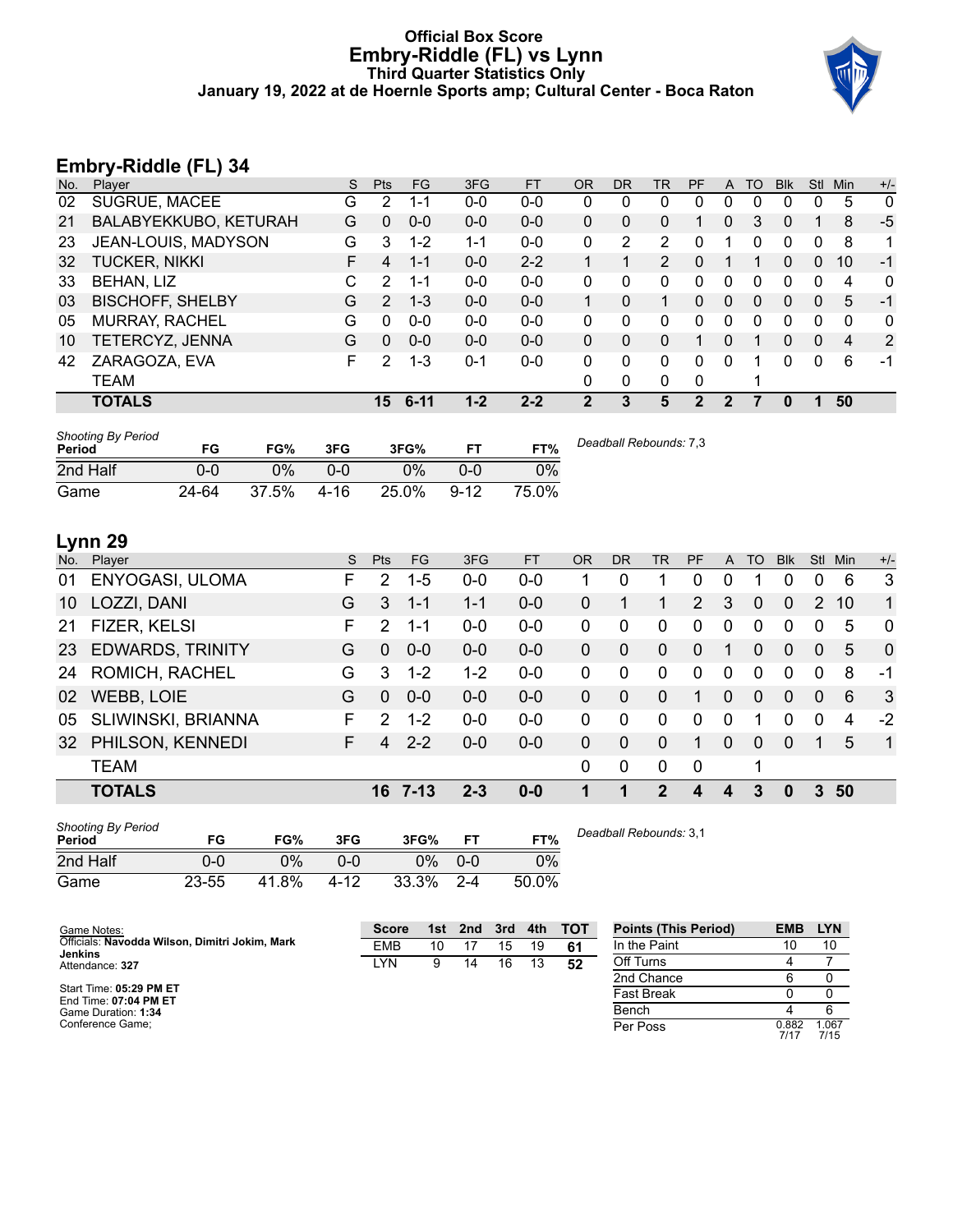## **Official Play-By-Play Embry-Riddle (FL) vs Lynn Third Quarter January 19, 2022 at de Hoernle Sports amp; Cultural Center - Boca Raton**



## **Period 3**

#### **Starters:**

**Embry-Riddle (FL)**: 2 SUGRUE,MACEE (G); 21 BALABYEKKUBO,KETURAH (G); 23 JEAN-LOUIS,MADYSON (G); 32 TUCKER,NIKKI (F); 33 BEHAN,LIZ (C);<br>**Lynn**: 1 ENYOGASI,ULOMA (F); 10 LOZZI,DANI (G); 21 FIZER,KELSI (F); 23 EDWARDS,TRINIT

| Time           | <b>VISITORS: Embry-Riddle (FL)</b>                                       | <b>Score</b> | <b>Margin</b>  | <b>HOME: Lynn</b>                                                |
|----------------|--------------------------------------------------------------------------|--------------|----------------|------------------------------------------------------------------|
| 10:00          |                                                                          |              |                | SUB OUT: SLIWINSKI, BRIANNA                                      |
| 10:00          |                                                                          |              |                | SUB IN: ENYOGASI, ULOMA                                          |
| 10:00          | SUB OUT: BISCHOFF, SHELBY                                                |              |                |                                                                  |
| 10:00          | SUB OUT: MURRAY, RACHEL                                                  |              |                |                                                                  |
| 10:00          | SUB IN: JEAN-LOUIS, MADYSON                                              |              |                |                                                                  |
| 10:00          | SUB IN: TUCKER, NIKKI                                                    |              |                |                                                                  |
| 09:40          | GOOD! LAYUP by BEHAN, LIZ                                                | 23-29        | $V_6$          |                                                                  |
| 09:40          | ASSIST by TUCKER, NIKKI                                                  |              |                |                                                                  |
| 09:15<br>09:12 | REBOUND (DEF) by TEAM                                                    |              |                | MISSED JUMPER by ENYOGASI, ULOMA                                 |
| 08:52          | FOUL (OFF) by BALABYEKKUBO, KETURAH                                      |              |                |                                                                  |
| 08:52          | TURNOVER (OFFENSIVE) by BALABYEKKUBO, KETURAH                            |              |                |                                                                  |
| 08:38          |                                                                          |              |                | TURNOVER (LOSTBALL) by ENYOGASI, ULOMA                           |
| 08:38          | STEAL by BALABYEKKUBO, KETURAH                                           |              |                |                                                                  |
| 08:25          | TURNOVER (LOSTBALL) by TUCKER, NIKKI                                     |              |                |                                                                  |
| 08:25          |                                                                          |              |                | STEAL by LOZZI, DANI                                             |
| 08:08          |                                                                          |              |                | MISSED LAYUP by ENYOGASI, ULOMA                                  |
| 08:04          |                                                                          |              |                | REBOUND (OFF) by ENYOGASI, ULOMA                                 |
| 08:03          |                                                                          |              |                | MISSED LAYUP by ENYOGASI, ULOMA                                  |
| 07:59          | REBOUND (DEF) by TUCKER, NIKKI                                           |              |                |                                                                  |
| 07:54          | GOOD! 3PTR by JEAN-LOUIS, MADYSON                                        | 23-32        | V <sub>9</sub> |                                                                  |
| 07:39          |                                                                          | 25-32        | V <sub>7</sub> | GOOD! LAYUP by ENYOGASI, ULOMA                                   |
| 07:22          | GOOD! LAYUP by SUGRUE, MACEE [PNT]                                       | 25-34        | V <sub>9</sub> |                                                                  |
| 06:42          |                                                                          | 28-34        | $V_6$          | GOOD! 3PTR by LOZZI, DANI                                        |
| 06:42          |                                                                          |              |                | ASSIST by EDWARDS, TRINITY                                       |
| 06:28<br>06:28 |                                                                          |              |                | FOUL (PERSONAL) by LOZZI, DANI<br>SUB OUT: FIZER, KELSI          |
| 06:28          |                                                                          |              |                | SUB OUT: EDWARDS, TRINITY                                        |
| 06:28          |                                                                          |              |                | SUB IN: WEBB, LOIE                                               |
| 06:28          |                                                                          |              |                | SUB IN: PHILSON, KENNEDI                                         |
| 06:28          | SUB OUT: SUGRUE, MACEE                                                   |              |                |                                                                  |
| 06:28          | SUB OUT: BEHAN, LIZ                                                      |              |                |                                                                  |
| 06:28          | SUB IN: BISCHOFF, SHELBY                                                 |              |                |                                                                  |
| 06:28          | SUB IN: ZARAGOZA, EVA                                                    |              |                |                                                                  |
| 06:10          | MISSED JUMPER by JEAN-LOUIS, MADYSON                                     |              |                |                                                                  |
| 06:10          | REBOUND (OFF) by TEAM                                                    |              |                |                                                                  |
| 06:10          | TURNOVER (SHOTCLOCK) by TEAM                                             |              |                |                                                                  |
| 05:54          |                                                                          | 31-34        | V <sub>3</sub> | GOOD! 3PTR by ROMICH, RACHEL                                     |
| 05:54          |                                                                          |              |                | ASSIST by LOZZI, DANI                                            |
| 05:35          |                                                                          |              |                | FOUL (PERSONAL) by PHILSON, KENNEDI                              |
| 05:26          | MISSED LAYUP by BISCHOFF, SHELBY                                         |              |                |                                                                  |
| 05:24<br>05:07 |                                                                          |              |                | REBOUND (DEF) by LOZZI, DANI<br>MISSED JUMPER by ENYOGASI, ULOMA |
| 05:06          | REBOUND (DEF) by TEAM                                                    |              |                |                                                                  |
| 04:53          | TURNOVER (BADPASS) by BALABYEKKUBO, KETURAH                              |              |                |                                                                  |
| 04:53          |                                                                          |              |                | STEAL by LOZZI, DANI                                             |
| 04:26          |                                                                          | 33-34        | V <sub>1</sub> | GOOD! JUMPER by PHILSON, KENNEDI                                 |
| 04:26          |                                                                          |              |                | ASSIST by LOZZI, DANI                                            |
| 04:09          | MISSED LAYUP by ZARAGOZA, EVA                                            |              |                |                                                                  |
| 04:08          | REBOUND (OFF) by TEAM                                                    |              |                |                                                                  |
| 04:08          |                                                                          |              |                | FOUL (PERSONAL) by WEBB, LOIE                                    |
| 04:08          |                                                                          |              |                |                                                                  |
| 04:02          | GOOD! JUMPER by TUCKER, NIKKI [PNT]                                      | 33-36        | $V_3$          |                                                                  |
| 04:02          |                                                                          |              |                | SUB OUT: ENYOGASI, ULOMA                                         |
| 04:02          |                                                                          |              |                | SUB IN: SLIWINSKI, BRIANNA                                       |
| 04:02          | SUB OUT: BALABYEKKUBO, KETURAH                                           |              |                |                                                                  |
| 04:02          | SUB IN: TETERCYZ, JENNA                                                  |              |                |                                                                  |
| 03:40          |                                                                          |              |                | MISSED LAYUP by SLIWINSKI, BRIANNA                               |
| 03:35<br>03:25 | REBOUND (DEF) by JEAN-LOUIS, MADYSON<br>MISSED LAYUP by BISCHOFF, SHELBY |              |                |                                                                  |
| 03:23          | REBOUND (OFF) by BISCHOFF, SHELBY                                        |              |                |                                                                  |
| 03:22          | GOOD! LAYUP by BISCHOFF, SHELBY                                          | 33-38        | V <sub>5</sub> |                                                                  |
| 03:10          |                                                                          |              |                | MISSED 3PTR by ROMICH, RACHEL                                    |
| 03:06          | REBOUND (DEF) by JEAN-LOUIS, MADYSON                                     |              |                |                                                                  |
| 03:00          | TURNOVER (BADPASS) by TETERCYZ, JENNA                                    |              |                |                                                                  |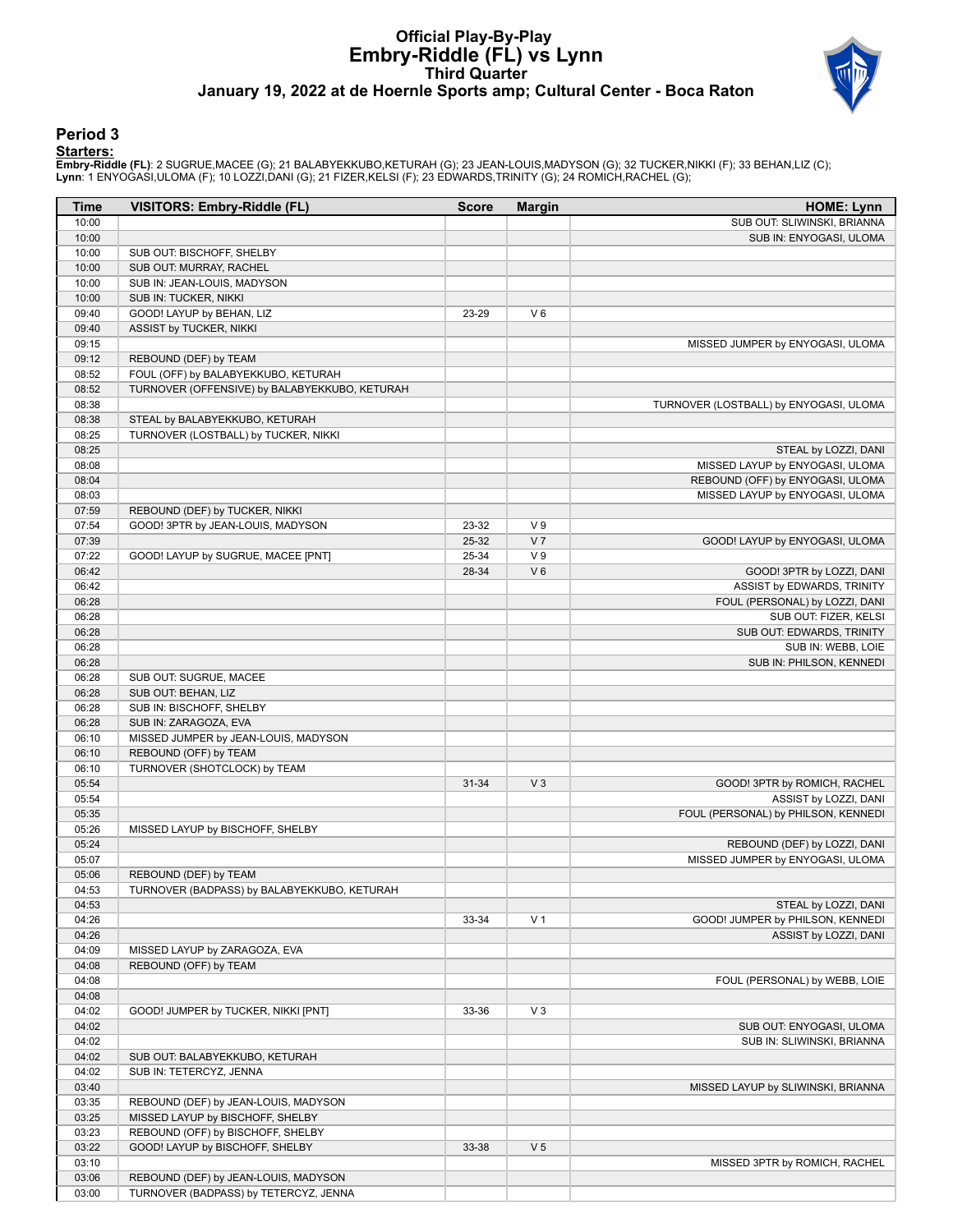| <b>Time</b> | <b>VISITORS: Embry-Riddle (FL)</b>           | <b>Score</b> | <b>Margin</b>  | <b>HOME: Lynn</b>                       |
|-------------|----------------------------------------------|--------------|----------------|-----------------------------------------|
| 03:00       |                                              |              |                | STEAL by PHILSON, KENNEDI               |
| 02:29       |                                              |              |                | TURNOVER (SHOTCLOCK) by TEAM            |
| 02:12       | GOOD! LAYUP by ZARAGOZA, EVA [PNT]           | $33 - 40$    | V <sub>7</sub> |                                         |
| 02:12       | ASSIST by JEAN-LOUIS, MADYSON                |              |                |                                         |
| 01:49       |                                              | $35 - 40$    | V <sub>5</sub> | GOOD! JUMPER by PHILSON, KENNEDI [PNT]  |
| 01:49       |                                              |              |                | ASSIST by LOZZI, DANI                   |
| 01:38       | TURNOVER (TRAVEL) by ZARAGOZA, EVA           |              |                |                                         |
| 01:38       |                                              |              |                | SUB OUT: ROMICH, RACHEL                 |
| 01:38       |                                              |              |                | SUB OUT: PHILSON, KENNEDI               |
| 01:38       |                                              |              |                | SUB IN: FIZER, KELSI                    |
| 01:38       |                                              |              |                | SUB IN: EDWARDS, TRINITY                |
| 01:38       | SUB OUT: JEAN-LOUIS, MADYSON                 |              |                |                                         |
| 01:38       | FOUL (PERSONAL) by TETERCYZ, JENNA           |              |                |                                         |
| 01:38       | SUB IN: BALABYEKKUBO, KETURAH                |              |                |                                         |
| 01:33       | SUB OUT: BISCHOFF, SHELBY                    |              |                |                                         |
| 01:33       | SUB IN: SUGRUE, MACEE                        |              |                |                                         |
| 01:21       |                                              |              |                | TURNOVER (TRAVEL) by SLIWINSKI, BRIANNA |
| 01:03       | MISSED 3PTR by ZARAGOZA, EVA                 |              |                |                                         |
| 00:59       | REBOUND (OFF) by TUCKER, NIKKI               |              |                |                                         |
| 00:59       |                                              |              |                | FOUL (PERSONAL) by LOZZI, DANI          |
| 00:59       | GOOD! FT by TUCKER, NIKKI                    | $35 - 41$    | V <sub>6</sub> |                                         |
| 00:59       | GOOD! FT by TUCKER, NIKKI                    | $35-42$      | V <sub>7</sub> |                                         |
| 00:45       |                                              | $37-42$      | V <sub>5</sub> | GOOD! LAYUP by FIZER, KELSI             |
| 00:21       | SUB OUT: ZARAGOZA, EVA                       |              |                |                                         |
| 00:21       | SUB IN: BEHAN, LIZ                           |              |                |                                         |
| 00:13       | TURNOVER (LOSTBALL) by BALABYEKKUBO, KETURAH |              |                |                                         |
| 00:00       |                                              | 39-42        | V <sub>3</sub> | GOOD! LAYUP by SLIWINSKI, BRIANNA       |

# **Embry-Riddle (FL) 42, Lynn 39**

| <b>Points (This Period)</b> | <b>EMB</b>    | <b>LYN</b>    |
|-----------------------------|---------------|---------------|
| In the Paint                | 10            | 10            |
| Off Turns                   |               |               |
| 2nd Chance                  |               |               |
| Fast Break                  |               |               |
| Bench                       |               |               |
| Per Poss                    | 0.882<br>7/17 | 1.067<br>7/15 |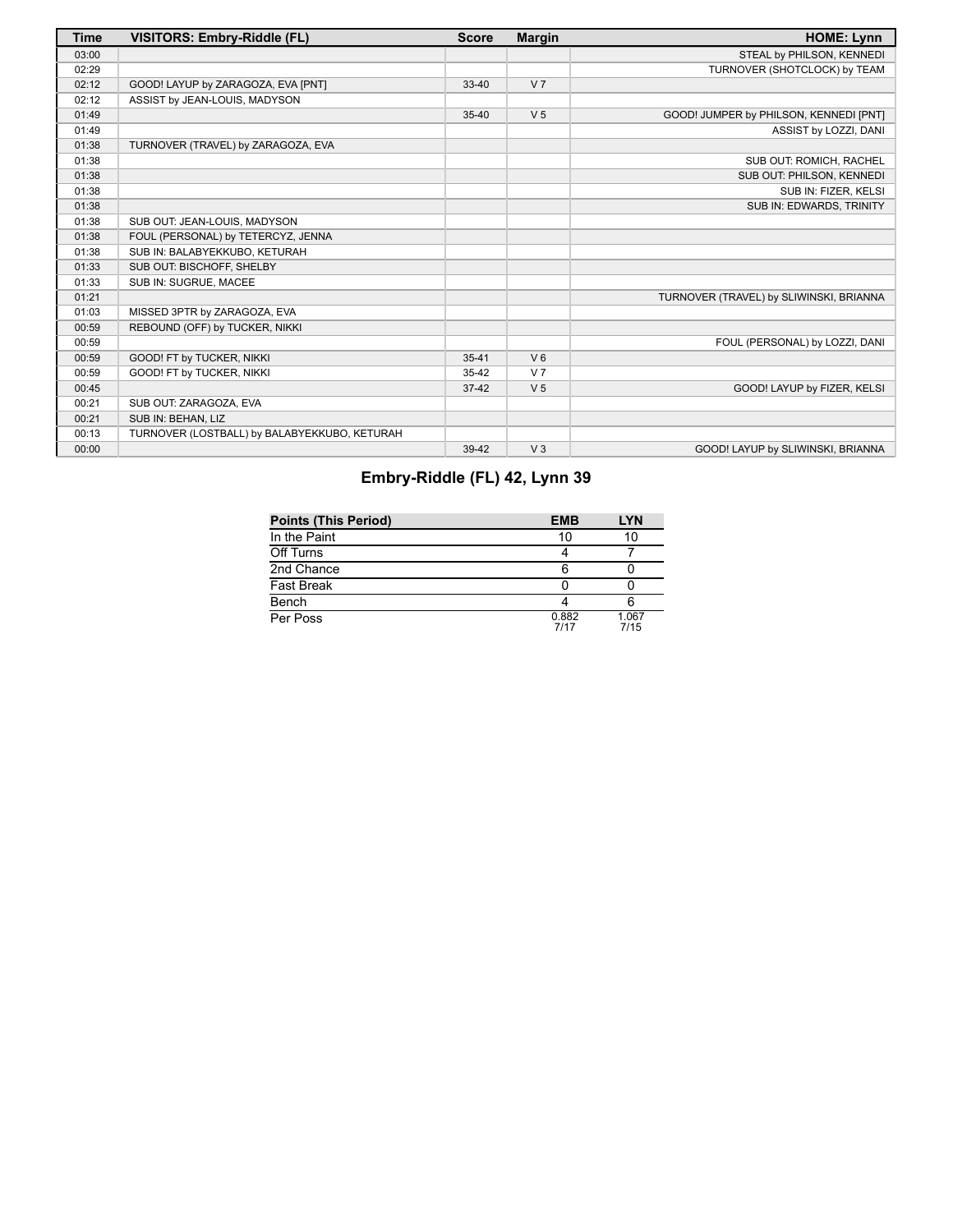## **Official Box Score Embry-Riddle (FL) vs Lynn Fourth Quarter Statistics Only January 19, 2022 at de Hoernle Sports amp; Cultural Center - Boca Raton**



## **Embry-Riddle (FL) 19**

| No. | . .<br>Plaver           | S  | <b>Pts</b> | <b>FG</b> | 3FG     | <b>FT</b> | <b>OR</b> | DR           | TR | <b>PF</b> | A            | TO       | <b>BIK</b> | Stl      | Min | $+/-$          |
|-----|-------------------------|----|------------|-----------|---------|-----------|-----------|--------------|----|-----------|--------------|----------|------------|----------|-----|----------------|
| 02  | SUGRUE, MACEE           | G  | 2          | $0 - 0$   | $0 - 0$ | $2 - 2$   | 0         | 0            | 0  | 0         |              | 0        | 0          |          | 4   | 6              |
| 21  | BALABYEKKUBO, KETURAH   | G  | 8          | $3-5$     | $1 - 2$ | $1 - 1$   |           | $\Omega$     | 1  |           | 0            | $\Omega$ | 1          | 0        | 10  | 6              |
| 23  | JEAN-LOUIS, MADYSON     | G  | 2          | $1 - 3$   | $0 - 0$ | $0 - 0$   | 1         | 2            | 3  | 0         | 0            |          | 1          | $\Omega$ | 6   | 2              |
| 32  | <b>TUCKER, NIKKI</b>    | F. | 2          | $1 - 3$   | $0 - 1$ | $0 - 0$   |           |              | 2  | 0         | $\mathbf{0}$ | $\Omega$ | $\Omega$   |          | 10  | 6              |
| 33  | <b>BEHAN, LIZ</b>       | С  | 4          | $1 - 3$   | $0-0$   | $2 - 2$   | 2         | 0            | 2  | 0         | 0            | 0        | 0          | 0        | 5   | 6              |
| 03  | <b>BISCHOFF, SHELBY</b> | G  |            | $0 - 5$   | $0 - 2$ | $1 - 2$   |           | 2            | 3  | 0         | 4            | $\Omega$ | 0          |          | 9   | 4              |
| 05  | <b>MURRAY, RACHEL</b>   | G  | U          | $0 - 0$   | $0 - 0$ | $0 - 0$   | 0         | 0            | 0  | 0         | 0            | 0        | 0          | 0        | 0   | $\mathbf{0}$   |
| 10  | TETERCYZ, JENNA         | G  | 0          | $0 - 1$   | $0 - 0$ | $0 - 0$   | 0         | 0            | 0  | 0         | $\mathbf{0}$ | 0        | 0          | 0        | 5   | $\mathbf{0}$   |
| 42  | ZARAGOZA, EVA           | F  | O          | $0 - 0$   | $0-0$   | $0 - 0$   | 0         | 0            | 0  | 0         | 0            | 0        | 0          | 0        | 0   | $\overline{0}$ |
|     | TEAM                    |    |            |           |         |           | 0         | $\mathbf{0}$ | 0  | 0         |              | 0        |            |          |     |                |
|     | <b>TOTALS</b>           |    | 19         | $6 - 20$  | $1 - 5$ | $6 - 7$   | 6         | 5            | 11 |           | 5            |          | 2          | 3        | 50  |                |

| <b>Shooting By Period</b><br>Period |       | FG%   | 3FG  | 3FG%  |          | FT%   | Deadball Rebounds: 7,3 |
|-------------------------------------|-------|-------|------|-------|----------|-------|------------------------|
| Game                                | 24-64 | 37.5% | 4-16 | 25.0% | $9 - 12$ | 75.0% |                        |

# **Lynn 13**

| No. | Player                                                                                          | S  | <b>Pts</b>    | FG      | 3FG     | <b>FT</b> | <b>OR</b> | <b>DR</b>      | TR       | PF             | A              | TO       | <b>BIK</b>   | <b>Stl</b>     | Min      | $+/-$        |
|-----|-------------------------------------------------------------------------------------------------|----|---------------|---------|---------|-----------|-----------|----------------|----------|----------------|----------------|----------|--------------|----------------|----------|--------------|
| 01  | ENYOGASI, ULOMA                                                                                 | F  | 9             | 4-6     | $1 - 2$ | $0 - 0$   | 0         | 2              | 2        | $\overline{2}$ | 0              |          | 0            | $\Omega$       | 10       | $-6$         |
| 10  | LOZZI, DANI                                                                                     | G  | $\Omega$      | $0-0$   | $0-0$   | $0-0$     | 1         | $\overline{2}$ | 3        | 0              |                |          |              |                | 10       | $-6$         |
| 21  | FIZER, KELSI                                                                                    | F  | 2             | 1-4     | $0-0$   | $0-0$     | 0         | 0              | 0        | 1              | 0              | $\Omega$ | 0            | 0              | 6        | -9           |
| 23  | <b>EDWARDS, TRINITY</b>                                                                         | G  | $\Omega$      | $0 - 1$ | $0 - 0$ | $0-0$     | 0         | 0              | $\Omega$ | 0              | $\overline{0}$ | $\Omega$ | 0            | $\mathbf{0}$   | 5        | $-5$         |
| 24  | <b>ROMICH, RACHEL</b>                                                                           | G  | $\mathcal{P}$ | $1 - 2$ | $0 - 1$ | $0 - 0$   | $\Omega$  | 0              | 0        |                |                | $\Omega$ | 0            | 0              | 6        | $-3$         |
| 02  | <b>WEBB, LOIE</b>                                                                               | G  | $\Omega$      | $0 - 1$ | $0 - 1$ | $0 - 0$   | 0         |                | 1        | $\overline{2}$ | $\mathbf{0}$   | 3        | $\Omega$     | $\Omega$       | 10       | $-6$         |
| 05  | SLIWINSKI, BRIANNA                                                                              | F  | $\Omega$      | $0-0$   | $0-0$   | $0-0$     | $\Omega$  |                |          | 0              | $\Omega$       | $\Omega$ |              | $\Omega$       | 4        | 5            |
| 32  | PHILSON, KENNEDI                                                                                | F. | $\Omega$      | $0 - 0$ | $0 - 0$ | $0 - 0$   | $\Omega$  | $\Omega$       | $\Omega$ | $\Omega$       | $\Omega$       | $\Omega$ | $\Omega$     | $\Omega$       | $\Omega$ | $\mathbf{0}$ |
|     | <b>TEAM</b>                                                                                     |    |               |         |         |           | $\Omega$  | 0              | $\Omega$ | 0              |                | 0        |              |                |          |              |
|     | <b>TOTALS</b>                                                                                   |    |               | 13 6-14 | 1-4     | $0 - 0$   | 1         | 6              | 7        | 6              | $\mathbf{2}$   | 5        | $\mathbf{2}$ | $\blacksquare$ | 50       |              |
|     | <b>Shooting By Period</b><br>Deadball Rebounds: 3.1<br>$-10$<br>EAM<br>$n = n!$<br>--<br>-^<br> |    |               |         |         |           |           |                |          |                |                |          |              |                |          |              |

**Period FG FG% 3FG 3FG% FT FT%** Game 23-55 41.8% 4-12 33.3% 2-4 50.0% *Deadball Rebounds:* 3,1

| aanie – | 23-00 41.0% 4-12 33.3% Z-4 0U.U% |  |  |
|---------|----------------------------------|--|--|
|         |                                  |  |  |
|         |                                  |  |  |

| <b>Score</b> |    | 1st 2nd 3rd 4th |    |    | тот | <b>Points (This Period)</b> | <b>EMB</b>    | <b>LYN</b>    |
|--------------|----|-----------------|----|----|-----|-----------------------------|---------------|---------------|
| EMB          | 10 | 17              | 15 | 19 | 61  | In the Paint                | 10            | 10            |
| <b>LYN</b>   | 9  | 14              | 16 | 13 | 52  | Off Turns                   |               |               |
|              |    |                 |    |    |     | 2nd Chance                  |               |               |
|              |    |                 |    |    |     | <b>Fast Break</b>           |               |               |
|              |    |                 |    |    |     | Bench                       |               |               |
|              |    |                 |    |    |     | Per Poss                    | 1.056<br>9/18 | 0.722<br>6/18 |

Start Time: **05:29 PM ET** End Time: **07:04 PM ET** Game Duration: **1:34** Conference Game;

**Jenkins** Attendance: **327**

Game Notes: Officials: **Navodda Wilson, Dimitri Jokim, Mark**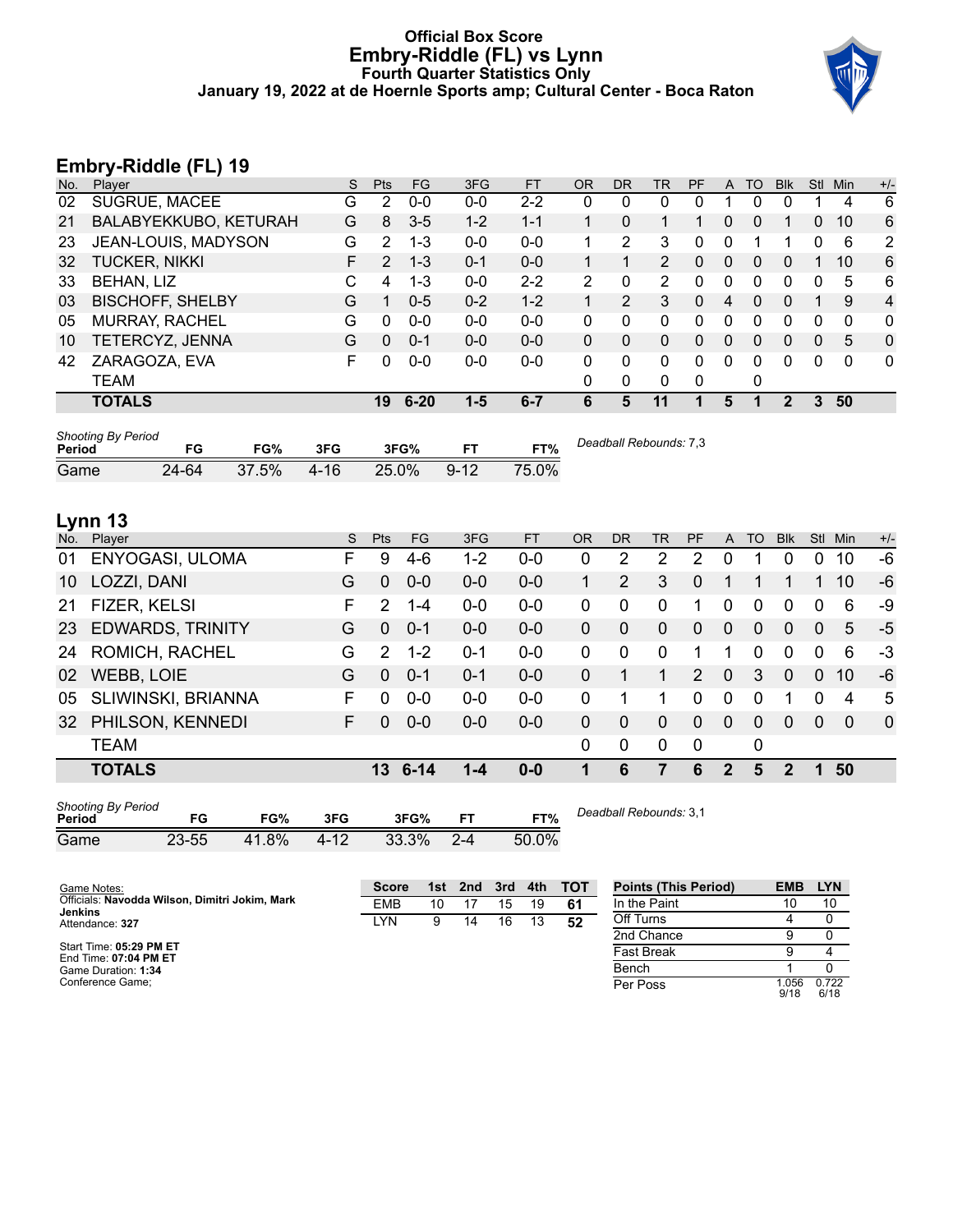## **Official Play-By-Play Embry-Riddle (FL) vs Lynn Fourth Quarter January 19, 2022 at de Hoernle Sports amp; Cultural Center - Boca Raton**



## **Period 4**

#### **Starters:**

**Embry-Riddle (FL)**: 2 SUGRUE,MACEE (G); 21 BALABYEKKUBO,KETURAH (G); 23 JEAN-LOUIS,MADYSON (G); 32 TUCKER,NIKKI (F); 33 BEHAN,LIZ (C);<br>**Lynn**: 1 ENYOGASI,ULOMA (F); 10 LOZZI,DANI (G); 21 FIZER,KELSI (F); 23 EDWARDS,TRINIT

| Time           | VISITORS: Embry-Riddle (FL)                                                | <b>Score</b> | <b>Margin</b>   | <b>HOME: Lynn</b>                                   |
|----------------|----------------------------------------------------------------------------|--------------|-----------------|-----------------------------------------------------|
| 09:59          | SUB OUT: TETERCYZ, JENNA                                                   |              |                 |                                                     |
| 09:59          | SUB IN: BISCHOFF, SHELBY                                                   |              |                 |                                                     |
| 09:49          |                                                                            |              |                 | MISSED LAYUP by FIZER, KELSI                        |
| 09:46          | REBOUND (DEF) by BISCHOFF, SHELBY                                          |              |                 |                                                     |
| 09:43          |                                                                            |              |                 | SUB OUT: SLIWINSKI, BRIANNA                         |
| 09:43          |                                                                            |              |                 | SUB IN: ENYOGASI, ULOMA                             |
| 09:38          | MISSED JUMPER by TUCKER, NIKKI                                             |              |                 |                                                     |
| 09:34          | REBOUND (OFF) by BEHAN, LIZ                                                |              |                 |                                                     |
| 09:32          | GOOD! 3PTR by BALABYEKKUBO, KETURAH                                        | 39-45        | $V_6$           |                                                     |
| 09:32          | ASSIST by BISCHOFF, SHELBY                                                 |              |                 |                                                     |
| 08:51          |                                                                            | 41-45        | V <sub>4</sub>  | GOOD! LAYUP by ENYOGASI, ULOMA                      |
| 08:37          | GOOD! LAYUP by BEHAN, LIZ                                                  | 41-47        | $V_6$           |                                                     |
| 08:37          | ASSIST by BISCHOFF, SHELBY                                                 |              |                 |                                                     |
| 08:13          |                                                                            |              |                 | MISSED JUMPER by EDWARDS, TRINITY                   |
| 08:09          | REBOUND (DEF) by TUCKER, NIKKI                                             |              |                 |                                                     |
| 08:01          | MISSED 3PTR by TUCKER, NIKKI                                               |              |                 |                                                     |
| 07:58          |                                                                            |              |                 | REBOUND (DEF) by LOZZI, DANI                        |
| 07:51          |                                                                            |              |                 | TURNOVER (BADPASS) by WEBB, LOIE                    |
| 07:51          | STEAL by SUGRUE, MACEE                                                     |              |                 |                                                     |
| 07:45          | GOOD! LAYUP by BALABYEKKUBO, KETURAH [FB]                                  | 41-49        | V8              |                                                     |
| 07:45          | ASSIST by SUGRUE, MACEE                                                    |              |                 |                                                     |
| 07:29          |                                                                            | 43-49        | $V_6$           | GOOD! LAYUP by FIZER, KELSI [PNT]                   |
| 07:29          |                                                                            |              |                 | ASSIST by LOZZI, DANI                               |
| 06:57          | MISSED 3PTR by BISCHOFF, SHELBY                                            |              |                 |                                                     |
| 06:53          | REBOUND (OFF) by TEAM                                                      |              |                 |                                                     |
| 06:46          | MISSED LAYUP by BISCHOFF, SHELBY                                           |              |                 |                                                     |
| 06:41          | REBOUND (OFF) by BISCHOFF, SHELBY                                          |              |                 |                                                     |
|                | MISSED LAYUP by BISCHOFF, SHELBY                                           |              |                 |                                                     |
| 06:41<br>06:40 |                                                                            |              |                 |                                                     |
|                | REBOUND (OFF) by BALABYEKKUBO, KETURAH                                     |              |                 |                                                     |
| 06:40<br>06:40 | SUB OUT: SUGRUE, MACEE                                                     |              |                 |                                                     |
| 06:40          | SUB OUT: BEHAN, LIZ                                                        |              |                 |                                                     |
|                | SUB IN: TETERCYZ, JENNA                                                    |              |                 |                                                     |
| 06:40          | SUB IN: JEAN-LOUIS, MADYSON                                                |              |                 |                                                     |
| 06:34<br>06:30 | MISSED 3PTR by BISCHOFF, SHELBY                                            |              |                 |                                                     |
| 06:21          |                                                                            |              |                 | REBOUND (DEF) by ENYOGASI, ULOMA                    |
|                |                                                                            |              |                 | MISSED LAYUP by ENYOGASI, ULOMA                     |
| 06:18<br>06:06 | REBOUND (DEF) by BISCHOFF, SHELBY<br>MISSED LAYUP by BALABYEKKUBO, KETURAH |              |                 |                                                     |
| 06:04          |                                                                            |              |                 |                                                     |
| 06:04          | REBOUND (OFF) by TEAM<br>TIMEOUT 30SEC                                     |              |                 |                                                     |
| 06:04          |                                                                            |              |                 |                                                     |
| 06:04          |                                                                            |              |                 | SUB OUT: EDWARDS, TRINITY<br>SUB IN: ROMICH, RACHEL |
|                |                                                                            |              |                 |                                                     |
| 05:55<br>05:55 | MISSED JUMPER by JEAN-LOUIS, MADYSON                                       |              |                 |                                                     |
|                |                                                                            |              |                 | BLOCK by LOZZI, DANI                                |
| 05:51          |                                                                            |              |                 | REBOUND (DEF) by LOZZI, DANI                        |
| 05:30          |                                                                            |              |                 | MISSED 3PTR by ROMICH, RACHEL                       |
| 05:30          | BLOCK by BALABYEKKUBO, KETURAH                                             |              |                 |                                                     |
| 05:27          |                                                                            |              |                 | REBOUND (OFF) by TEAM                               |
| 05:25          |                                                                            |              |                 | MISSED 3PTR by ENYOGASI, ULOMA                      |
| 05:21          | REBOUND (DEF) by JEAN-LOUIS, MADYSON                                       |              |                 |                                                     |
| 05:18          | MISSED LAYUP by JEAN-LOUIS, MADYSON                                        |              |                 |                                                     |
| 05:16          | REBOUND (OFF) by TUCKER, NIKKI                                             |              |                 |                                                     |
| 05:09          | GOOD! LAYUP by TUCKER, NIKKI                                               | 43-51        | V8              |                                                     |
| 05:09          | ASSIST by BISCHOFF, SHELBY                                                 |              |                 |                                                     |
| 04:49          |                                                                            |              |                 | MISSED LAYUP by FIZER, KELSI                        |
| 04:49          | REBOUND (DEF) by JEAN-LOUIS, MADYSON                                       |              |                 |                                                     |
| 04:49          | BLOCK by JEAN-LOUIS, MADYSON                                               |              |                 |                                                     |
| 04:45          | GOOD! LAYUP by BALABYEKKUBO, KETURAH [FB]                                  | 43-53        | $V$ 10          |                                                     |
| 04:45          | ASSIST by BISCHOFF, SHELBY                                                 |              |                 |                                                     |
| 04:45          |                                                                            |              |                 | FOUL (PERSONAL) by ROMICH, RACHEL                   |
| 04:45          | GOOD! FT by BALABYEKKUBO, KETURAH [FB]                                     | 43-54        | V <sub>11</sub> |                                                     |
| 04:33          |                                                                            |              |                 | MISSED LAYUP by FIZER, KELSI                        |
| 04:31          |                                                                            |              |                 | REBOUND (OFF) by TEAM                               |
| 04:31          |                                                                            |              |                 | SUB OUT: FIZER, KELSI                               |
| 04:31          |                                                                            |              |                 | SUB IN: SLIWINSKI, BRIANNA                          |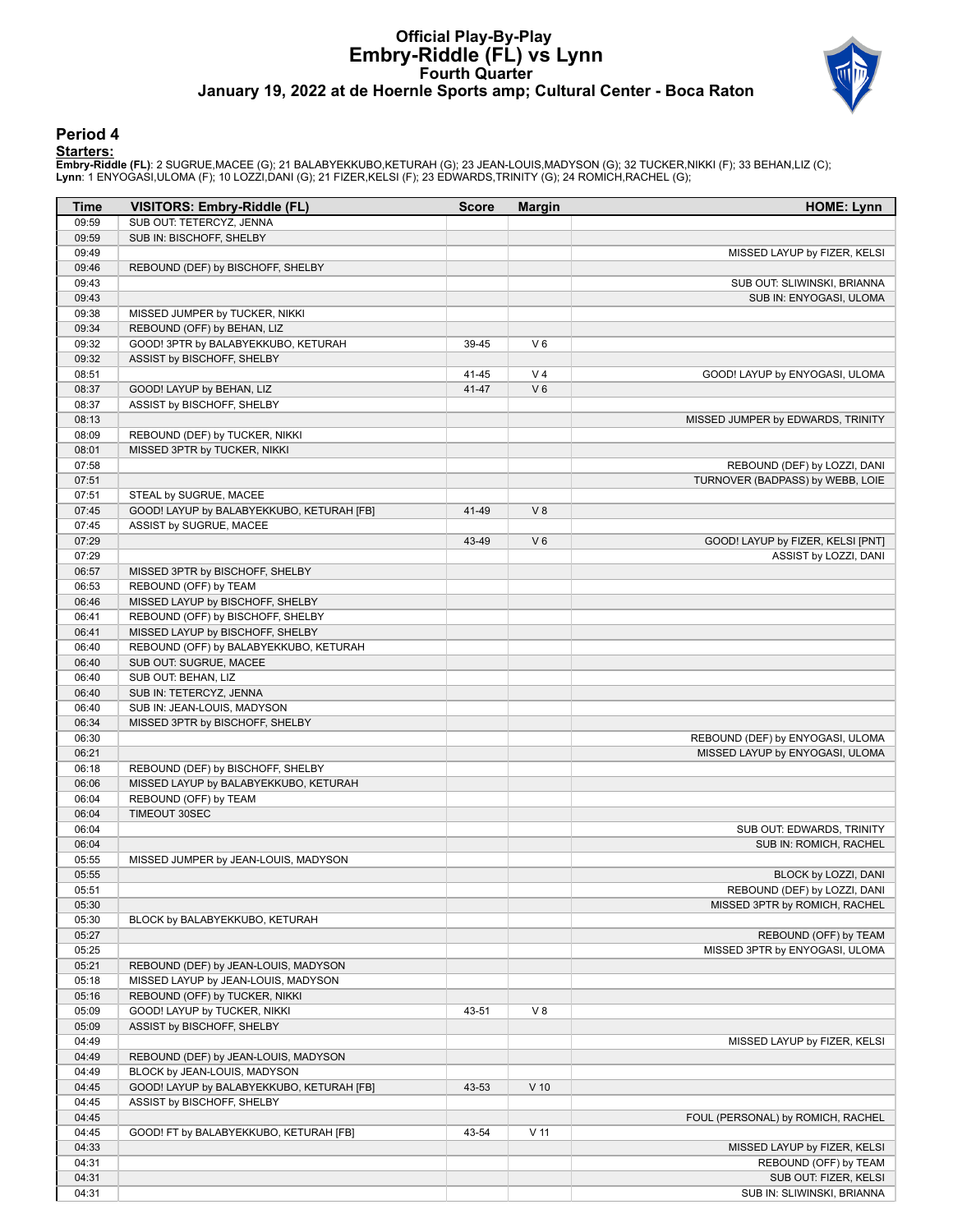| Time  | VISITORS: Embry-Riddle (FL)                | <b>Score</b> | <b>Margin</b>  | <b>HOME: Lynn</b>                      |
|-------|--------------------------------------------|--------------|----------------|----------------------------------------|
| 04:30 |                                            |              |                | TURNOVER (BADPASS) by LOZZI, DANI      |
| 04:30 | STEAL by BISCHOFF, SHELBY                  |              |                |                                        |
| 04:04 | TURNOVER (LOSTBALL) by JEAN-LOUIS, MADYSON |              |                |                                        |
| 04:04 |                                            |              |                | STEAL by LOZZI, DANI                   |
| 03:54 |                                            |              |                | TURNOVER (LOSTBALL) by WEBB, LOIE      |
| 03:54 |                                            |              |                |                                        |
| 03:28 | MISSED JUMPER by BISCHOFF, SHELBY          |              |                |                                        |
| 03:25 |                                            |              |                | REBOUND (DEF) by ENYOGASI, ULOMA       |
| 03:14 |                                            | 46-54        | V8             | GOOD! 3PTR by ENYOGASI, ULOMA          |
| 03:14 |                                            |              |                | ASSIST by ROMICH, RACHEL               |
| 02:45 | MISSED 3PTR by BALABYEKKUBO, KETURAH       |              |                |                                        |
| 02:42 | REBOUND (OFF) by JEAN-LOUIS, MADYSON       |              |                |                                        |
| 02:40 | GOOD! LAYUP by JEAN-LOUIS, MADYSON         | 46-56        | $V$ 10         |                                        |
| 02:13 |                                            | 48-56        | V8             | GOOD! LAYUP by ROMICH, RACHEL          |
| 01:52 | MISSED JUMPER by TETERCYZ, JENNA           |              |                |                                        |
| 01:46 |                                            |              |                | REBOUND (DEF) by WEBB, LOIE            |
| 01:44 |                                            | 50-56        | $V_6$          | GOOD! LAYUP by ENYOGASI, ULOMA [FB]    |
| 01:42 |                                            |              |                | TIMEOUT 30SEC                          |
| 01:40 | SUB OUT: TETERCYZ, JENNA                   |              |                |                                        |
| 01:40 | SUB IN: BEHAN, LIZ                         |              |                |                                        |
| 01:31 | MISSED LAYUP by BEHAN, LIZ                 |              |                |                                        |
| 01:31 | REBOUND (OFF) by BEHAN, LIZ                |              |                |                                        |
| 01:31 |                                            |              |                | BLOCK by SLIWINSKI, BRIANNA            |
| 01:31 |                                            |              |                | FOUL (PERSONAL) by WEBB, LOIE          |
| 01:31 | GOOD! FT by BEHAN, LIZ [FB]                | 50-57        | V <sub>7</sub> |                                        |
| 01:31 | GOOD! FT by BEHAN, LIZ [FB]                | 50-58        | $V_8$          |                                        |
| 01:13 |                                            |              |                | TURNOVER (LOSTBALL) by ENYOGASI, ULOMA |
| 00:54 | MISSED LAYUP by BEHAN, LIZ                 |              |                |                                        |
| 00:51 |                                            |              |                | REBOUND (DEF) by SLIWINSKI, BRIANNA    |
| 00:48 |                                            |              |                | SUB OUT: SLIWINSKI, BRIANNA            |
| 00:48 |                                            |              |                | SUB IN: FIZER, KELSI                   |
| 00:48 | SUB OUT: JEAN-LOUIS, MADYSON               |              |                |                                        |
| 00:48 | SUB IN: SUGRUE, MACEE                      |              |                |                                        |
| 00:47 | <b>TIMEOUT TEAM</b>                        |              |                |                                        |
| 00:47 |                                            | 52-58        | $V_6$          | GOOD! LAYUP by ENYOGASI, ULOMA [FB]    |
| 00:44 |                                            |              |                | FOUL (PERSONAL) by WEBB, LOIE          |
| 00:41 |                                            |              |                | FOUL (PERSONAL) by ENYOGASI, ULOMA     |
| 00:37 |                                            |              |                | FOUL (PERSONAL) by FIZER, KELSI        |
| 00:37 | GOOD! FT by BISCHOFF, SHELBY               | 52-59        | V <sub>7</sub> |                                        |
| 00:37 | MISSED FT by BISCHOFF, SHELBY              |              |                |                                        |
| 00:36 |                                            |              |                | REBOUND (DEF) by TEAM                  |
| 00:36 |                                            |              |                | <b>TIMEOUT TEAM</b>                    |
| 00:35 |                                            |              |                | SUB IN: EDWARDS, TRINITY               |
| 00:35 | SUB OUT: BISCHOFF, SHELBY                  |              |                |                                        |
| 00:35 | SUB IN: JEAN-LOUIS, MADYSON                |              |                |                                        |
| 00:35 |                                            |              |                | SUB OUT: FIZER, KELSI                  |
| 00:33 | FOUL (PERSONAL) by BALABYEKKUBO, KETURAH   |              |                |                                        |
| 00:21 |                                            |              |                | TURNOVER (LOSTBALL) by WEBB, LOIE      |
| 00:21 | STEAL by TUCKER, NIKKI                     |              |                |                                        |
| 00:14 |                                            |              |                | FOUL (PERSONAL) by ENYOGASI, ULOMA     |
| 00:14 | GOOD! FT by SUGRUE, MACEE [FB]             | 52-60        | V8             |                                        |
| 00:14 | GOOD! FT by SUGRUE, MACEE [FB]             | 52-61        | V <sub>9</sub> |                                        |
| 00:04 |                                            |              |                | MISSED 3PTR by WEBB, LOIE              |
| 00:00 |                                            |              |                | REBOUND (OFF) by LOZZI, DANI           |

# **Embry-Riddle (FL) 61, Lynn 52**

| <b>Points (This Period)</b> | <b>EMB</b>    | <b>LYN</b>    |
|-----------------------------|---------------|---------------|
| In the Paint                | 10            | 10            |
| Off Turns                   |               |               |
| 2nd Chance                  | 9             |               |
| <b>Fast Break</b>           | 9             |               |
| Bench                       |               |               |
| Per Poss                    | 1.056<br>9/18 | 0.722<br>6/18 |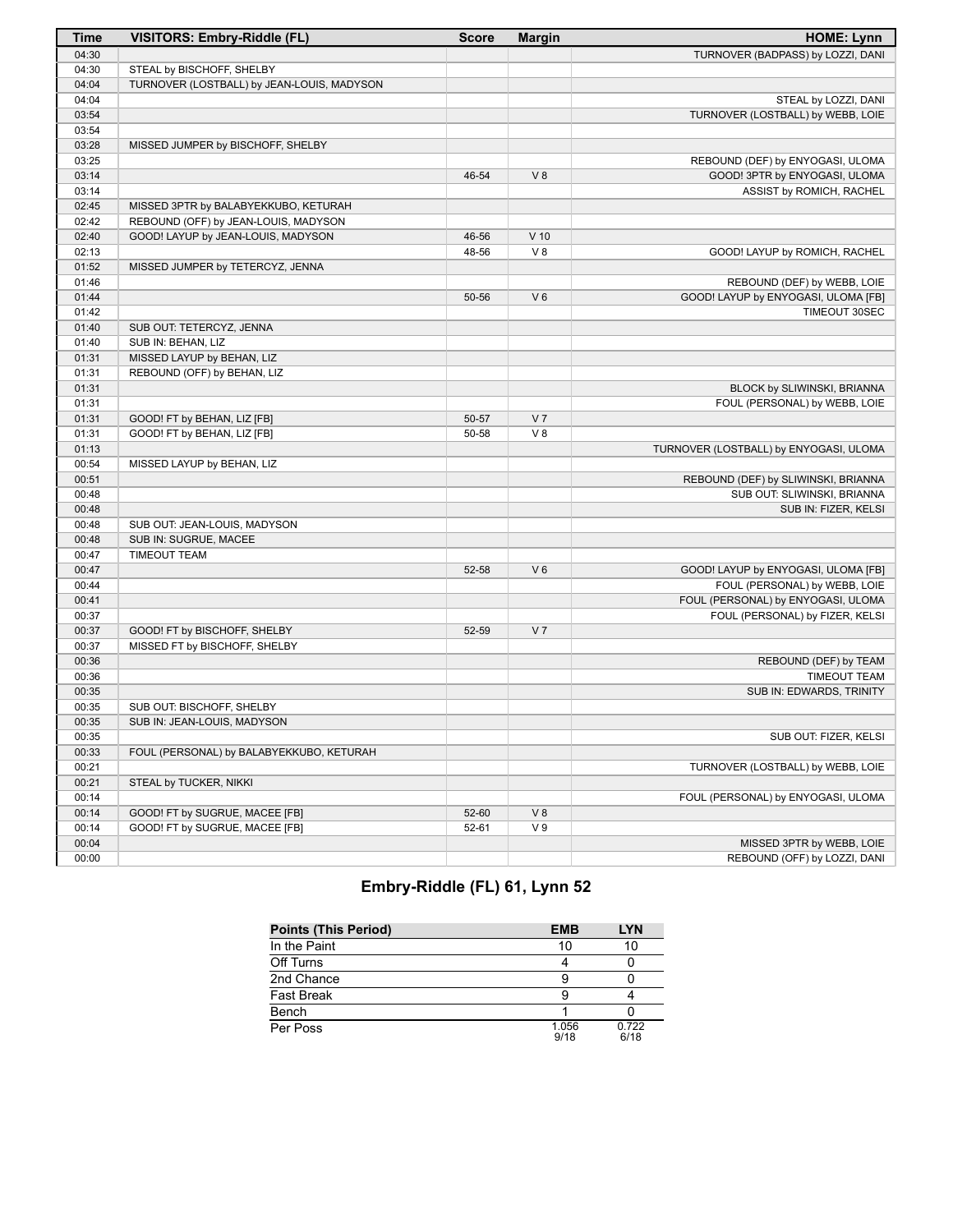## **Official Scoring/Possession Reference Chart Embry-Riddle (FL) vs Lynn Period 1 January 19, 2022 at de Hoernle Sports amp; Cultural Center - Boca Raton**



## **Period 1**

#### **Starters:**

**Embry-Riddle (FL)**: 2 SUGRUE,MACEE (G); 21 BALABYEKKUBO,KETURAH (G); 23 JEAN-LOUIS,MADYSON (G); 32 TUCKER,NIKKI (F); 33 BEHAN,LIZ (C);<br>**Lynn**: 1 ENYOGASI,ULOMA (F); 10 LOZZI,DANI (G); 21 FIZER,KELSI (F); 23 EDWARDS,TRINIT

| <b>Time</b> | VISITORS: Embry-Riddle (FL)           | <b>Score</b> | <b>Margin</b>  | <b>HOME: Lynn</b>                     |
|-------------|---------------------------------------|--------------|----------------|---------------------------------------|
| 09:45       | GOOD! LAYUP by TUCKER, NIKKI [PNT]    | $0 - 2$      | V <sub>2</sub> |                                       |
| 08:05       | GOOD! FT by BALABYEKKUBO, KETURAH     | $0 - 3$      | $V_3$          |                                       |
| 07:26       |                                       | $2 - 3$      | V <sub>1</sub> | GOOD! LAYUP by FIZER, KELSI           |
| 06:32       |                                       | $4 - 3$      | H <sub>1</sub> | GOOD! LAYUP by LOZZI, DANI            |
| 05:55       |                                       | $6 - 3$      | $H_3$          | GOOD! JUMPER by EDWARDS, TRINITY      |
| 05:09       |                                       | $8 - 3$      | H <sub>5</sub> | GOOD! JUMPER by ENYOGASI, ULOMA [PNT] |
| 04:10       | GOOD! LAYUP by JEAN-LOUIS, MADYSON    | $8 - 5$      | $H_3$          |                                       |
| 02:22       | GOOD! JUMPER by TETERCYZ, JENNA [PNT] | $8 - 7$      | H <sub>1</sub> |                                       |
| 02:03       |                                       | $9 - 7$      | H <sub>2</sub> | GOOD! FT by SLIWINSKI, BRIANNA        |
| 01:55       | GOOD! 3PTR by BISCHOFF, SHELBY        | $9 - 10$     | V <sub>1</sub> |                                       |

**Embry-Riddle (FL) 10, Lynn 9**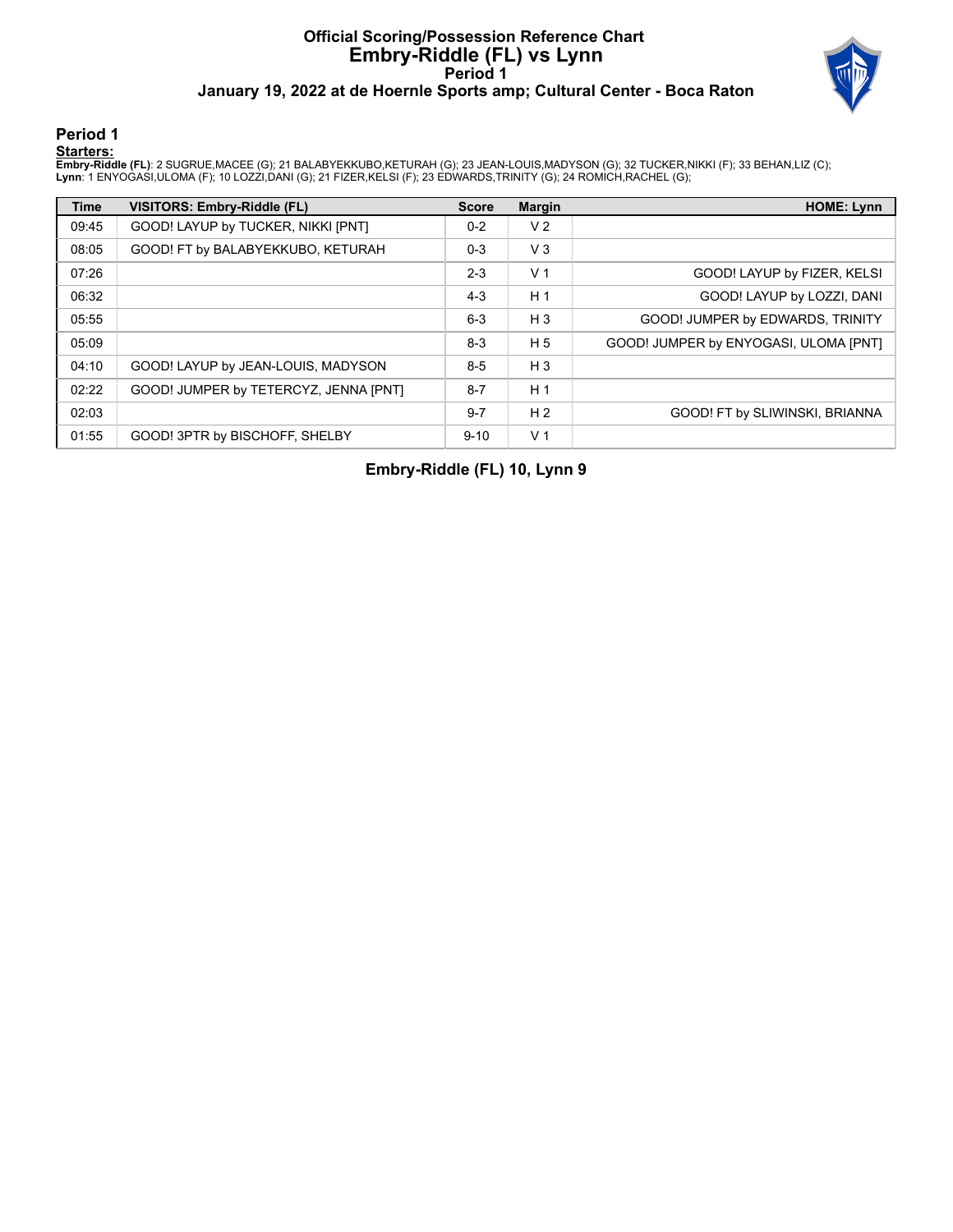## **Official Scoring/Possession Reference Chart Embry-Riddle (FL) vs Lynn Period 2 January 19, 2022 at de Hoernle Sports amp; Cultural Center - Boca Raton**



## **Period 2**

#### **Starters:**

**Embry-Riddle (FL)**: 2 SUGRUE,MACEE (G); 21 BALABYEKKUBO,KETURAH (G); 23 JEAN-LOUIS,MADYSON (G); 32 TUCKER,NIKKI (F); 33 BEHAN,LIZ (C);<br>**Lynn**: 1 ENYOGASI,ULOMA (F); 10 LOZZI,DANI (G); 21 FIZER,KELSI (F); 23 EDWARDS,TRINIT

| Time  | <b>VISITORS: Embry-Riddle (FL)</b>   | <b>Score</b> | <b>Margin</b>  | <b>HOME: Lynn</b>                 |
|-------|--------------------------------------|--------------|----------------|-----------------------------------|
| 09:55 | GOOD! 3PTR by BISCHOFF, SHELBY       | $9 - 13$     | V <sub>4</sub> |                                   |
| 09:08 |                                      | $11 - 13$    | V <sub>2</sub> | GOOD! LAYUP by PHILSON, KENNEDI   |
| 08:36 | GOOD! LAYUP by BALABYEKKUBO, KETURAH | $11 - 15$    | V <sub>4</sub> |                                   |
| 07:48 | GOOD! LAYUP by BEHAN, LIZ            | $11 - 17$    | $V_6$          |                                   |
| 06:56 | GOOD! LAYUP by TUCKER, NIKKI         | $11 - 19$    | V8             |                                   |
| 06:35 |                                      | $13 - 19$    | $V_6$          | GOOD! LAYUP by SLIWINSKI, BRIANNA |
| 06:22 | GOOD! LAYUP by TUCKER, NIKKI         | $13 - 21$    | V8             |                                   |
| 05:32 | GOOD! LAYUP by BALABYEKKUBO, KETURAH | $13 - 23$    | $V$ 10         |                                   |
| 04:21 |                                      | $16 - 23$    | V <sub>7</sub> | GOOD! 3PTR by LOZZI, DANI         |
| 03:45 |                                      | 18-23        | V <sub>5</sub> | GOOD! LAYUP by ROMICH, RACHEL     |
| 03:45 |                                      | 19-23        | V <sub>4</sub> | GOOD! FT by ROMICH, RACHEL        |
| 03:36 | GOOD! LAYUP by SUGRUE, MACEE [PNT]   | 19-25        | $V_6$          |                                   |
| 03:05 |                                      | $21 - 25$    | V <sub>4</sub> | GOOD! LAYUP by ENYOGASI, ULOMA    |
| 02:38 |                                      | $23 - 25$    | V <sub>2</sub> | GOOD! LAYUP by ENYOGASI, ULOMA    |
| 01:23 | GOOD! JUMPER by BEHAN, LIZ           | 23-27        | V <sub>4</sub> |                                   |

**Embry-Riddle (FL) 27, Lynn 23**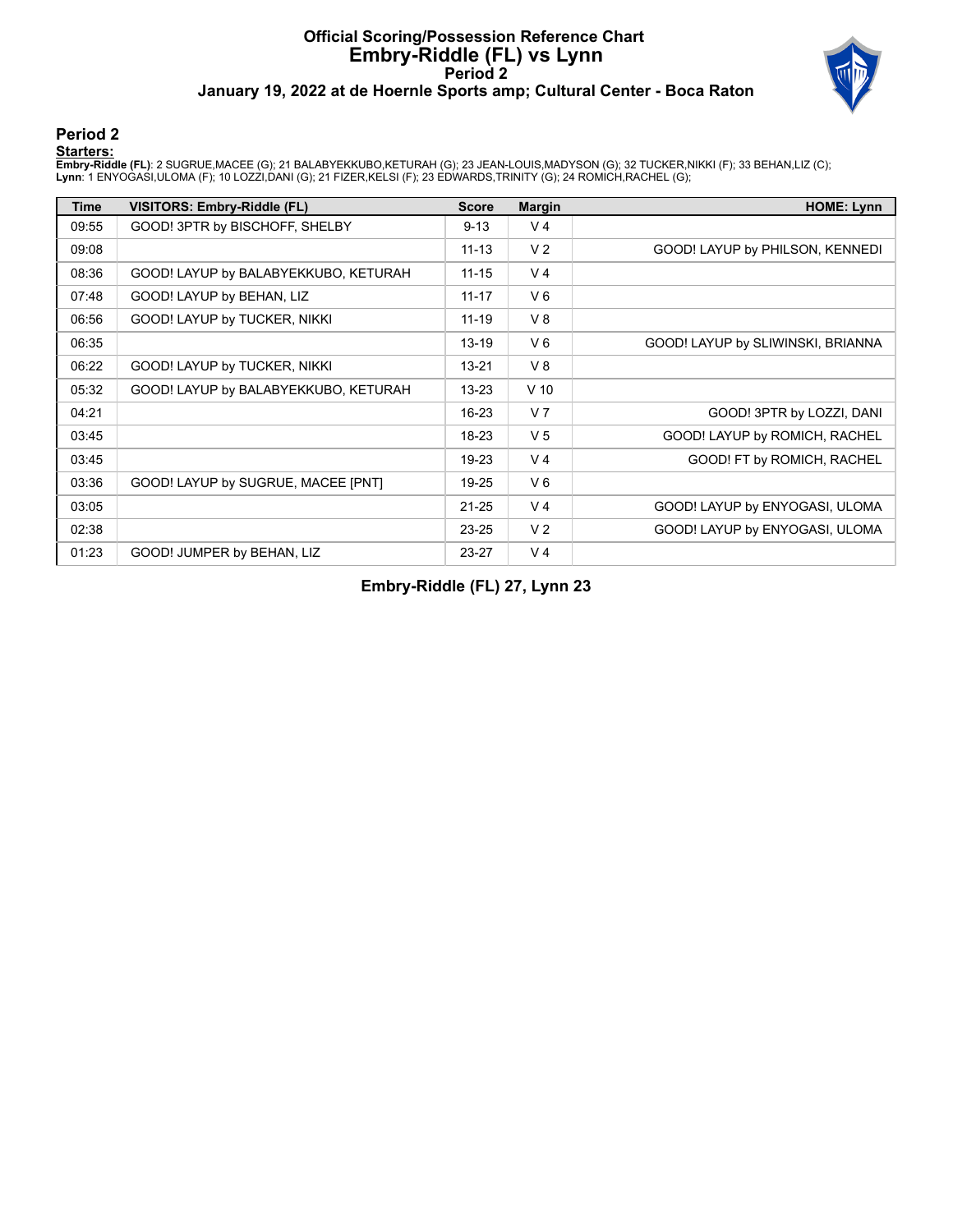## **Official Scoring/Possession Reference Chart Embry-Riddle (FL) vs Lynn Period 3 January 19, 2022 at de Hoernle Sports amp; Cultural Center - Boca Raton**



## **Period 3**

#### **Starters:**

**Embry-Riddle (FL)**: 2 SUGRUE,MACEE (G); 21 BALABYEKKUBO,KETURAH (G); 23 JEAN-LOUIS,MADYSON (G); 32 TUCKER,NIKKI (F); 33 BEHAN,LIZ (C);<br>**Lynn**: 1 ENYOGASI,ULOMA (F); 10 LOZZI,DANI (G); 21 FIZER,KELSI (F); 23 EDWARDS,TRINIT

| <b>Time</b> | VISITORS: Embry-Riddle (FL)         | <b>Score</b> | <b>Margin</b>  | <b>HOME: Lynn</b>                      |
|-------------|-------------------------------------|--------------|----------------|----------------------------------------|
| 09:40       | GOOD! LAYUP by BEHAN, LIZ           | 23-29        | $V_6$          |                                        |
| 07:54       | GOOD! 3PTR by JEAN-LOUIS, MADYSON   | 23-32        | V <sub>9</sub> |                                        |
| 07:39       |                                     | 25-32        | V <sub>7</sub> | GOOD! LAYUP by ENYOGASI, ULOMA         |
| 07:22       | GOOD! LAYUP by SUGRUE, MACEE [PNT]  | 25-34        | V <sub>9</sub> |                                        |
| 06:42       |                                     | 28-34        | $V_6$          | GOOD! 3PTR by LOZZI, DANI              |
| 05:54       |                                     | $31 - 34$    | V <sub>3</sub> | GOOD! 3PTR by ROMICH, RACHEL           |
| 04:26       |                                     | 33-34        | V <sub>1</sub> | GOOD! JUMPER by PHILSON, KENNEDI       |
| 04:02       | GOOD! JUMPER by TUCKER, NIKKI [PNT] | 33-36        | $V_3$          |                                        |
| 03:22       | GOOD! LAYUP by BISCHOFF, SHELBY     | 33-38        | V <sub>5</sub> |                                        |
| 02:12       | GOOD! LAYUP by ZARAGOZA, EVA [PNT]  | $33 - 40$    | V <sub>7</sub> |                                        |
| 01:49       |                                     | $35 - 40$    | V <sub>5</sub> | GOOD! JUMPER by PHILSON, KENNEDI [PNT] |
| 00:59       | GOOD! FT by TUCKER, NIKKI           | $35 - 41$    | $V_6$          |                                        |
| 00:59       | GOOD! FT by TUCKER, NIKKI           | $35 - 42$    | V <sub>7</sub> |                                        |
| 00:45       |                                     | $37-42$      | V <sub>5</sub> | GOOD! LAYUP by FIZER, KELSI            |
| 00:00       |                                     | 39-42        | V <sub>3</sub> | GOOD! LAYUP by SLIWINSKI, BRIANNA      |

**Embry-Riddle (FL) 42, Lynn 39**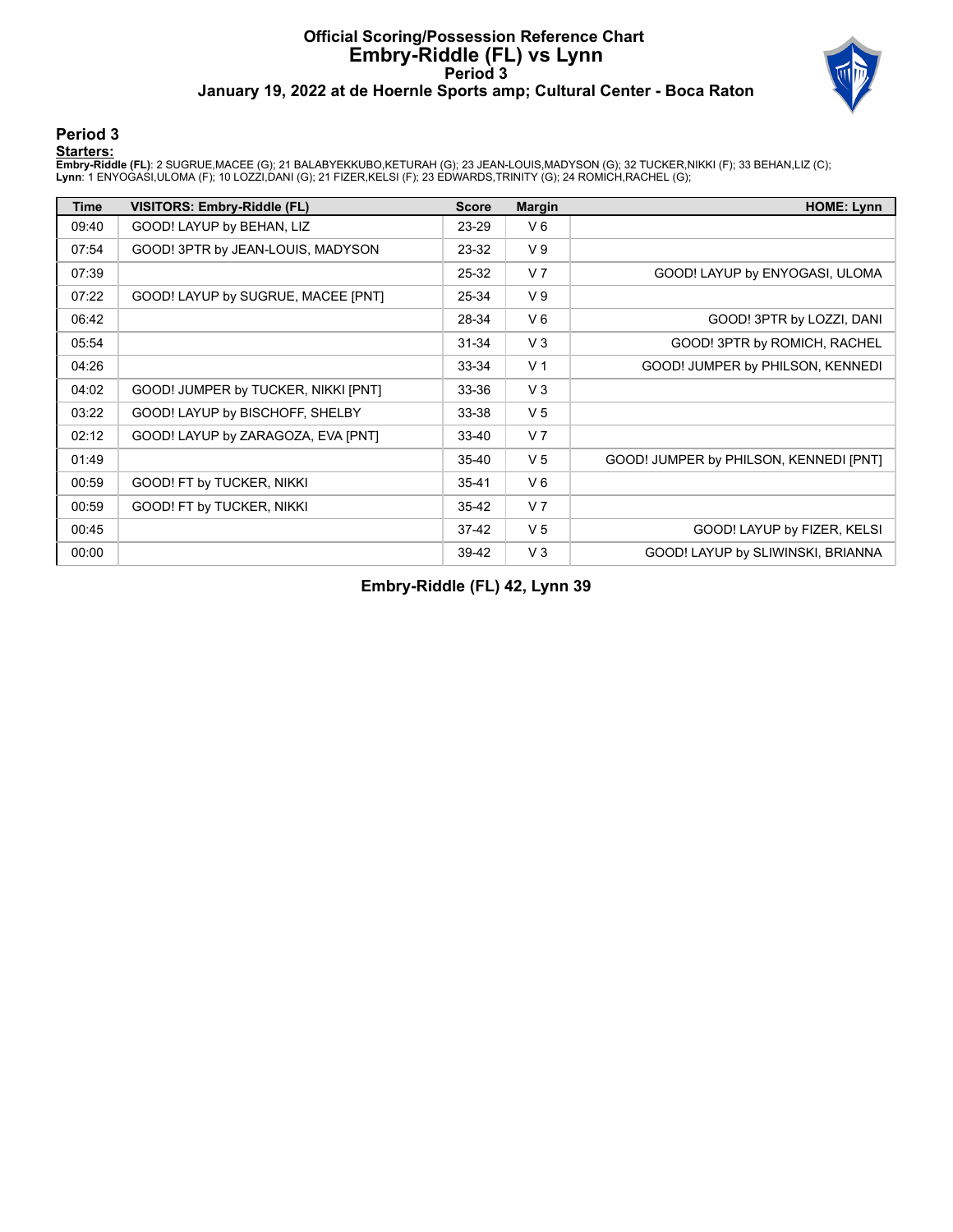## **Official Scoring/Possession Reference Chart Embry-Riddle (FL) vs Lynn Period 4 January 19, 2022 at de Hoernle Sports amp; Cultural Center - Boca Raton**



## **Period 4**

#### **Starters:**

**Embry-Riddle (FL)**: 2 SUGRUE,MACEE (G); 21 BALABYEKKUBO,KETURAH (G); 23 JEAN-LOUIS,MADYSON (G); 32 TUCKER,NIKKI (F); 33 BEHAN,LIZ (C);<br>**Lynn**: 1 ENYOGASI,ULOMA (F); 10 LOZZI,DANI (G); 21 FIZER,KELSI (F); 23 EDWARDS,TRINIT

| <b>Time</b> | <b>VISITORS: Embry-Riddle (FL)</b>        | <b>Score</b> | <b>Margin</b>   | <b>HOME: Lynn</b>                   |
|-------------|-------------------------------------------|--------------|-----------------|-------------------------------------|
| 09:32       | GOOD! 3PTR by BALABYEKKUBO, KETURAH       | 39-45        | $V_6$           |                                     |
| 08:51       |                                           | 41-45        | V <sub>4</sub>  | GOOD! LAYUP by ENYOGASI, ULOMA      |
| 08:37       | GOOD! LAYUP by BEHAN, LIZ                 | 41-47        | $V_6$           |                                     |
| 07:45       | GOOD! LAYUP by BALABYEKKUBO, KETURAH [FB] | 41-49        | $V_8$           |                                     |
| 07:29       |                                           | 43-49        | $V_6$           | GOOD! LAYUP by FIZER, KELSI [PNT]   |
| 05:09       | GOOD! LAYUP by TUCKER, NIKKI              | 43-51        | $V_8$           |                                     |
| 04:45       | GOOD! LAYUP by BALABYEKKUBO, KETURAH [FB] | 43-53        | $V$ 10          |                                     |
| 04:45       | GOOD! FT by BALABYEKKUBO, KETURAH [FB]    | 43-54        | V <sub>11</sub> |                                     |
| 03:14       |                                           | 46-54        | V8              | GOOD! 3PTR by ENYOGASI, ULOMA       |
| 02:40       | GOOD! LAYUP by JEAN-LOUIS, MADYSON        | 46-56        | $V$ 10          |                                     |
| 02:13       |                                           | 48-56        | $V_8$           | GOOD! LAYUP by ROMICH, RACHEL       |
| 01:44       |                                           | 50-56        | $V_6$           | GOOD! LAYUP by ENYOGASI, ULOMA [FB] |
| 01:31       | GOOD! FT by BEHAN, LIZ [FB]               | 50-57        | V <sub>7</sub>  |                                     |
| 01:31       | GOOD! FT by BEHAN, LIZ [FB]               | 50-58        | V8              |                                     |
| 00:47       |                                           | 52-58        | $V_6$           | GOOD! LAYUP by ENYOGASI, ULOMA [FB] |
| 00:37       | GOOD! FT by BISCHOFF, SHELBY              | 52-59        | V <sub>7</sub>  |                                     |
| 00:14       | GOOD! FT by SUGRUE, MACEE [FB]            | 52-60        | $V_8$           |                                     |
| 00:14       | GOOD! FT by SUGRUE, MACEE [FB]            | 52-61        | V <sub>9</sub>  |                                     |

**Embry-Riddle (FL) 61, Lynn 52**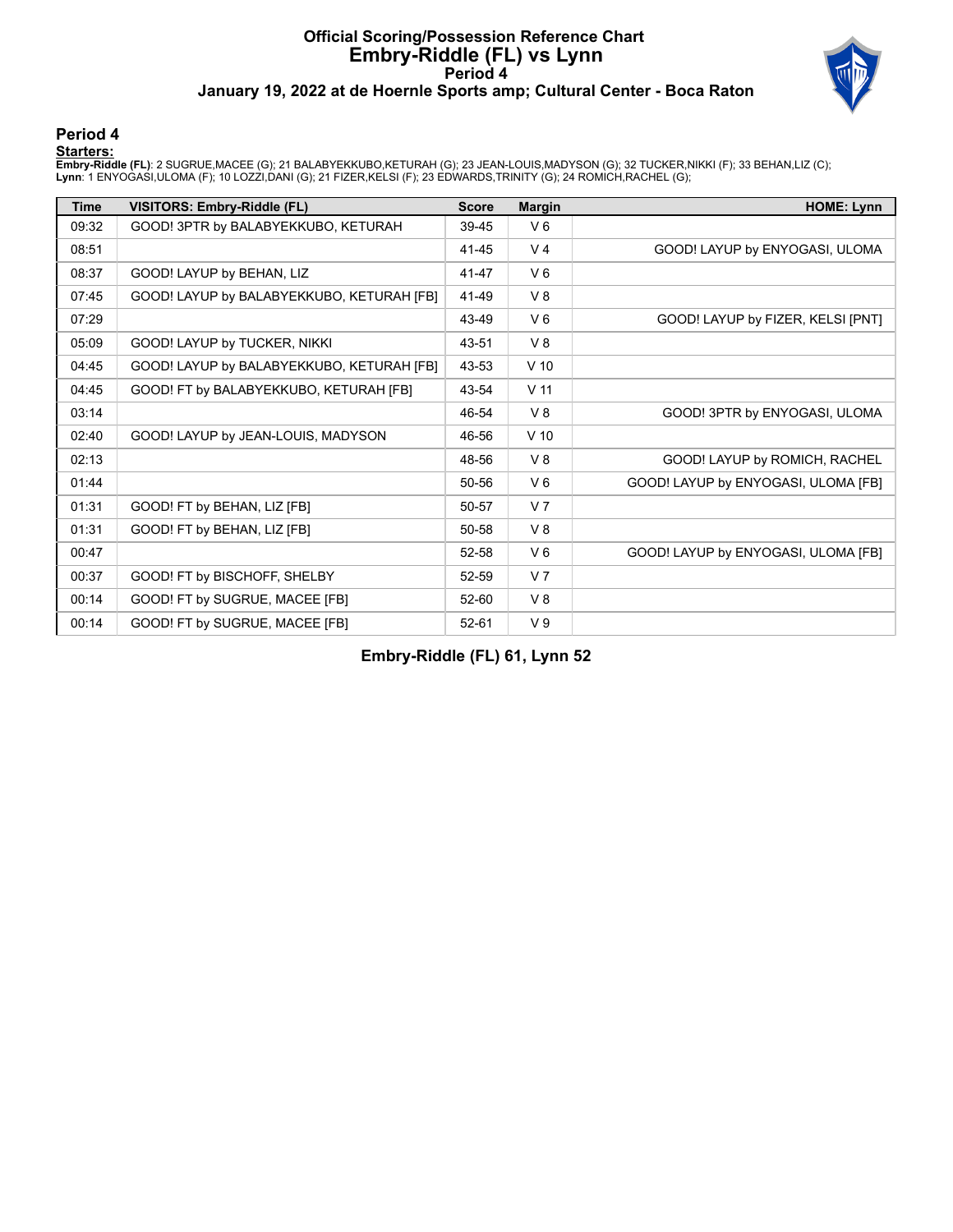

## **January 19, 2022 at de Hoernle Sports amp; Cultural Center - Boca Raton**

| VISITORS: Embry-Riddle (FL)       | Time  | <b>Score</b> | <b>HOME: Lynn</b>          |
|-----------------------------------|-------|--------------|----------------------------|
| 2 SUGRUE, MACEE                   |       |              | 1 ENYOGASI, ULOMA          |
| 21 BALABYEKKUBO, KETURAH          |       |              | 10 LOZZI, DANI             |
| 23 JEAN-LOUIS, MADYSON            |       |              | 21 FIZER, KELSI            |
| 32 TUCKER, NIKKI                  |       |              | 23 EDWARDS, TRINITY        |
| 33 BEHAN,LIZ                      |       |              | 24 ROMICH, RACHEL          |
| SUB OUT: 33 BEHAN, LIZ            | 06:23 | $3 - 4$      |                            |
| SUB IN: 10 TETERCYZ, JENNA        | 06:23 |              |                            |
|                                   | 04:37 | $3 - 8$      | SUB OUT: ENYOGASI, ULOMA   |
|                                   | 04:37 |              | SUB OUT: LOZZI, DANI       |
|                                   | 04:37 |              | SUB IN: WEBB, LOIE         |
|                                   | 04:37 |              | SUB IN: SLIWINSKI, BRIANNA |
| SUB OUT: 2 SUGRUE, MACEE          | 04:37 |              |                            |
| SUB IN: 3 BISCHOFF, SHELBY        | 04:37 |              |                            |
|                                   | 03:12 | $5 - 8$      | SUB OUT: FIZER, KELSI      |
|                                   | 03:12 |              | SUB OUT: EDWARDS, TRINITY  |
|                                   | 03:12 |              | SUB IN: LOZZI, DANI        |
|                                   | 03:12 |              | SUB IN: PHILSON, KENNEDI   |
| SUB OUT: 21 BALABYEKKUBO, KETURAH | 03:12 |              |                            |
| SUB IN: 5 MURRAY, RACHEL          | 03:12 |              |                            |
| SUB OUT: 10 TETERCYZ, JENNA       | 00:43 | $10-9$       |                            |
| SUB IN: 33 BEHAN, LIZ             | 00:43 |              |                            |

**Embry-Riddle (FL) 10, Lynn 9**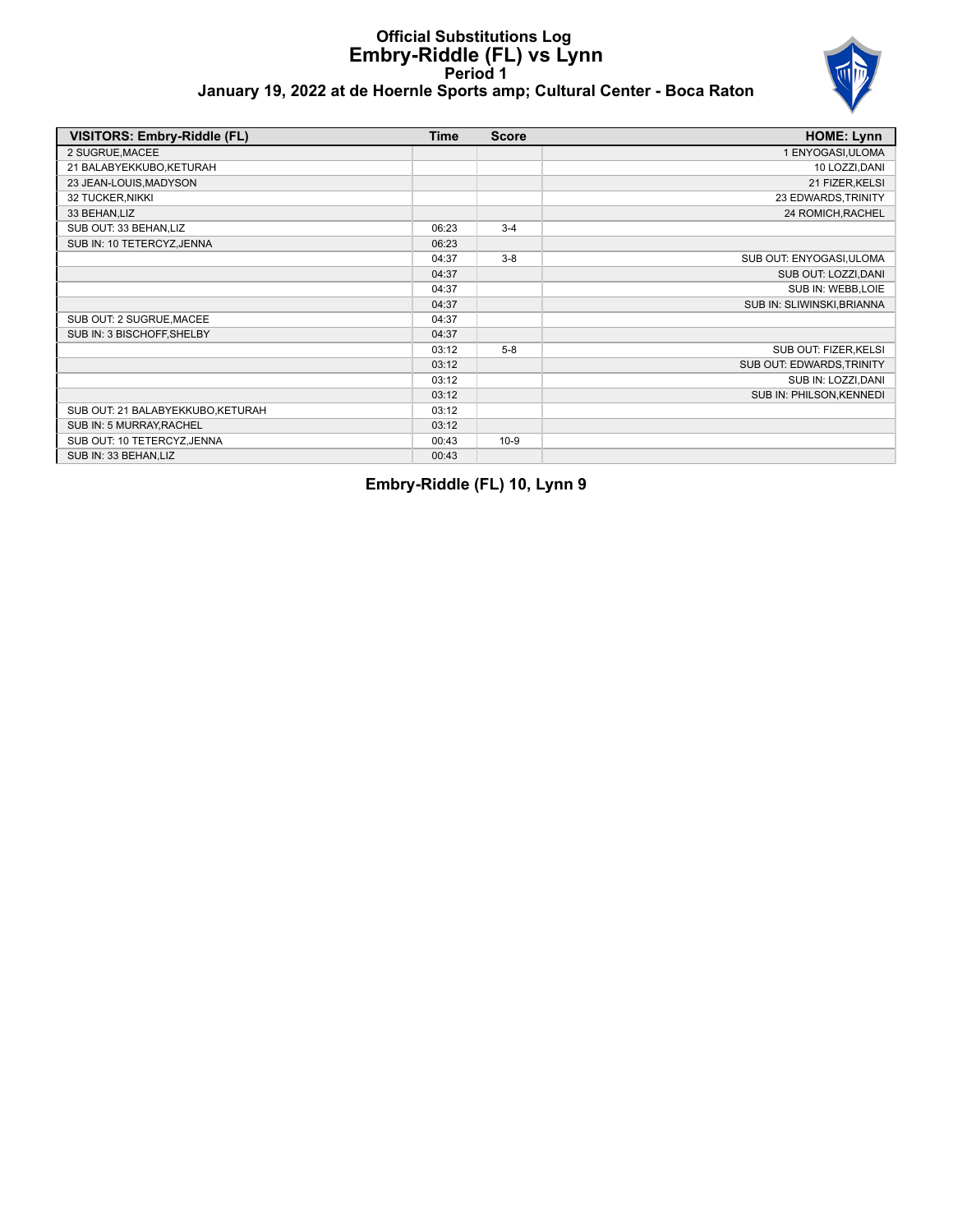

## **January 19, 2022 at de Hoernle Sports amp; Cultural Center - Boca Raton**

| VISITORS: Embry-Riddle (FL)      | <b>Time</b> | <b>Score</b>   | <b>HOME: Lynn</b>           |
|----------------------------------|-------------|----------------|-----------------------------|
| 2 SUGRUE, MACEE                  |             |                | 1 ENYOGASI, ULOMA           |
| 21 BALABYEKKUBO, KETURAH         |             |                | 10 LOZZI, DANI              |
| 23 JEAN-LOUIS.MADYSON            |             |                | 21 FIZER, KELSI             |
| 32 TUCKER, NIKKI                 |             |                | 23 EDWARDS, TRINITY         |
| 33 BEHAN, LIZ                    |             |                | 24 ROMICH, RACHEL           |
| SUB OUT: 23 JEAN-LOUIS, MADYSON  | 10:00       | $\overline{a}$ |                             |
| SUB IN: 21 BALABYEKKUBO, KETURAH | 10:00       |                |                             |
|                                  | 08:58       | $13 - 11$      | SUB OUT: SLIWINSKI, BRIANNA |
|                                  | 08:58       |                | SUB OUT: ROMICH, RACHEL     |
|                                  | 08:58       |                | SUB OUT: PHILSON, KENNEDI   |
|                                  | 08:58       |                | SUB IN: ENYOGASI, ULOMA     |
|                                  | 08:58       |                | SUB IN: FIZER, KELSI        |
|                                  | 08:58       |                | SUB IN: EDWARDS, TRINITY    |
|                                  | 08:12       | $15 - 11$      | SUB OUT: ENYOGASI, ULOMA    |
|                                  | 08:12       |                | SUB OUT: LOZZI, DANI        |
|                                  | 08:12       |                | SUB IN: SLIWINSKI, BRIANNA  |
|                                  | 08:12       |                | SUB IN: ROMICH, RACHEL      |
| SUB OUT: 3 BISCHOFF, SHELBY      | 07:14       | $17 - 11$      |                             |
| SUB IN: 23 JEAN-LOUIS, MADYSON   | 07:14       |                |                             |
|                                  | 06:04       | $21 - 13$      | SUB OUT: WEBB,LOIE          |
|                                  | 06:04       |                | SUB OUT: FIZER, KELSI       |
|                                  | 06:04       |                | SUB IN: LOZZI, DANI         |
|                                  | 06:04       |                | SUB IN: PHILSON, KENNEDI    |
| SUB OUT: 5 MURRAY, RACHEL        | 06:04       |                |                             |
| SUB OUT: 32 TUCKER, NIKKI        | 06:04       |                |                             |
| SUB IN: 2 SUGRUE MACEE           | 06:04       |                |                             |
| SUB IN: 10 TETERCYZ, JENNA       | 06:04       |                |                             |
| SUB OUT: 33 BEHAN, LIZ           | 05:30       | $23-13$        |                             |
| SUB IN: 42 ZARAGOZA, EVA         | 05:30       |                |                             |
|                                  | 04:22       | $23 - 13$      | SUB OUT: SLIWINSKI, BRIANNA |
|                                  | 04:22       |                | SUB IN: ENYOGASI, ULOMA     |
| SUB OUT: 10 TETERCYZ, JENNA      | 04:22       |                |                             |
| SUB IN: 32 TUCKER, NIKKI         | 04:22       |                |                             |
| SUB OUT: 23 JEAN-LOUIS, MADYSON  | 03:45       | $23 - 18$      |                             |
| SUB IN: 3 BISCHOFF, SHELBY       | 03:45       |                |                             |
| SUB OUT: 42 ZARAGOZA, EVA        | 02:51       | $25 - 21$      |                             |
| SUB IN: 33 BEHAN, LIZ            | 02:51       |                |                             |
|                                  | 02:38       | 25-23          | SUB OUT: PHILSON, KENNEDI   |
|                                  | 02:38       |                | SUB IN: FIZER, KELSI        |
|                                  | 02:30       | 25-23          | SUB OUT: ENYOGASI, ULOMA    |
|                                  | 02:30       |                | SUB IN: SLIWINSKI, BRIANNA  |
| SUB OUT: 32 TUCKER, NIKKI        | 00:52       | 27-23          |                             |
| SUB IN: 5 MURRAY, RACHEL         | 00:52       |                |                             |

**Embry-Riddle (FL) 27, Lynn 23**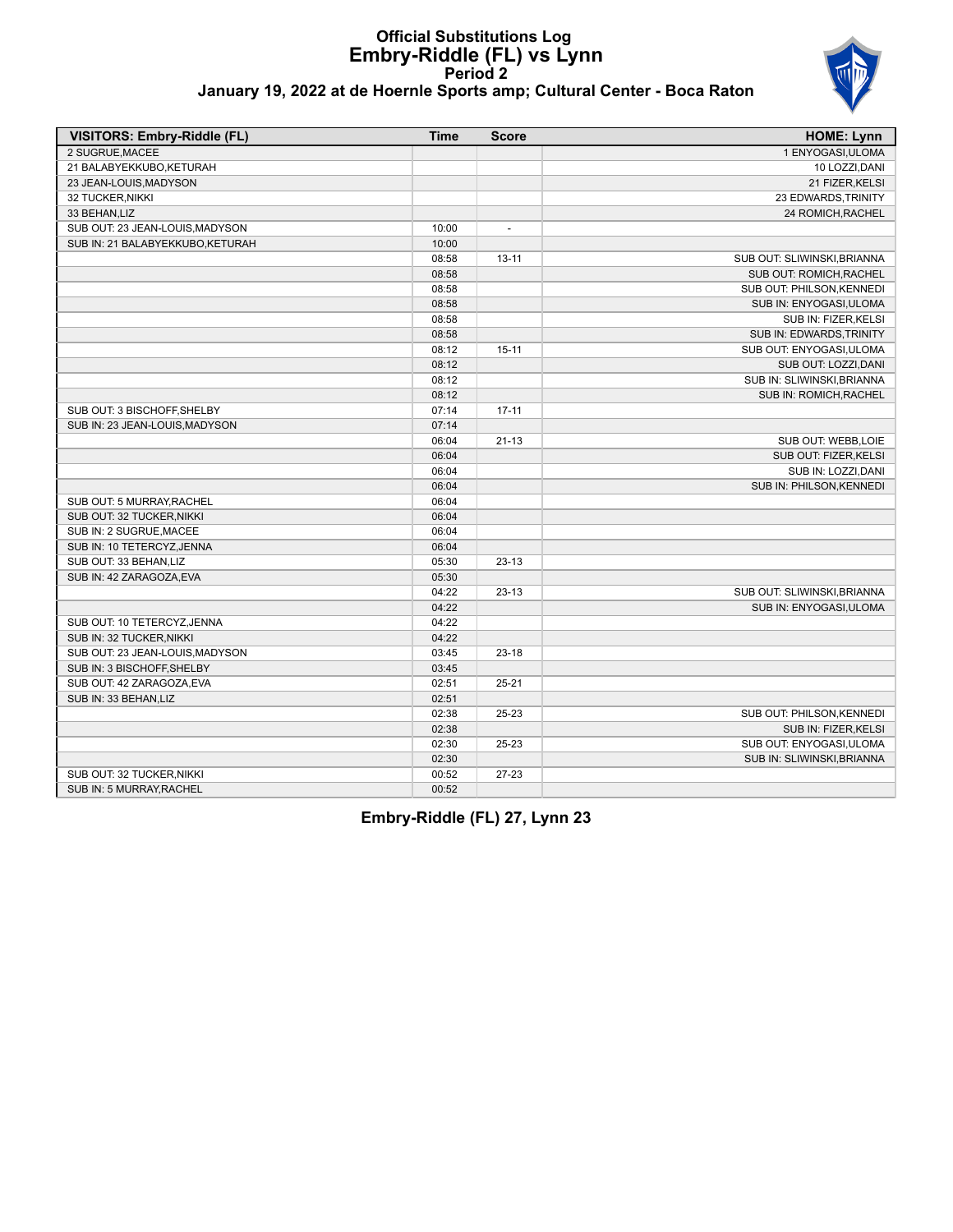

## **January 19, 2022 at de Hoernle Sports amp; Cultural Center - Boca Raton**

| <b>VISITORS: Embry-Riddle (FL)</b> | <b>Time</b> | <b>Score</b>             | <b>HOME: Lynn</b>           |
|------------------------------------|-------------|--------------------------|-----------------------------|
| 2 SUGRUE.MACEE                     |             |                          | 1 ENYOGASI, ULOMA           |
| 21 BALABYEKKUBO, KETURAH           |             |                          | 10 LOZZI.DANI               |
| 23 JEAN-LOUIS, MADYSON             |             |                          | 21 FIZER, KELSI             |
| 32 TUCKER, NIKKI                   |             |                          | 23 EDWARDS, TRINITY         |
| 33 BEHAN, LIZ                      |             |                          | 24 ROMICH, RACHEL           |
|                                    | 10:00       | $\overline{\phantom{a}}$ | SUB OUT: SLIWINSKI, BRIANNA |
|                                    | 10:00       |                          | SUB IN: ENYOGASI, ULOMA     |
| SUB OUT: 3 BISCHOFF, SHELBY        | 10:00       |                          |                             |
| SUB OUT: 5 MURRAY, RACHEL          | 10:00       |                          |                             |
| SUB IN: 23 JEAN-LOUIS, MADYSON     | 10:00       |                          |                             |
| SUB IN: 32 TUCKER, NIKKI           | 10:00       |                          |                             |
|                                    | 06:28       | 34-28                    | SUB OUT: FIZER, KELSI       |
|                                    | 06:28       |                          | SUB OUT: EDWARDS, TRINITY   |
|                                    | 06:28       |                          | SUB IN: WEBB,LOIE           |
|                                    | 06:28       |                          | SUB IN: PHILSON, KENNEDI    |
| SUB OUT: 2 SUGRUE, MACEE           | 06:28       |                          |                             |
| SUB OUT: 33 BEHAN.LIZ              | 06:28       |                          |                             |
| SUB IN: 3 BISCHOFF, SHELBY         | 06:28       |                          |                             |
| SUB IN: 42 ZARAGOZA.EVA            | 06:28       |                          |                             |
|                                    | 04:02       | 36-33                    | SUB OUT: ENYOGASI, ULOMA    |
|                                    | 04:02       |                          | SUB IN: SLIWINSKI.BRIANNA   |
| SUB OUT: 21 BALABYEKKUBO, KETURAH  | 04:02       |                          |                             |
| SUB IN: 10 TETERCYZ, JENNA         | 04:02       |                          |                             |
|                                    | 01:38       | 40-35                    | SUB OUT: ROMICH, RACHEL     |
|                                    | 01:38       |                          | SUB OUT: PHILSON, KENNEDI   |
|                                    | 01:38       |                          | SUB IN: FIZER, KELSI        |
|                                    | 01:38       |                          | SUB IN: EDWARDS, TRINITY    |
| SUB OUT: 23 JEAN-LOUIS, MADYSON    | 01:38       |                          |                             |
| SUB IN: 21 BALABYEKKUBO, KETURAH   | 01:38       |                          |                             |
| SUB OUT: 3 BISCHOFF, SHELBY        | 01:33       | 40-35                    |                             |
| SUB IN: 2 SUGRUE, MACEE            | 01:33       |                          |                             |
| SUB OUT: 42 ZARAGOZA, EVA          | 00:21       | 42-37                    |                             |
| SUB IN: 33 BEHAN,LIZ               | 00:21       |                          |                             |

**Embry-Riddle (FL) 42, Lynn 39**